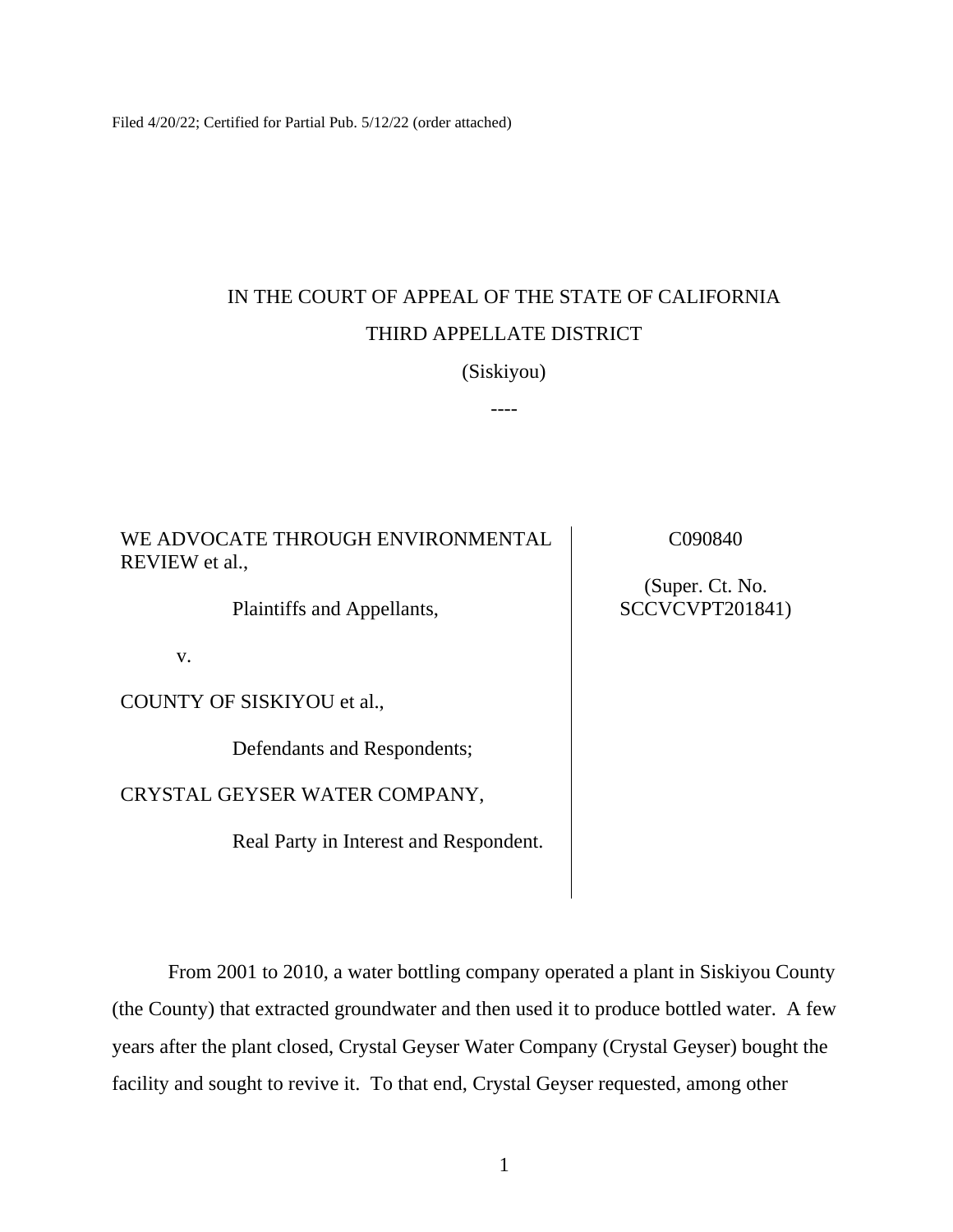things, a permit from the County to build a caretaker's residence for the bottling plant and a permit from the City of Mount Shasta (the City) to allow the plant to discharge wastewater into the City's sewer system. Both the County and the City ultimately granted Crystal Geyser the permits it sought.

This appeal concerns one of two lawsuits challenging these approvals, both of which are now on appeal and both of which concern the California Environmental Quality Act (CEQA; Pub. Resources Code, § 21000 et seq.). In one suit, Appellants We Advocate Thorough Environmental Review and Winnehem Wintu Tribe alleged that the County's environmental review for the bottling facility was inadequate under CEQA. In another, they alleged that the City's decision to issue the wastewater permit for the bottling plant, which relied on the County's environmental review for the facility, was also improper under CEQA.

We focus here on Appellants' challenge to the County's environmental review for the bottling facility. CEQA generally requires public agencies, like the County and the City, to consider the environmental consequences of discretionary projects they propose to approve. When multiple agencies propose to approve aspects of the same project, as here, one serves as the "lead agency" that conducts environmental review for the whole of the project. In this case, the County served as the lead agency and considered the potential environmental impacts of permitting the bottling facility before it or any other public agency issued a permit for the facility. But in Appellants' view, the County's analysis was inadequate. Appellants allege that the County (1) provided a misleading description of the project, (2) defined the project's objectives in an impermissibly narrow manner, (3) improperly evaluated the project's impacts to aesthetics, air quality, climate change, noise, and hydrology, and (4) approved the project even though it would result in violations of the County's and the City's general plans.

The trial court rejected all Appellants' arguments. But we find two of Appellants' contentions have merit. First, we agree that the County defined the project's objectives in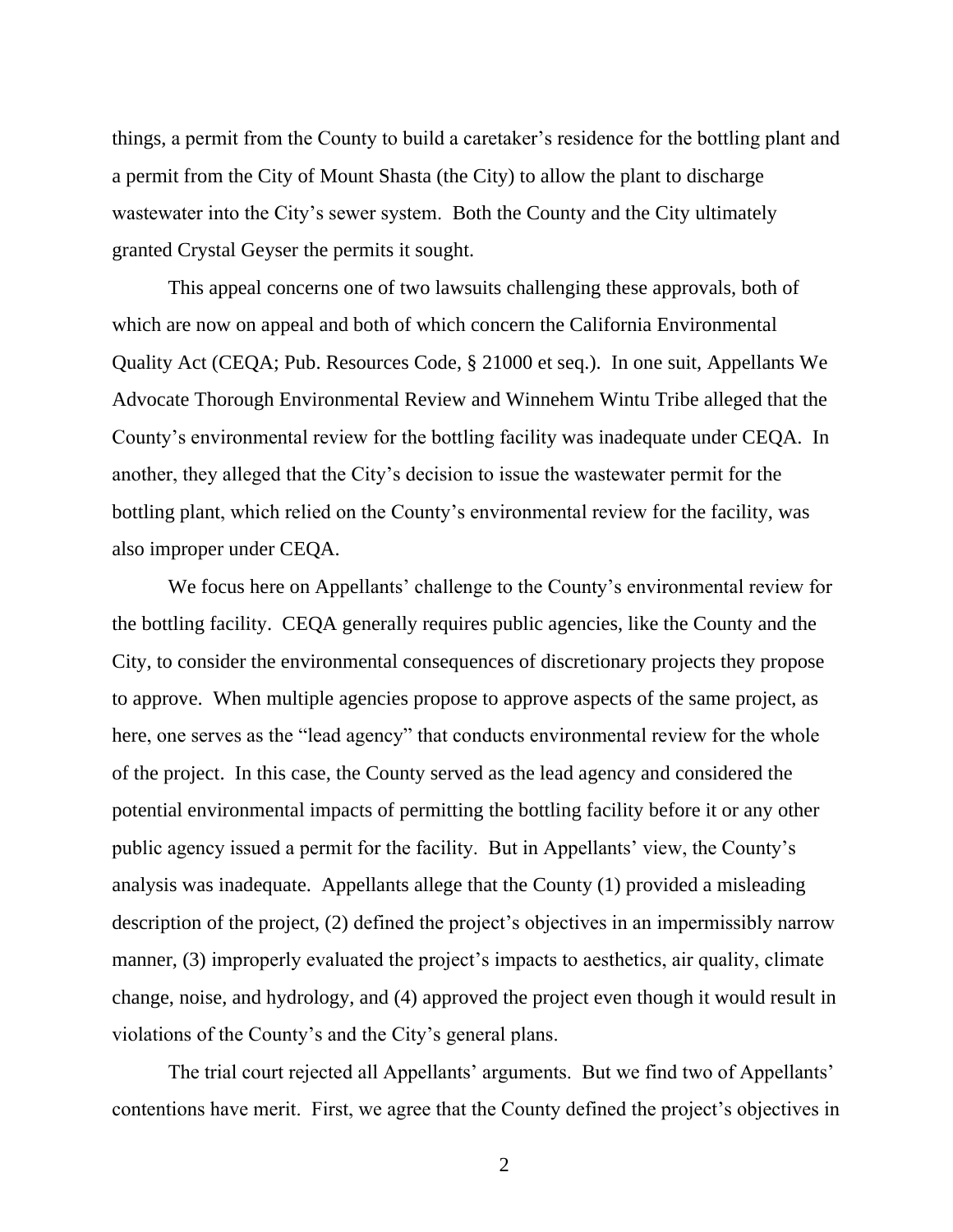an overly narrow manner. Second, we also agree that the County's process for evaluating the project's impacts to climate change was flawed. Relevant to this point, the County initially informed the public that the bottling project would result in greenhouse gas emissions of one amount, but, after the period for public comments had ended, the County disclosed that the project would actually result in emissions nearly double what it initially estimated. Under the circumstances of this case, we find that the County should have allowed the public further opportunity to comment on the project after this late disclosure. For these reasons, we reverse.

#### BACKGROUND

In the 1990s, Dannon Waters of North America, which later became Coca-Cola Dannon (Dannon), acquired a property in the County with the intent of constructing a bottling facility. It afterward, following County approval, constructed a bottling facility, a groundwater production well (known as DEX-6), and a domestic groundwater well (known as the domestic well). Dannon operated the plant from January 2001 until some point in 2010.

Crystal Geyser acquired the property in 2013. A few years later, after Crystal Geyser proposed returning the plant to production, the County initiated environmental review of the proposed project under CEQA. In 2017, the County released a draft document, called a draft Environmental Impact Report or draft EIR, describing the proposed project and analyzing the project's potential impacts. In the draft EIR, the County explained that, in general, "[t]he Proposed Project entails renovations to a former bottling plant in unincorporated Siskiyou County . . . adjacent to the City of Mt. Shasta (City) for the production of sparkling water, flavored water, juice beverages, and teas." It added that, to facilitate the project, Crystal Geyser would need to obtain permits from several public agencies, including, among other permits, a permit from the County for construction of a caretaker's residence for the plant, a permit from the City for wastewater discharge from the plant, and several permits from the local air quality district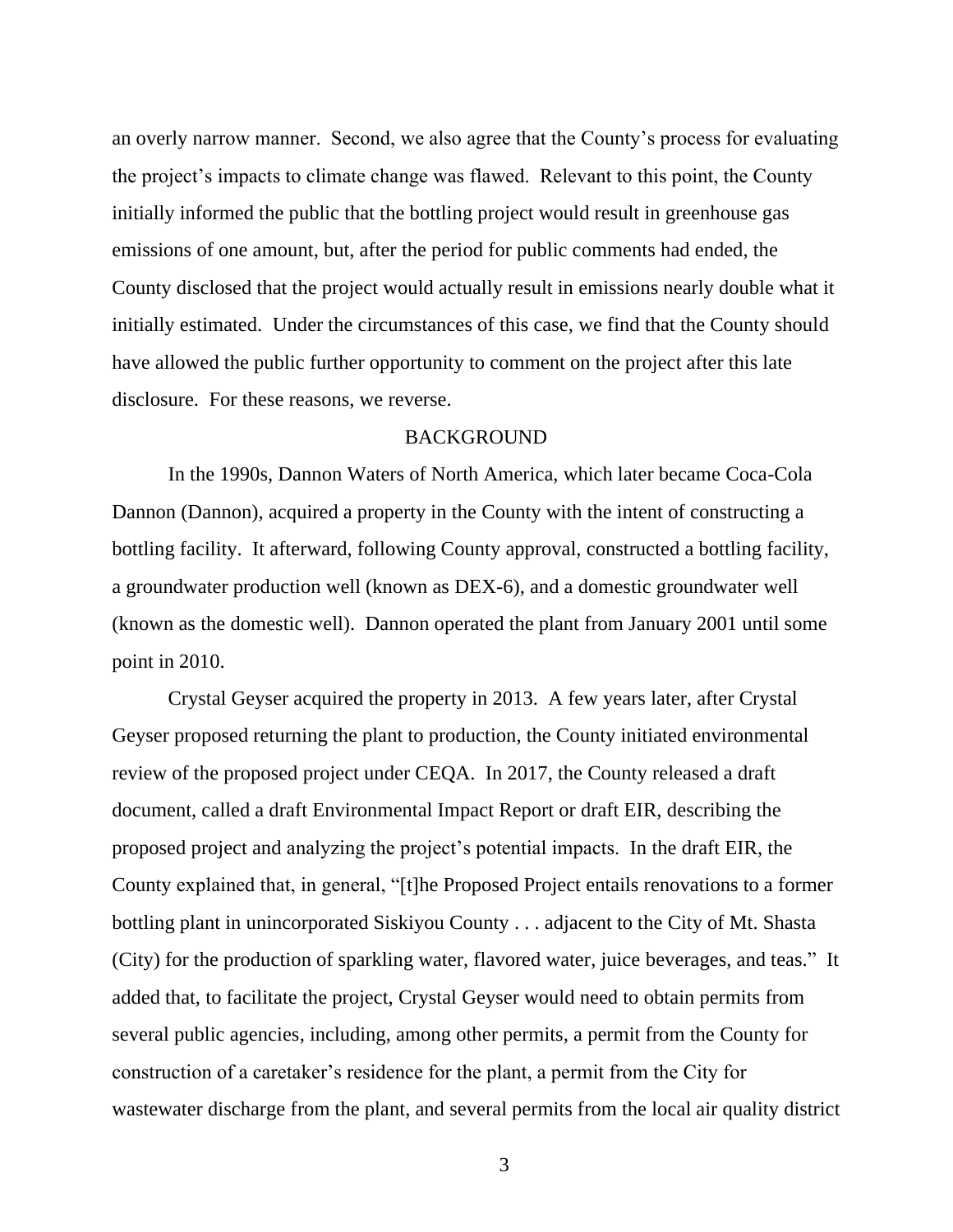for the plant's generators and boilers. The County evaluated in its draft EIR the potential environmental impacts associated with all these governmental approvals.

After the County circulated the draft EIR, various parties commented on the project, including Appellants. The County afterward issued a final EIR for the project with responses to these comments. A few months later, in December 2017, the County's board of supervisors certified the EIR. As part of the approval, the board acknowledged that the project would have some unavoidable significant environmental impacts but found these impacts would be outweighed by the project's benefits. (See Cal. Code. Regs., tit. 14, § 15092, subd. (b)(2)(B).**<sup>1</sup>** )

A month after the County approved the project, Appellants filed a petition for writ of mandate and complaint, alleging that the County and its board violated CEQA and also violated the County's and the City's general plans. Appellants reasoned, as relevant here, that the County provided an inaccurate description of the project, defined the project's objectives in an impermissibly narrow manner, improperly evaluated several of the project's impacts, and approved the project even though it would be inconsistent with the County's and the City's general plans.

Following a hearing, the trial court rejected all Appellants' claims. The court afterward entered a judgment denying Appellants' petition for writ of mandate and complaint.

Appellants timely appealed.**<sup>2</sup>**

**<sup>1</sup>** California Code of Regulations, title 14, sections 15000-15387 are ordinarily referred to as the CEQA Guidelines. We will use that shorthand to refer to these regulations going forward.

**<sup>2</sup>** A few months after filing this action, Appellants also filed a related action challenging the City's issuance of a wastewater permit for the bottling facility. In that case too, the trial court rejected all Appellants' claims. Appellants afterward timely appealed the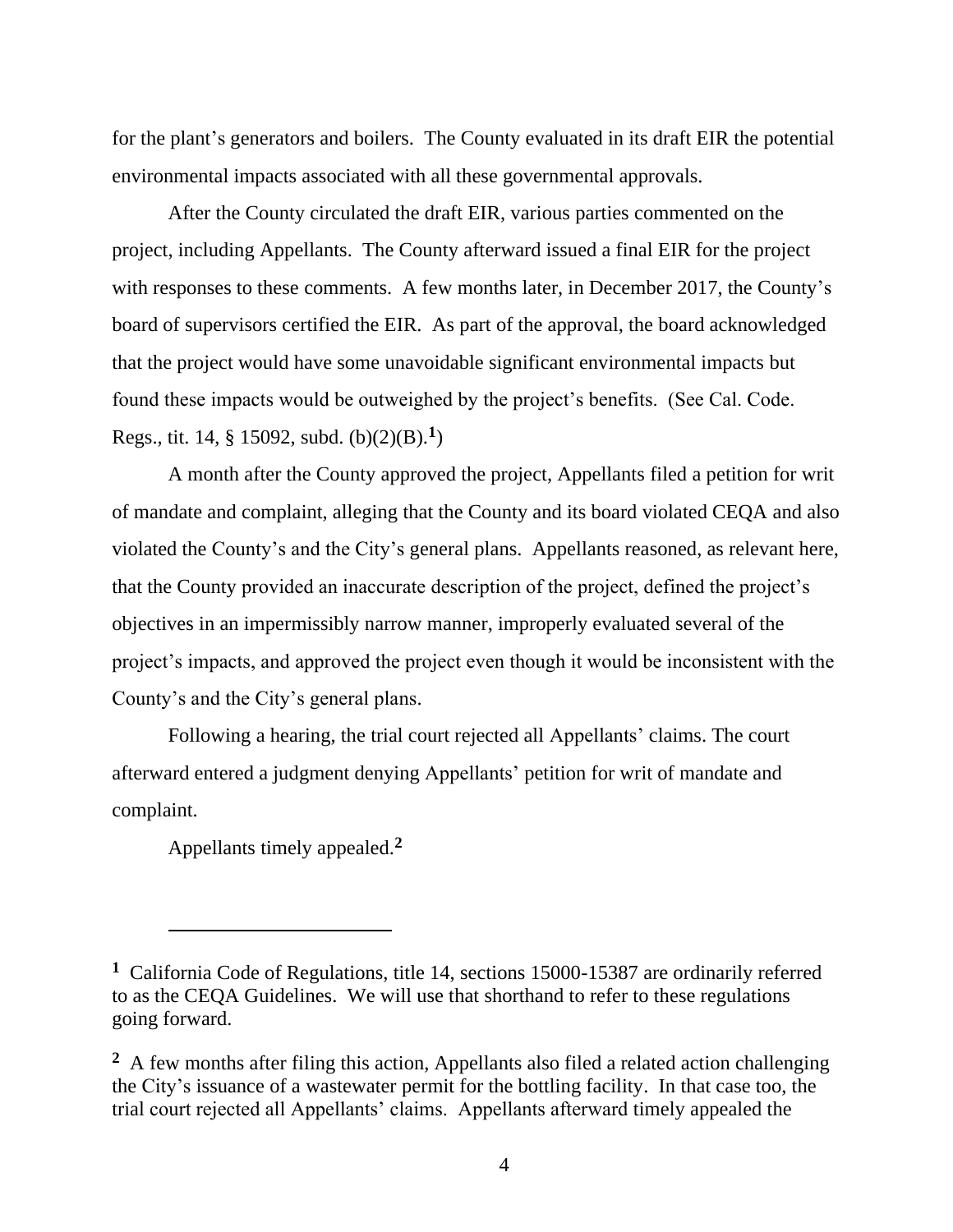#### DISCUSSION

## *I. CEQA Background*

CEQA serves "to ensure that public agencies will consider the environmental consequences of discretionary projects they propose to carry out or approve." (*Stockton Citizens for Sensible Planning v. City of Stockton* (2010) 48 Cal.4th 481, 488.) To that end, absent an exemption, an agency proposing to carry out or approve a project generally must conduct an initial study to determine "if the project may have a significant effect on the environment." (CEQA Guidelines, § 15063, subd. (a).) In the event multiple agencies propose to approve aspects of the same project, one serves as the "lead agency" that conducts the initial study. (See Pub. Resources Code, § 21067 [defining "lead agency"]; see also CEQA Guidelines, §§ 15050, subd. (a), 15063, subd. (a) [noting that "the lead agency" conducts the initial study].)

Depending on the initial study's findings, the lead agency must then prepare either an EIR, a mitigated negative declaration, or a negative declaration. If "there is no substantial evidence that the project or any of its aspects may cause a significant effect on the environment," the agency need only prepare a negative declaration that "briefly describ[es] the reasons that [the] proposed project . . . will not have a significant effect on the environment." (CEQA Guidelines, §§ 15063, subd. (b)(2), 15371.) If substantial evidence shows the project may in fact have a significant environmental effect, but the project applicant agrees to changes that would avoid or mitigate them, then the agency may instead prepare a mitigated negative declaration. (CEQA Guidelines, § 15070, subd. (b).) And if substantial evidence shows the project may have a significant environmental effect and a mitigated negative declaration is inappropriate, as is true in this case, then the agency must prepare an EIR providing detailed information about the project's potential

court's decision, which we considered in the separate case of *We Advocate Thorough Environmental Review, et al. v. City of Mount Shasta, et al.* (Case No. C091012).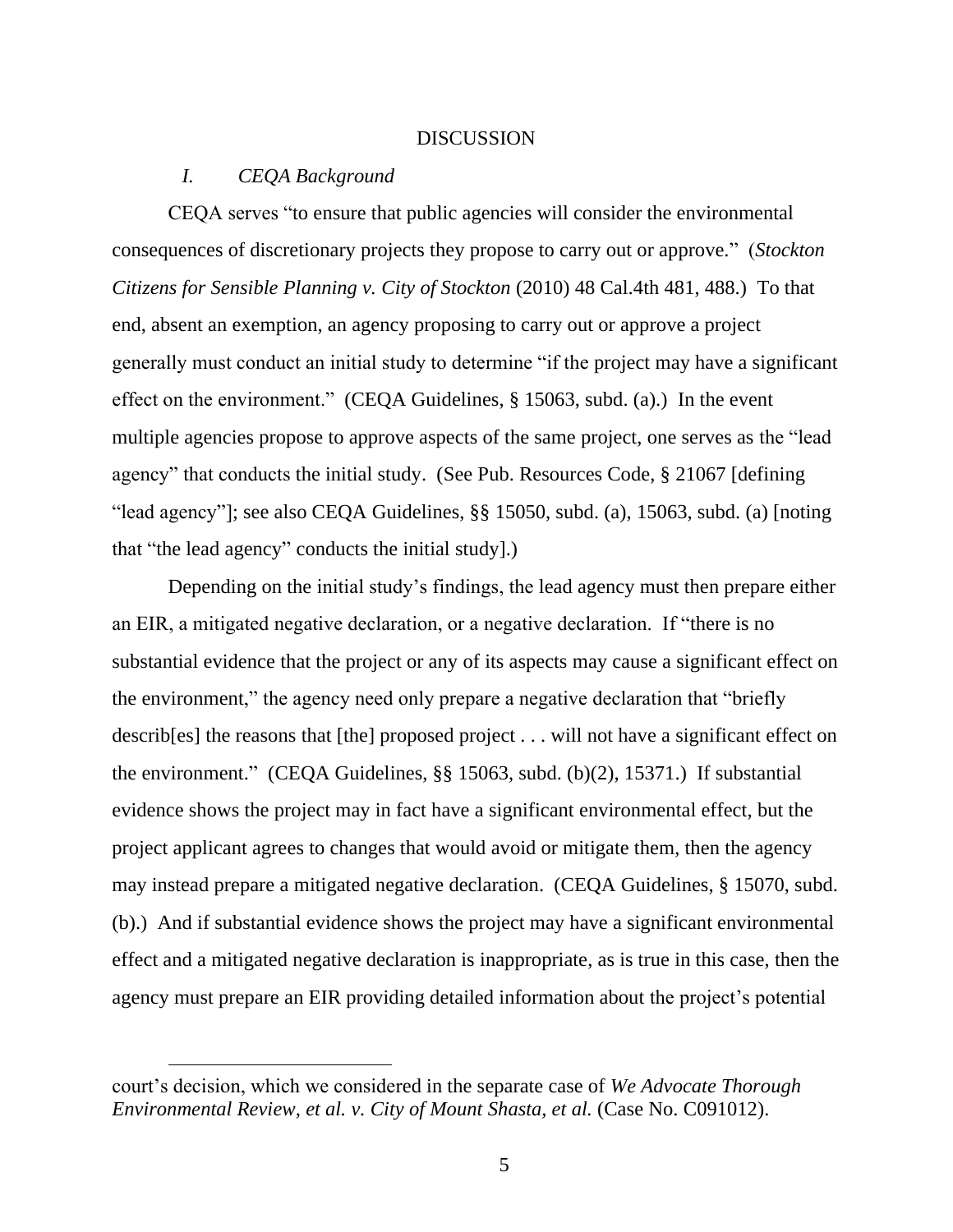environmental impacts. (Pub. Resources Code, §§ 21100 [state agency requirements], 21151 [local agency requirements], 21061 [defining an EIR].)

An EIR, as courts have often said, is " ' "the heart of CEQA." ' " (*Cleveland National Forest Foundation v. San Diego Assn. of Governments* (2017) 3 Cal.5th 497, 511 (*Cleveland Nat. Forest Foundation*).) It serves to "(1) inform the government and public about a proposed activity's potential environmental impacts; (2) identify ways to reduce, or avoid, those impacts; (3) require project changes through alternatives or mitigation measures when feasible; and (4) disclose the government's rationale for approving a project." (*Protecting Our Water & Environmental Resources v. County of Stanislaus* (2020) 10 Cal.5th 479, 488.) To fulfill these purposes, an "EIR 'must include detail sufficient to enable those who did not participate in its preparation to understand and to consider meaningfully the issues raised by the proposed project.' " (*Cleveland Nat. Foundation, supra*, 3 Cal.5th at p. 511.) But that does not mean an EIR must be exhaustive on all topics. Courts look " 'not for perfection but for adequacy, completeness, and a good faith effort at full disclosure.' [Citation.]" (*In re Bay-Delta etc.*(2008) 43 Cal.4th 1143, 1175 (*In re Bay-Delta*).)

In reviewing an agency's compliance with CEQA, courts review for abuse of discretion. (*Sierra Club v. County of Fresno* (2018) 6 Cal.5th 502, 512.) Courts will find an agency abused its discretion if it either failed to proceed in a manner required by law or reached a decision not supported by substantial evidence. (*Ibid.*) " 'Judicial review of these two types of error differs significantly: While we determine de novo whether the agency has employed the correct procedures, "scrupulously enforc[ing] all legislatively mandated CEQA requirements" [citation], we accord greater deference to the agency's substantive factual conclusions. In reviewing for substantial evidence, the reviewing court "may not set aside an agency's approval of an EIR on the ground that an opposite conclusion would have been equally or more reasonable," for, on factual questions, our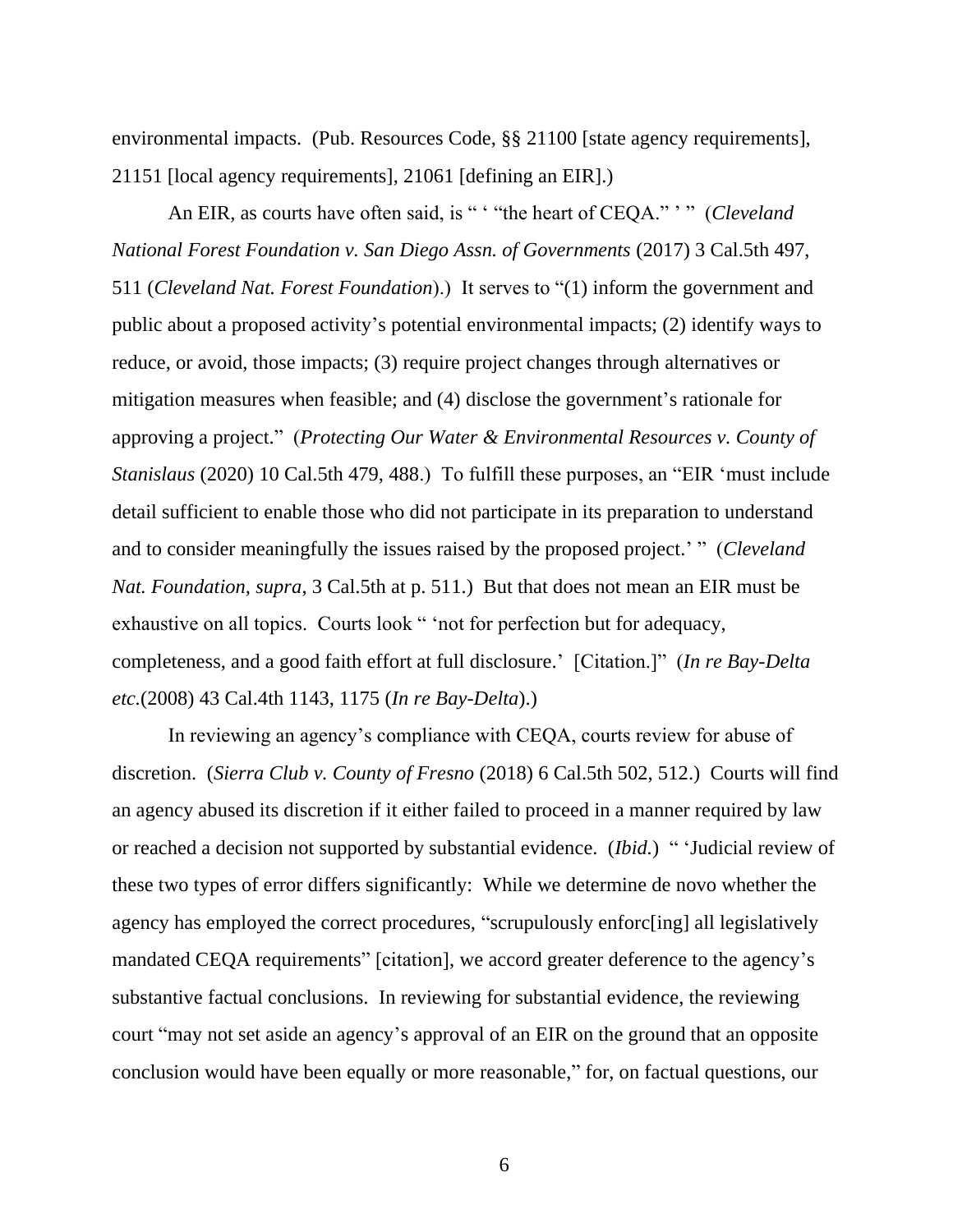task "is not to weigh conflicting evidence and determine who has the better argument." [Citation.]' [Citation.]" (*Ibid.*)

With those principles in mind, we turn to Appellants' arguments on appeal.

## *II. Project Description*

We start with Appellants' contention that the EIR had a misleading project description.

Courts have long stated that "[a]n accurate, stable and finite project description is the *sine qua non* of an informative and legally sufficient EIR." (*County of Inyo v. City of Los Angeles* (1977) 71 Cal.App.3d 185, 193.) Per the CEQA Guidelines, an EIR's project description must contain (1) the precise location and boundaries of the proposed project, (2) a statement of the objectives sought by the proposed project, (3) a general description of the project's technical, economic, and environmental characteristics, and (4) a statement briefly describing the intended uses of the EIR. (CEQA Guidelines, § 15124; see also *In re Bay-Delta, supra*, 43 Cal.4th at p. 1163, fn. 7 [" 'In interpreting CEQA, we accord the Guidelines great weight except where they are clearly unauthorized or erroneous.' "].) In supplying this information, a project description must account for "the entirety of the project" rather than "some smaller portion of it." (*South of Market Community Action Network v. City and County of San Francisco* (2019) 33 Cal.App.5th 321, 332.) But it should not overwhelm the public with detail " 'beyond that needed for evaluation and review of the environmental impact.' " (*Ibid*.)

In this case, the EIR's project description explained that the proposed project "consists of the operation of a bottling facility and ancillary uses within an approximately 118-acre site formerly developed and operated as a bottling plant." It explained that the proposed bottling plant would use "groundwater from the Big Springs Aquifer obtained through an existing production well (DEX-6) in the northern area of the project site to bottle three different types of beverage products: sparkling water (flavored and unflavored), teas, and juice beverages." It explained that the proposed plant would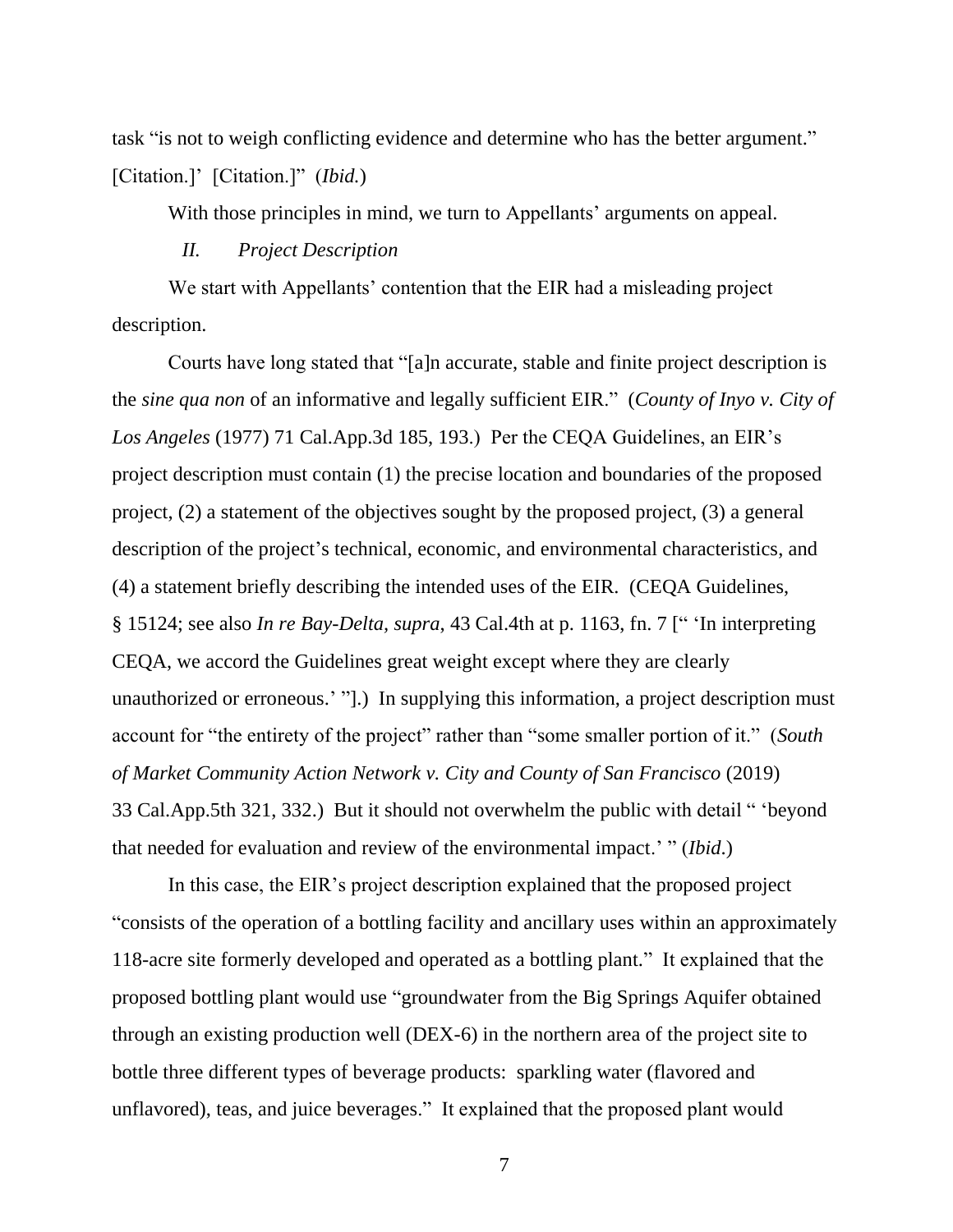initially operate one bottling line and use about "80 [gallons per minute (gpm)] on a monthly average basis (with an annualized average of 115,000 [gallons per day (gpd)])" and, over time and dependent on market conditions, could eventually operate two bottling lines and use about "150 gpm on a monthly average basis . . . (with an annualized average of 217,000 gpd)." And lastly, as relevant here, it explained that Crystal Geyser "proposes to construct a 1,188-sf caretaker/security residence within the project site" to "allow for continuous, on-site security at the Plant."

In attacking this project description, Appellants first argue that it improperly focused on the planned bottling facility rather than the caretaker's residence, even though "the *only* discretionary approval being sought from the County" concerned "the caretaker's residence." They then suggest that all the detail about the bottling facility is irrelevant, because it "is largely unrelated to the discretionary Permit that was issued by the County in conjunction with certification of the EIR." Appellants, in other words, appear to argue that the County's EIR should have focused exclusively on the caretaker's residence, and some other EIR (or EIRs) should have covered the rest of the project.

We find differently. Several agencies, it is true, had approval authority over distinct parts of the project. The County had approval authority over the building permit for the caretaker's residence, encroachments permits for "sewer system pipeline upsizing," and a building permit for a "pH [n]eutralization [s]ystem building"; the City had approval authority over a wastewater discharge permit; the regional water board had approval authority concerning the transfer and modification of waste discharge requirements; and the local air quality district had approval authority over the proposed operation of several propane generators and boilers. But nothing in CEQA required these agencies to separately evaluate their piece of the project in a separate EIR. CEQA, rather, required the opposite. It required the County, as the lead agency, to consider the "whole of the action" together, even if the project were "subject to several discretionary approvals by [distinct] governmental agencies." (CEQA Guidelines, § 15378, subds. (a)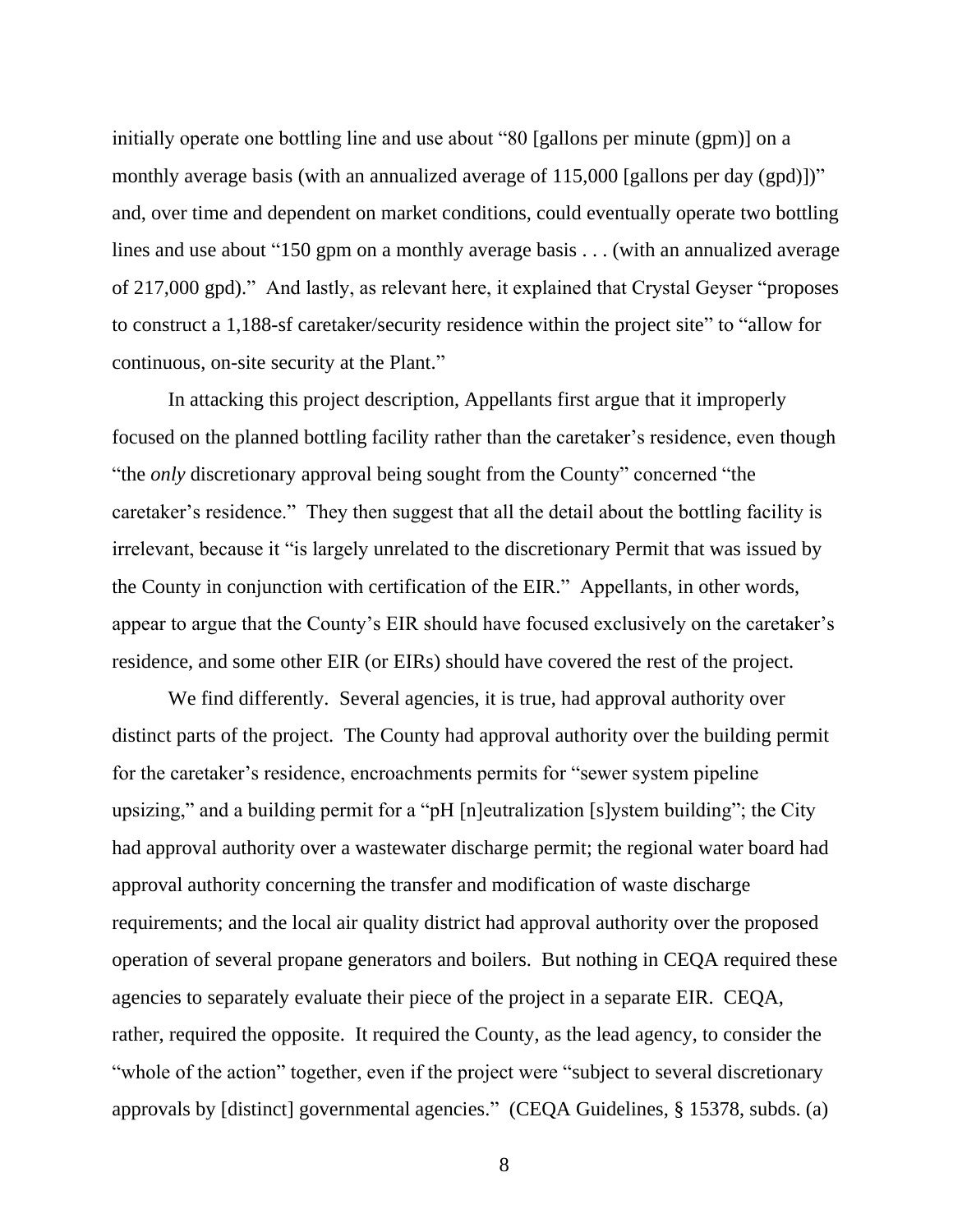[" '[p]roject' means the whole of an action"], (c) ["[t]he term 'project' refers to the activity which is being approved and which may be subject to several discretionary approvals by governmental agencies"; it "does not mean each separate governmental approval"].)

Second, Appellants claim that the project description was inadequate because it "did not disclose to the public the fact that the County has no control over groundwater extraction or beverage bottling activities." In our reading, however, the project description made clear the limited approval authority the County had over the project. It explained that the County had permitting authority over three matters only: The construction of a caretaker's residence, the installation of additional sewer lines to accommodate greater wastewater flows, and the construction of a pH neutralization system building that could be used to treat the pH of project wastewater to acceptable limits.

Third, Appellants assert that the project description improperly offered estimates on the amount of groundwater that Crystal Geyser would extract. They acknowledge the EIR's offered estimates were based on the testimony of a Crystal Geyser employee, Richard Weklych, who has decades of experience in the bottling industry and who "provided estimates of the production levels that could be anticipated given certain equipment." But they assert that because the EIR did not impose a limit on the amount of water that Crystal Geyser could extract, any estimate on Crystal Geyser's potential water use would be speculative.

We disagree. Weklych stated that he had about 30 years of experience in the bottling industry, including as an operations manager for a bottling facility that "has similar hours of operation" as the proposed plant here. He explained that his estimates for the facility reflected the "maximum operational capacity of the plant" and that this capacity "is dictated primarily by two factors: equipment limitations and hours of operation." In terms of equipment limitations, he noted that the existing facility only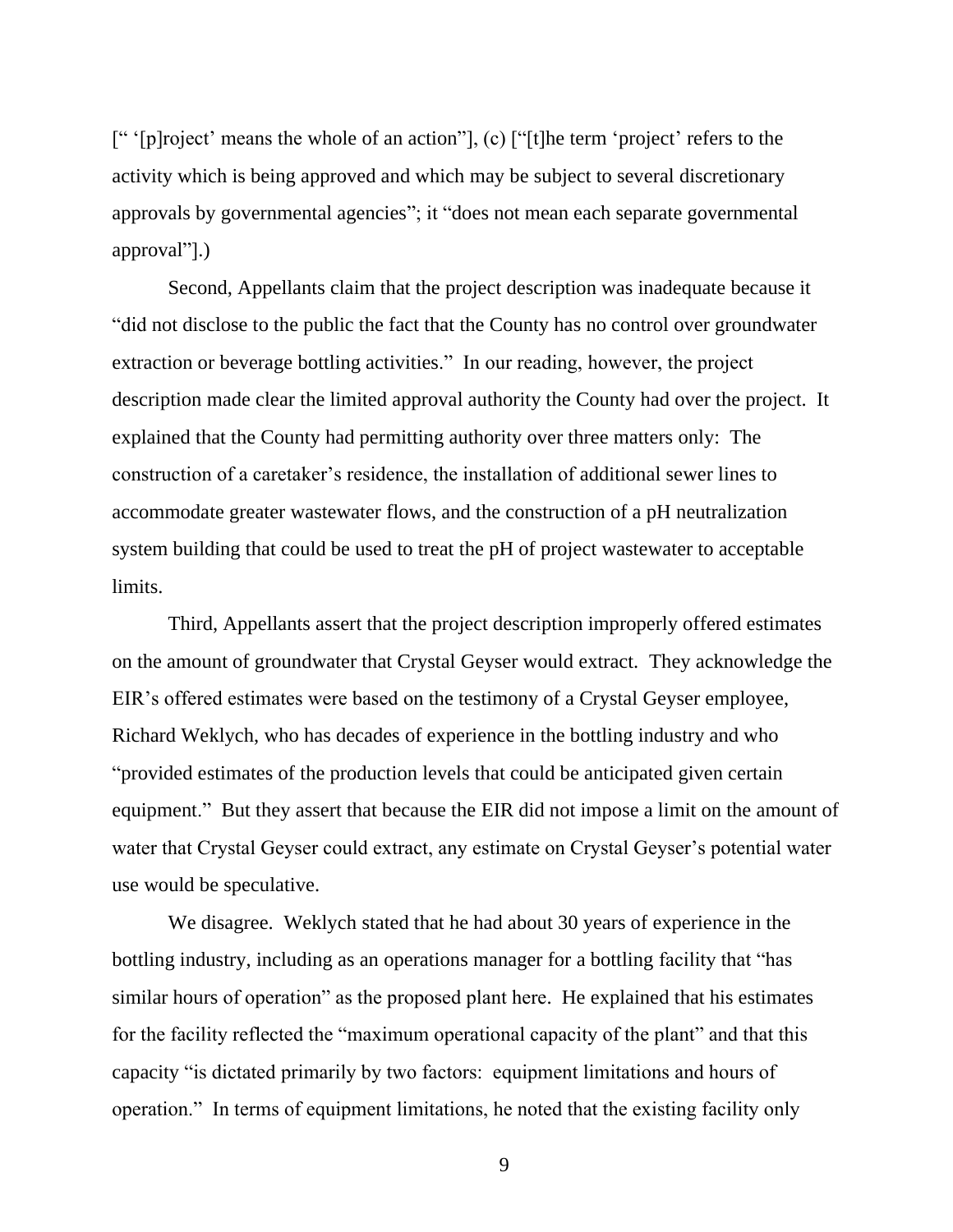contains two production lines and that a permit would be needed to enlarge the building. And in terms of hours of operations, he noted, among other things, that his estimates already assumed that Crystal Geyser would operate the facility 24 hours a day Monday to Friday, with additional shifts on Saturday and Sunday. Based on these considerations and his experience, Weklych ultimately estimated that Crystal Geyser's average daily water demand would be 113,621 gpm for one bottling line (which the EIR appears to have rounded up to 115,000) and 216,975 gpm for two bottling lines (which the EIR appears to have rounded up to 217,000).

Considering this testimony, which appears to have gone unchallenged, we find that the EIR's offered extraction estimates were supported by substantial evidence, and not merely speculative, even if they theoretically could be exceeded. (CEQA Guidelines, § 15384, subd. (a) [" 'Substantial evidence' as used in these guidelines means enough relevant information and reasonable inferences from this information that a fair argument can be made to support a conclusion, even though other conclusions might also be reached.  $\dots$ ".)

Fourth, Appellants challenge Weklych's estimates on groundwater use for two additional reasons. They first suggest that the County could not accept Weklych's estimates because he was biased in favor of his employer, Crystal Geyser. In Appellants' apparent view, an interested party's testimony cannot serve as substantial evidence on any issue. But as other courts have long explained, these types of objections are meritless. (*San Franciscans Upholding the Downtown Plan v. City & County of San Francisco* (2002) 102 Cal.App.4th 656, 684 [rejecting claim that an expert's "report cannot constitute substantial evidence because, rather than providing objective analysis, [the expert] instead was a paid consultant hired by Real Parties to produce a biased, selfserving study aimed at a predetermined result"]; *Foundation for San Francisco's Architectural Heritage v. City and County of San Francisco* (1980) 106 Cal.App.3d 893,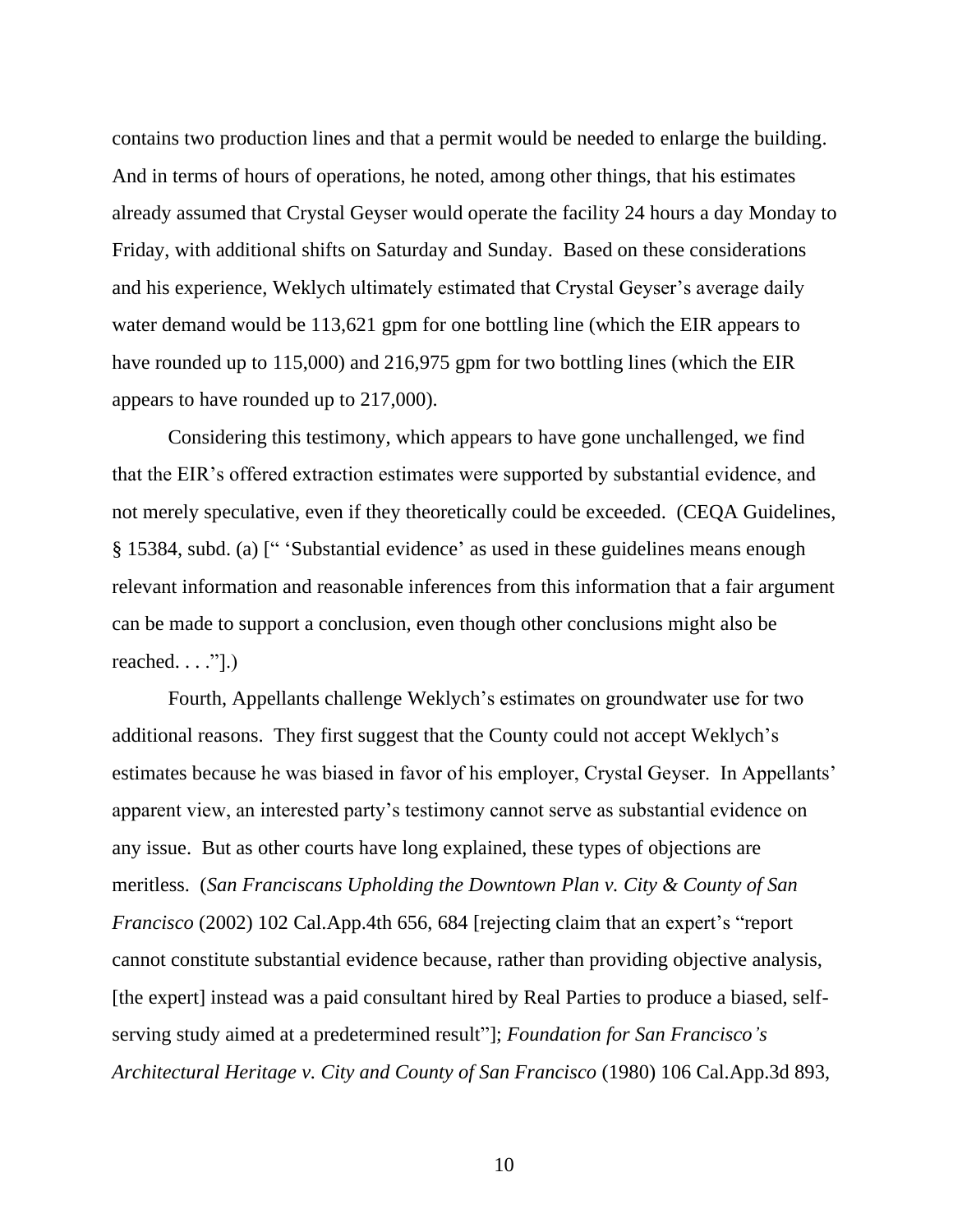908 ["EIR [wa]s not fatally undermined by the direct participation of the developer and his experts in the underlying environmental and other studies".)

Appellants also allege that the County could not rely on Weklych's estimates because his estimates were based on faulty assumptions about Dannon's operation of the plant. They reason that there are no "reliable records of groundwater extraction rates for the previous plant" and that the previous plant "was trucking water in from another source at the rate of 148,800 gallons per week (and not pumping all of the water for its production from DEX-6)." But Appellants, in making these assertions, ignore the material evidence that favors a contrary conclusion. Although Appellants' cited authority indicates that there are no direct records of groundwater extraction rates from Dannon, the EIR found that these rates could nonetheless be estimated using Dannon's "electrical use data, the engineering specifications of the pump in DEX-6, the depth to water, and an approximation of the working pressure in the pipelines." And although Appellants' cited authority said that Dannon trucked in water from another source, that same authority went on to note that Dannon did so only temporarily and later "did stop trucking in water . . . and began drawing all water from DEX-6."

In neglecting to disclose this important evidence that significantly undermines their position, we find that Appellants forfeited their claim that insufficient evidence supports the EIR's estimates of groundwater use. As courts have long explained, " "an appellant challenging an EIR for insufficient evidence must lay out the evidence favorable to the other side and show why it is lacking. Failure to do so is fatal."" (*Pfeiffer v. City of Sunnyvale City Council* (2011) 200 Cal.App.4th 1552, 1572 (*Pfeiffer*); see also *Rayii v. Gatica* (2013) 218 Cal.App.4th 1402, 1408 [an appellant "who cites and discusses only evidence in his favor fails to demonstrate any error and waives the contention that the evidence is insufficient to support the judgment."].)

Fifth, Appellants argue that "[t]he fact that [Crystal Geyser] representatives with years of experience could provide a plausible estimate of how much water could be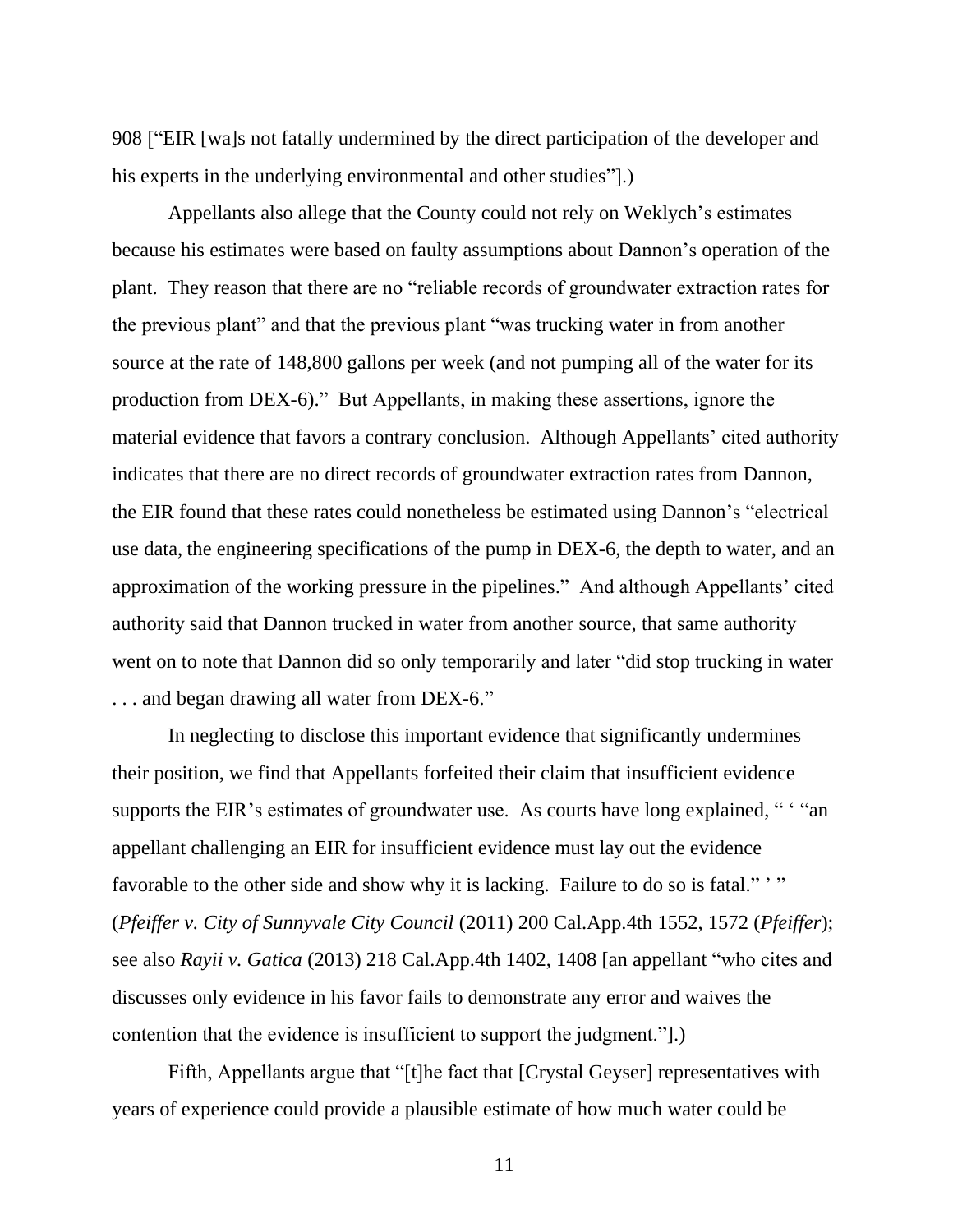pumped . . . was beside the point. Even if the inherent limits of production line capacities, waste stream disposal, etc. were never exceeded, the Project operator could easily, and without environmental review, transport extracted ground water by truck in unlimited quantities to an off-site facility for processing and bottling elsewhere." Appellants then fault the EIR for failing to evaluate "the maximum pumping that would be allowed" under this scenario.

But nothing in the record, as far as Appellants have shown, suggests that Crystal Geyser might act as Appellants speculate. We cannot, for example, say that Crystal Geyser intends to transport groundwater to an offsite bottling facility. Nor can we say that Crystal Geyser could, even if wanted, feasibly do so—a topic that neither Appellants nor anyone else appears to have raised at the administrative level. Although, on this point, Appellants claim that "[t]rucking water to bottling locations is a practice that occurs in the water bottling industry in the area," they cite, in support, only evidence showing that Dannon temporarily trucked water from a nearby spring to its facility. But that tells us little about whether Crystal Geyser could feasibly transfer groundwater from this facility to another bottling facility. Nor does it tell us whether another bottling facility even exists anywhere near the facility here. We thus decline to find, as Appellants allege, that Crystal Geyser "could easily, and without environmental review, transport extracted ground water by truck in unlimited quantities to an off-site facility for processing and bottling elsewhere." (See *Center for Biological Diversity v. County of San Bernardino* (2016) 247 Cal.App.4th 326, 349 ["find[ing] the possibility of an extension of the term of the Project to be far too speculative to require environmental analysis at this point"]; *Save Round Valley Alliance v. County of Inyo* (2007) 157 Cal.App.4th 1437, 1448-1450 [rejecting the claim that a project description for a housing development should have characterized the project as involving 54 units, rather than 27, because a local ordinance allowed a second unit on each lot; "the possibility that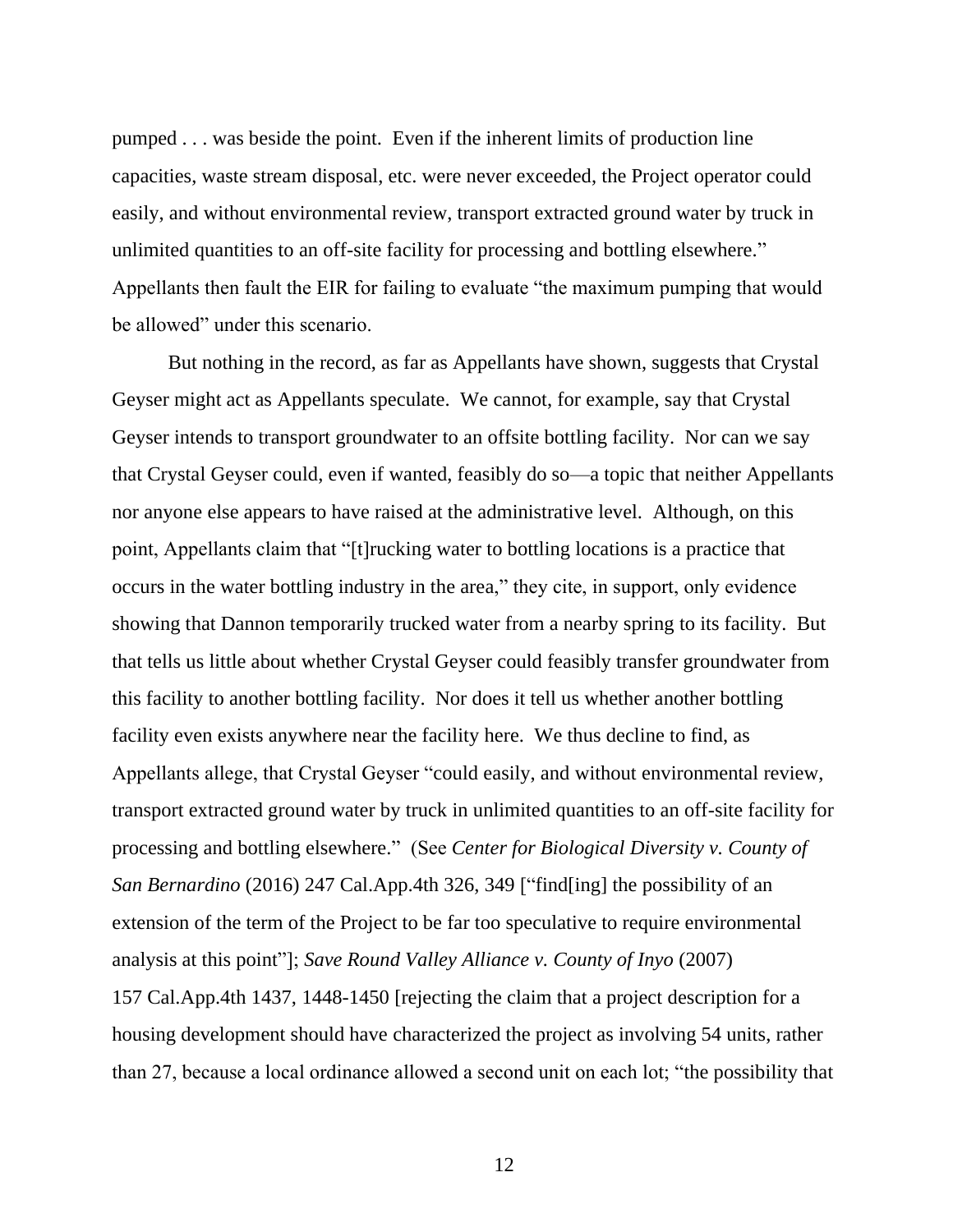future lot owners will or will not build a second unit is extremely uncertain, and any impact of such second units is highly speculative"].)

Although Appellants counter that one case, *San Joaquin Raptor Rescue Center v. County of Merced* (2007) 149 Cal.App.4th 645, supports a ruling in their favor on this point, we are unpersuaded. The court there considered an EIR for the proposed expansion of a mining operation. Relevant here, the EIR's project description provided conflicting signals on whether the project would or would not increase mine production. On the one hand, it indicated "that no increases in mine production [was] being sought." But on the other hand, "it provide[d] for substantial increases in mine production." (*Id.* at p. 655.) The EIR, for example, indicated that the "mine would have a peak capacity of 550,000 tons per year (as mined)," but it then assumed in its evaluation of impacts that, as in previous years, "there w[ould] be production levels of only 260,000 tons per year." (*Id.* at pp. 655-656.) The court found the EIR flawed as a result of these inconsistent statements. (*Id.* at p. 656.)

Our facts, however, are readily distinguishable. Unlike in *San Joaquin Raptor*, nothing in the record here suggests that Crystal Geyser feasibly could extract substantially more groundwater than the EIR estimated. Again, the EIR's offered estimates were premised on Weklych's unchallenged testimony. And Weklych's estimates, in turn, were based on his decades of experience and his understanding of "[t]he maximum operating capacity of the plant," which, he stated, were "dictated primarily by two factors: equipment limitations and hours of operation." Considering this record, and finding nothing to support Appellants' claim that Crystal Geyser "could easily, and without environmental review, transport" water elsewhere, we cannot say that our facts are comparable to those in *San Joaquin Raptor*.

Lastly, in their discussion of the project description, Appellants raise two objections that appear to have little connection to the project description. First, they allege that the EIR "actively misled the public by including mitigation measures that the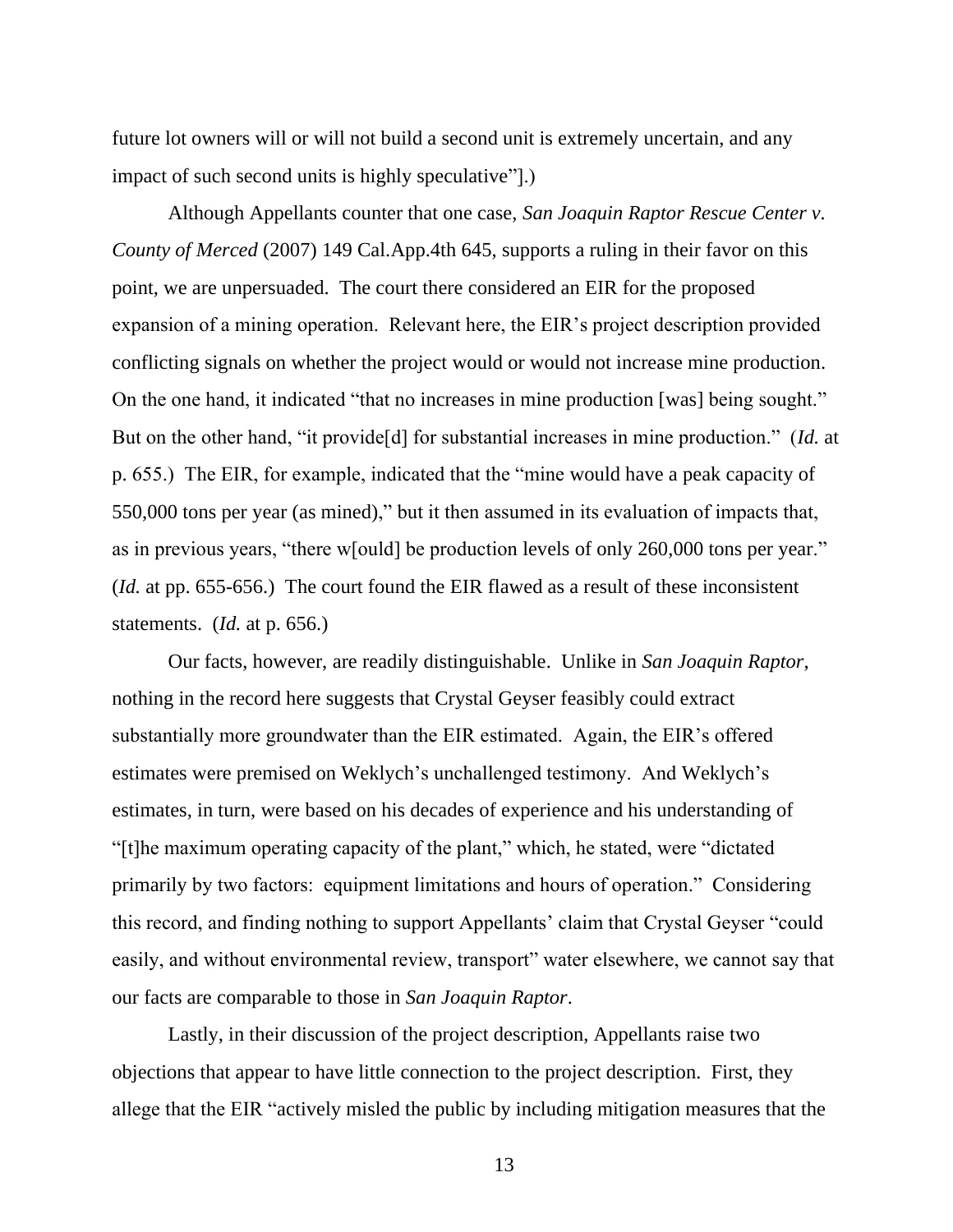County has no ability to enforce." Second, and relatedly, they allege that the County failed to "comply[] with CEQA's requirement that all feasible mitigation measures be adopted, and that they be enforceable." But to the extent Appellants sought to challenge the EIR's mitigation measures, they needed to raise that argument "under a separate heading or subheading summarizing the point," as required under California Rules of Court, rule  $8.204(a)(1)(A)$ . Because they failed to do so, we find they forfeited these arguments. (*Opdyk v. California Horse Racing Bd.* (1995) 34 Cal.App.4th 1826, 1831, fn. 4.)

## *III. Project Objectives*

We turn next to Appellants' contention that the EIR's project objectives were impermissibly narrow.

An EIR's project description, as noted above, must contain a statement of the project objectives. A lead agency must then use this statement to help it, among other things, develop a reasonable range of alternatives to the proposed project to evaluate in the EIR. (CEQA Guidelines, § 15124.) As our Supreme Court has explained, "[t]he process of selecting the alternatives to be included in the EIR begins with the establishment of project objectives by the lead agency. 'A clearly written statement of objectives will help the lead agency develop a reasonable range of alternatives to evaluate in the EIR and will aid the decision makers in preparing findings. . . .' [Citation.]" (*In re Bay-Delta, supra,* 43 Cal.4th at p. 1163; see also CEQA Guidelines, § 15126.6 ["An EIR shall describe a range of reasonable alternatives to the project, or to the location of the project, which would feasibly attain most of the basic objectives of the project but would avoid or substantially lessen any of the significant effects of the project, and evaluate the comparative merits of the alternatives."].)

Here, the EIR stated that Crystal Geyser had eight objectives for the proposed project: (1) to "operate a beverage bottling facility and ancillary uses to meet increasing market demand," (2) to "site the proposed facility at the Plant previously operated by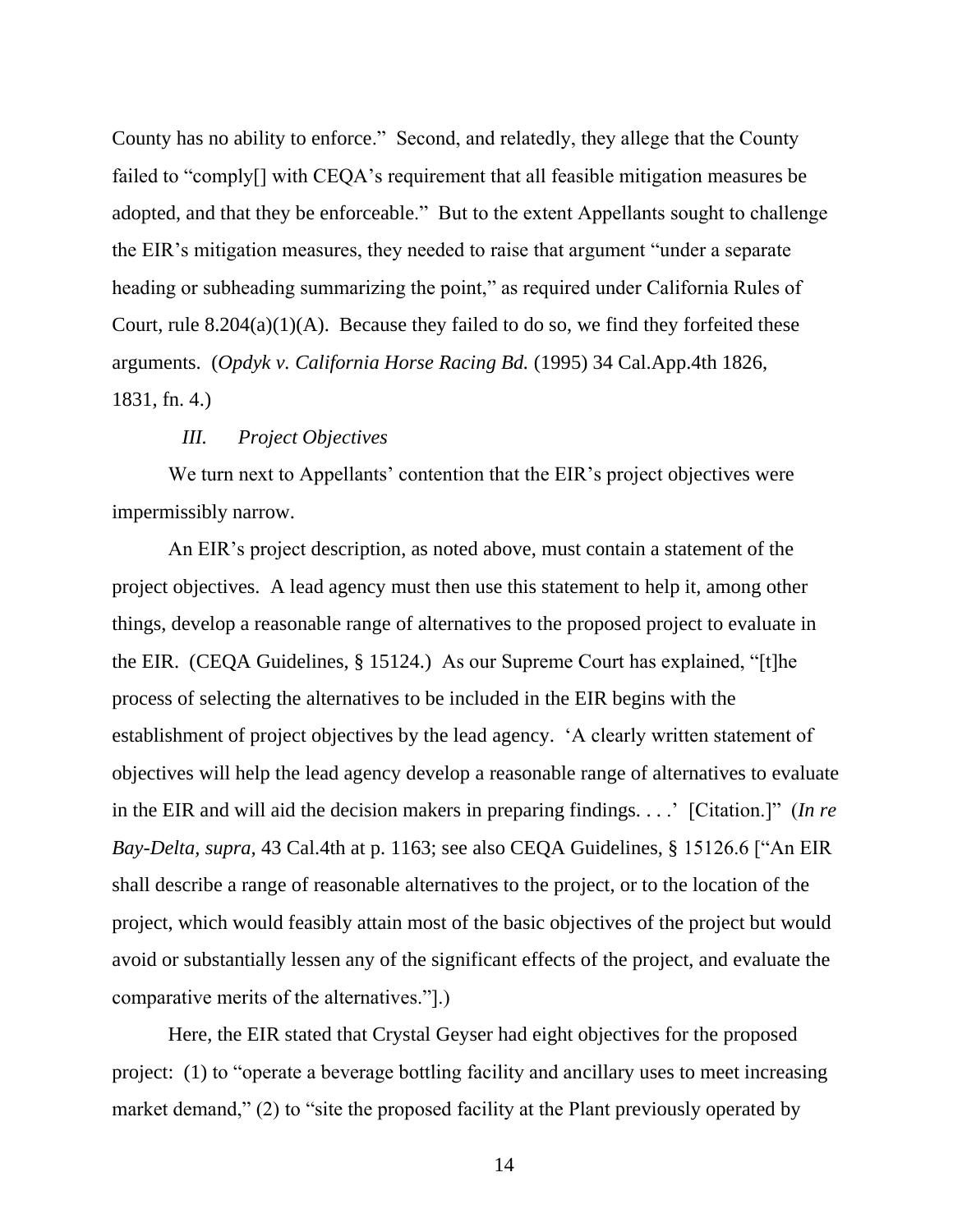[Dannon], to take advantage of the existing building, production well, and availability and high quality of existing spring water on the property," (3) to "utilize the full production capacity of the existing Plant building based on its current size," (4) to "initiate operation of the Plant as soon as possible to meet increasing market demand," (5) to "minimize environmental impacts . . . by utilizing existing facilities and infrastructure to the extent possible," (6) to "modify the existing facilities at the Plant in a manner that incorporates sustainable building and design practices, recycling efforts, and other conservation methods, in order to reduce water use," (7) to "withdraw groundwater in a sustainable manner that does not result in negative effects on nearby springs or wells, the underlying shallow or deep aquifers, or the surrounding environment," and (8) to "create new employment opportunities for the local and nearby communities, promote sustainable economic development, provide for adequate services and infrastructure to support the project, and contribute to the County's tax base." The EIR elsewhere defined the term "Plant" to mean the "former bottling plant in unincorporated Siskiyou County."

Appellants assert, and we agree, that these objectives were "so narrow[] as to preclude any alternative other than the Project." The County largely defined the project objectives as operating the project as proposed. The project as proposed, again, "consists of the operation of a bottling facility and ancillary uses within an approximately 118-acre site formerly developed and operated as a bottling plant" in the County. And the stated project objectives, mirroring the proposed project itself, consists largely of the use of "the full production capacity of the existing Plant" and the "operation of the Plant as soon as possible." But if the principal project objective is simply pursuing the proposed project, then no alternative other than the proposed project would do. All competing reasonable alternatives would simply be defined out of consideration.

In taking this artificially narrow approach for describing the project objectives, the County ensured that the results of its alternatives analysis would be a foregone conclusion. It also, as a result, transformed the EIR's alternatives section—often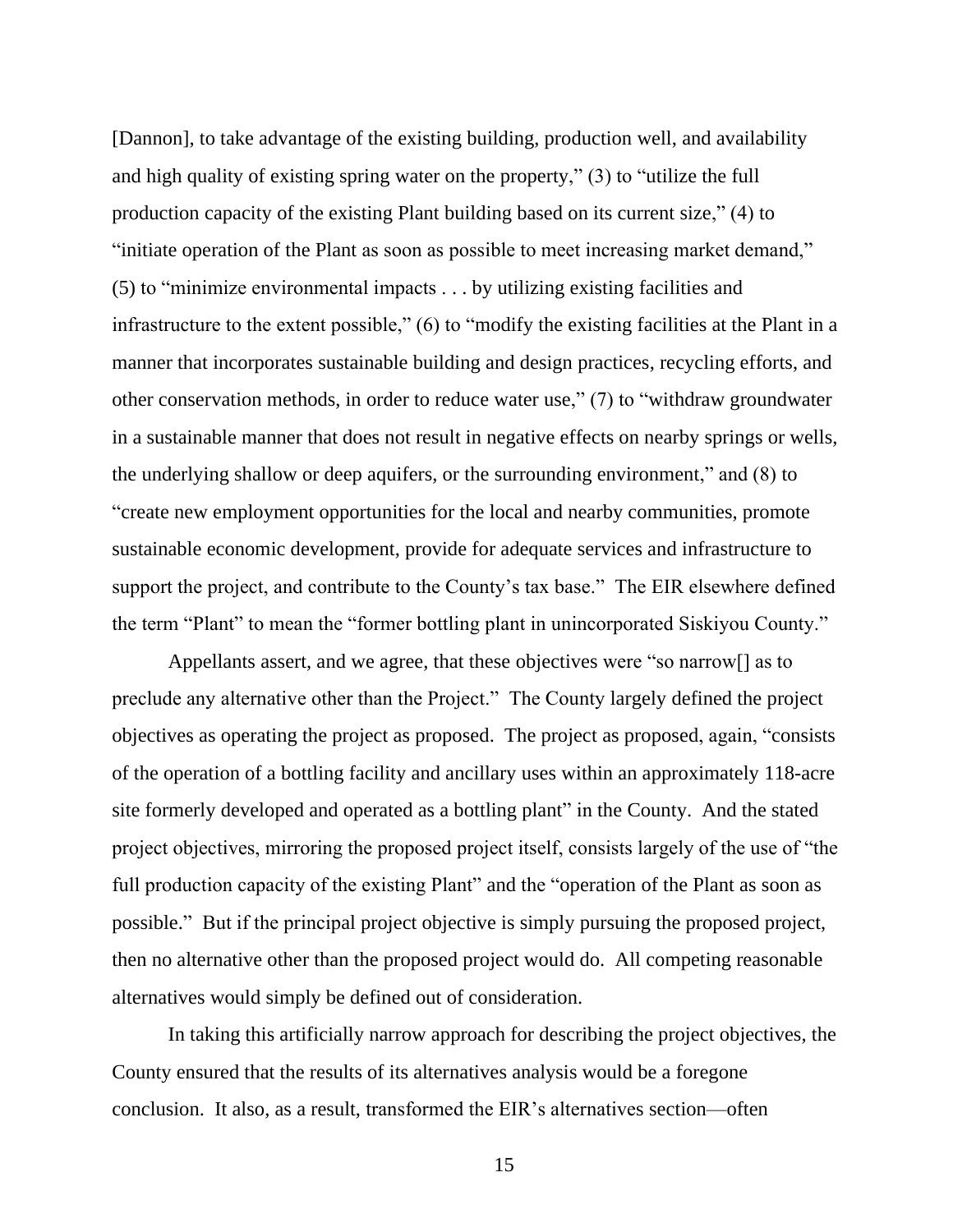described as part of the "core of the EIR" (*In re Bay-Delta, supra*, 43 Cal.4th at p. 1162)—into an empty formality. No alternative apart from the rehabilitation of the existing plant, after all, could "site the proposed facility at the Plant," involve the use of "the full production capacity of the existing Plant," allow the "operation of the Plant as soon as possible," or involve the "modiffication] [of] the existing facilities at the Plant." We find that the County produced a flawed EIR as a result. (See *id.* at p. 1166 ["a lead agency may not give a project's purpose an artificially narrow definition"]; see also *Citizens of Goleta Valley v. Board of Supervisors* (1990) 52 Cal.3d 553, 565 [" 'One of [an EIR's] major functions . . . is to ensure that *all reasonable alternatives* to proposed projects are thoroughly assessed by the responsible official.' "].)

We also find that the County's error was prejudicial. Because the County effectively described the principal project objective as operating the project as proposed, and "as soon as possible," it dismissively rejected anything other than the proposed project. In doing so, it prejudicially prevented informed decision making and public participation. (*North Coast Rivers Alliance v. Kawamura* (2015) 243 Cal.App.4th 647, 668, 671 [EIR that had a stated objective of eradicating a certain type of moth, when the underlying objective was really to protect California's native plants and agricultural crops from damage, was unreasonably narrow; it was also prejudicial because it resulted in "the EIR dismissively rejected anything that would not achieve eradication"]; see also Pub. Resources Code, § 21005, subd. (a) ["The Legislature finds and declares that it is the policy of the state that noncompliance with the information disclosure provisions of this division which precludes relevant information from being presented to the public agency, or noncompliance with substantive requirements of this division, may constitute a prejudicial abuse of discretion."].)

Apart from arguing that the County defined the project's objectives in an impermissible narrow fashion, Appellants also assert that the EIR failed to demonstrate that one of the project alternatives, the no-project alternative, was infeasible. The County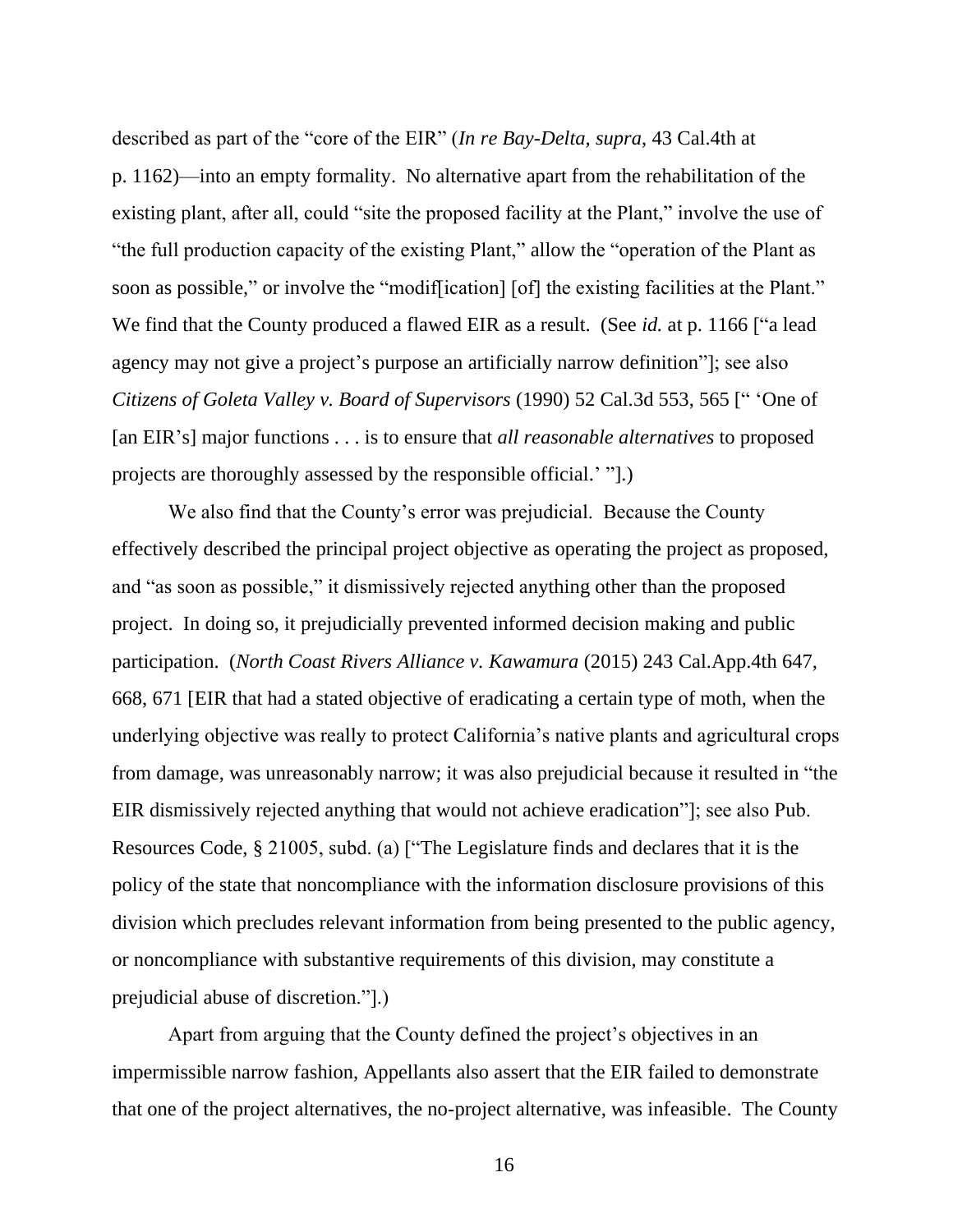rejected the no-project alternative because, in its view, "[t]his alternative would not accomplish any of the basic project objectives." The County then offered three specific reasons for this conclusion, though two were largely redundant. Its three reasons were: (1) "The existing facilities within the project site would remain vacant and nonoperational," (2) the "existing facilities and infrastructure" would not be used "to the extent possible," and (3) no new employment opportunities would be created in the County.

Challenging these findings, Appellants first assert that at least the first two of the County's stated reasons "lack support in the record." Appellants, in this respect, appear to challenge the County's conclusion that the existing bottling facility would remain vacant absent the proposed project. We reject their challenge. Following Dannon's closure of the plant, the facility remained vacant for several years until Crystal Geyser purchased the plant for purposes of reviving it. These facts certainly tend to show that, were Crystal Geyser to abandon the plant, it could reasonably be expected to remain vacant again for a period of time. (See CEQA Guidelines, § 15384, subd. (b) ["Substantial evidence shall include," among other things, "reasonable assumptions predicated upon facts."].)

Appellants also suggest that the County's stated reasons for rejecting the noproject alternative were not clearly tied to the stated project objectives. We find differently. That the no-project alternative would not create new employment opportunities in the County plainly related to the project objective of "creat[ing] new employment opportunities for the local and nearby communities." And that the noproject alternative would leave the existing bottling facility vacant plainly related to the project objective of "utiliz[ing] the full production capacity of the existing Plant building based on its current size."

Lastly, Appellants contend that all the County's stated reasons fail to "demonstrate[] that the no project alternative is infeasible," reasoning, it appears, that the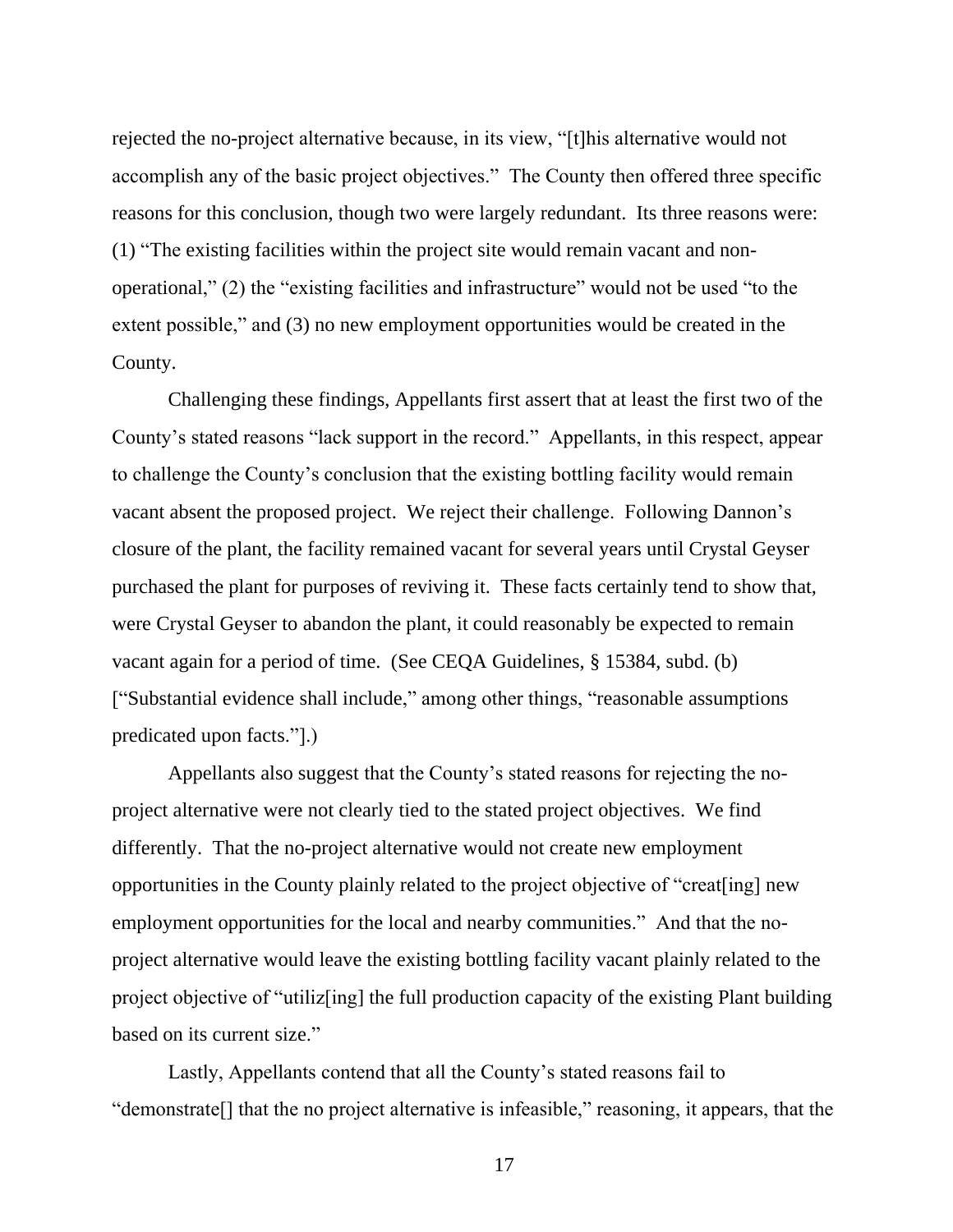County's stated reasons are flawed because they are premised on the EIR's unreasonably narrow project objectives. We agree, as mentioned, that the offered project objectives were unreasonably narrow. We also agree that this affected the County's analysis of the no-project alternative and that the County, for this reason, will need to redo its analysis.

#### *IV. Impacts Analysis*

We consider next Appellants' challenge to the EIR's discussion of environmental impacts. Appellants allege that the EIR fell short in its analysis of the project's impacts on aesthetics, air quality, climate change, noise, and hydrology. We address each issue in turn.

## *A. Aesthetics*

Appellants first challenge the EIR's analysis of aesthetic impacts. They argue that the EIR improperly assumed that the plant is not a "dominant visual feature" in the area, even though several commenters alleged otherwise. They also contend the County wrongly declined to mitigate this aesthetic impact on the ground that it is an existing condition, "despite the fact that the 'existing' situation is *in violation* of the 1998 Mitigation Agreement"—which is the agreement that Dannon and the County entered into before Dannon constructed the bottling facility.

We reject both arguments. To start, the County did not need to label the existing plant as a "dominant visual feature" simply because some individuals called it that. The County acknowledged that the plant was part of one of the "most prominent non-natural features" in the area, but it declined to find it was a "dominant" visual feature. It explained that "[d]ominant visual features are considered based on position, extent, or contrast of basic pattern elements." It then concluded that the dominant visual features here "primarily include the mountainous terrain and snowcapped mountains surrounding the City of Mt. Shasta." Although Appellants may disagree with this conclusion, finding the word "dominant" more apt than the word "prominent" when describing the plant, we find nothing unlawful in the County's choice of words. (See *Protect Niles v. City of*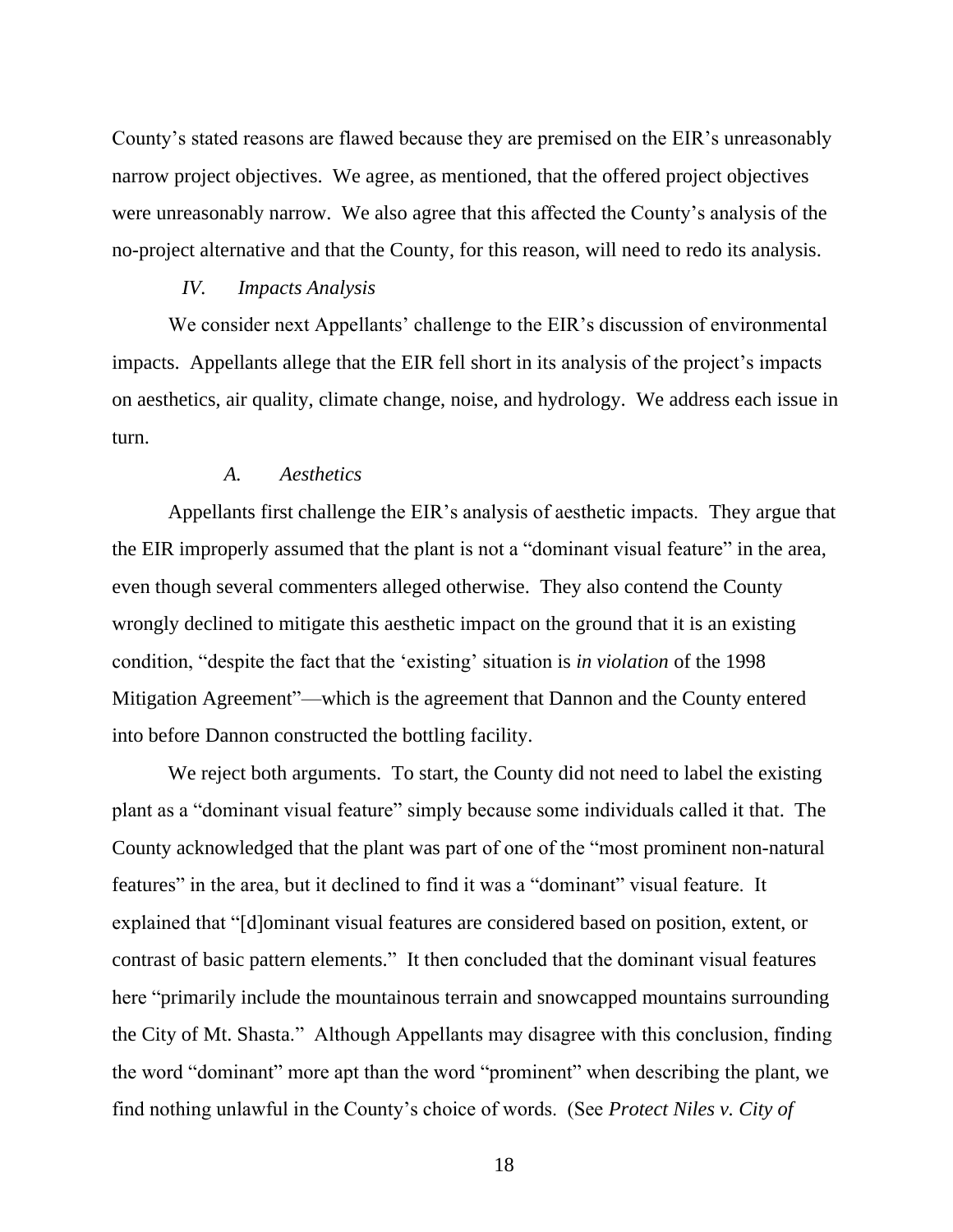*Fremont* (2018) 25 Cal.App.5th 1129, 1147 ["aesthetic judgments are inherently subjective"]; see also *North Coast Rivers Alliance v. Marin Municipal Water Dist. Bd. of Directors* (2013) 216 Cal.App.4th 614, 626 ["Where, as here, the agency prepares an EIR, the issue is whether substantial evidence supports the agency's conclusions, not whether others might disagree with those conclusions."].)

Appellants' second argument fares no better. Although Appellants never fully flesh out their argument, they appear to believe that the County should have treated the plant building's color, a reflective white that can occasionally produce glare, as a project impact because it violates the terms of the 1998 Mitigation Agreement. As relevant here, that agreement states: "Building and free-standing signage will be constructed of nonreflective materials and will not be internally illuminated." But the County, in the EIR, declined to treat the plant's reflective paint color as a project impact for a couple reasons. First, it found that this type of argument was premised on a mistaken reading of the 1998 Mitigation Agreement. In the County's view, the mitigation measure concerning " 'nonreflective materials' " imposed "a limitation on material type (metal, glass, etc[.]), and not on paint color." Second, the County found that "[t]he plant building color is an existing condition" and so "does not constitute a project impact."

We find nothing defective in the County's reasoning. First, because Appellants offer no argument concerning the County's interpretation of the 1998 Mitigation Agreement, we find they forfeited any argument they may have had on this point. And second, because the County had the discretion to evaluate the project's potential impacts against the conditions existing at the time of the CEQA analysis, rather than the conditions existing before the construction of the bottling facility in 1998, we find no issue in its doing just that. (See *Communities for a Better Environment v. South Coast Air Quality Management Dist.* (2010) 48 Cal.4th 310, 321 & fn. 7 [discussing a long line of cases where "the appellate court concluded the baseline for CEQA analysis must be the 'existing physical conditions in the affected area' [citation], that is, the ' "real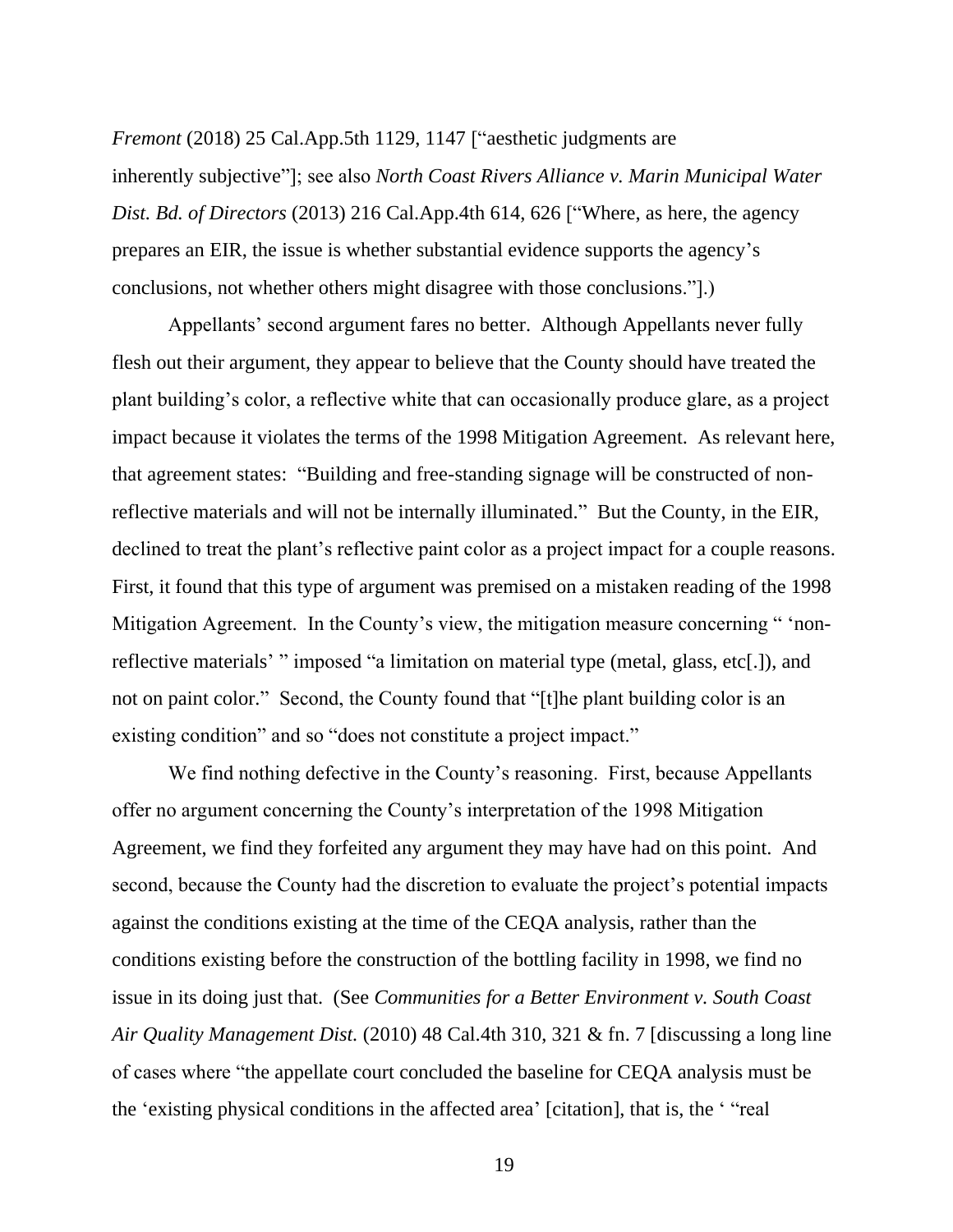conditions on the ground" ' [citations], rather than the level of development or activity that *could* or *should* have been present according to a plan or regulation"]; see also *Fat v. County of Sacramento* (2002) 97 Cal.App.4th 1270, 1278-1280 [baseline for airport expansion was existing airport operations, even though the airport had a "history of illegal expansion"].)

## *B. Air Quality*

Appellants next, in several little explained arguments, challenge the EIR's discussion of air quality impacts.

First, they assert that, "rather than use the methodology and inputs that are the standard of the industry for air quality analysis, and rather than including *all* of the truck traffic that the Project will generate, the County manipulated the inputs, misstating the types of truck traffic as well as modifying the standard assumptions for General Heavy Industrial analyses in such a way that the conclusions fall below thresholds of significance." But Appellants never follow through to explain these allegations. They never provide the necessary background to understand their argument, neglecting, for example, to describe "the methodology and inputs that are the standard of the industry for air quality analysis." Nor do they cite the relevant parts of the EIR showing the County's alleged wrongdoing. They simply cite to a comment letter that appears to have made the same type of allegations that they raise here. Appellants, however, could not show that the County wrongly "manipulated the inputs" in the EIR simply by noting that a commenter alleged that the County wrongly "manipulated the inputs." They needed to supply reasoned argument and citations to the record and authority, not bare conclusions without explanation. (*Badie v. Bank of America* (1998) 67 Cal.App.4th 779, 784-785 (*Badie*) ["When an appellant . . . asserts [a point] but fails to support it with reasoned argument and citations to authority, we treat the point as waived"]; see also *City of Monterey v. Carrnshimba* (2013) 215 Cal.App.4th 1068, 1099 [courts " 'are not bound to develop appellants' arguments for them' "].)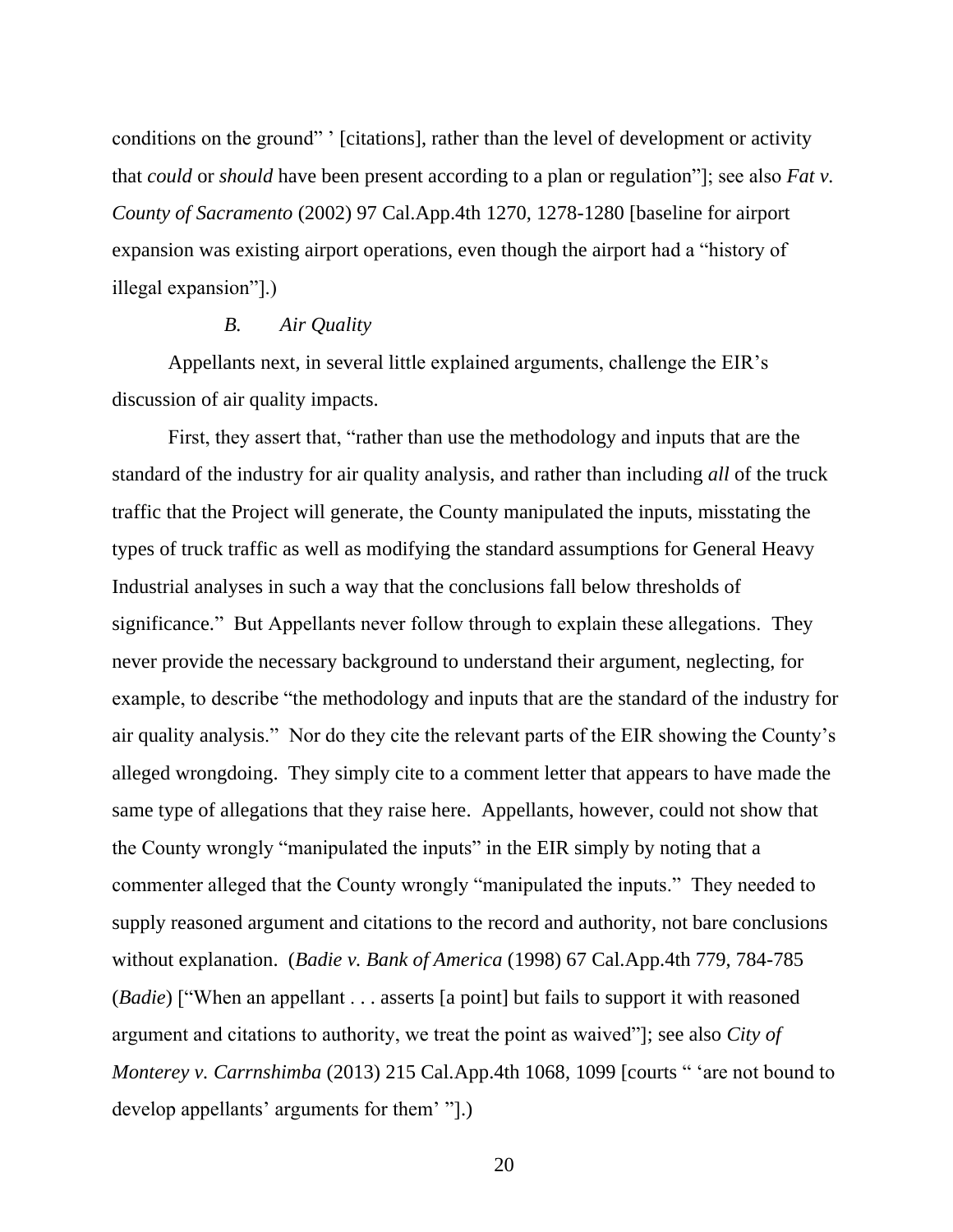Second, Appellants contend that "[t]he fleet mix for the DEIR analysis had also been manipulated to leave out the heaviest vehicles"; in particular, "[t]he County's air quality modeling included an intentional reduction (or even zeroing out) of heavier vehicles." But again, Appellants never follow through to support or explain their allegation. Although they show that two commenters alleged this type of conduct, they never cite the applicable parts of the draft EIR showing the alleged manipulations. All we can say based on Appellants' record citations, then, is that two commenters alleged wrongdoing. But an EIR is not flawed simply because someone said so. As this court recently explained, "[r]egardless of what is alleged, an EIR approved by a governmental agency is presumed legally adequate, and the party challenging the EIR has the burden of showing otherwise." (*Chico Advocates for a Responsible Economy v. City of Chico* (2019) 40 Cal.App.5th 839, 846.)

Third, Appellants claim that the final EIR failed to address the flaws in the draft EIR. They state: "[T]he FEIR emissions remained underestimated for CAP [an acronym Appellants never define] and GHG pollutants, and the screening-level HRA [another unexplained acronym] conducted for the DEIR was carried through *unrevised* to the FEIR, reflecting substantially underestimated health risks." They then add: "EMFAC's [another unexplained acronym] fleet mix for the Siskiyou area has been carefully calculated" and the final EIR wrongly "deviat[ed] from the standard fleet mix" without explanation when it calculated "the 103 daily truck trips . . . separately from the trips calculated in CalEEMod [another unexplained acronym] for the land use type (General Light Industrial)." But once again, Appellants fail to adequately explain or support their claims. As with their previous two arguments, they cite a comment letter that appears to allege similar types of wrongs, but they then decline to cite the relevant portions of the EIR that could support their contentions. As a result, we once again reject their undeveloped arguments. Appellants may be intimately familiar with the history of this case, the standards for evaluating air emissions, and all 55,000 plus pages of the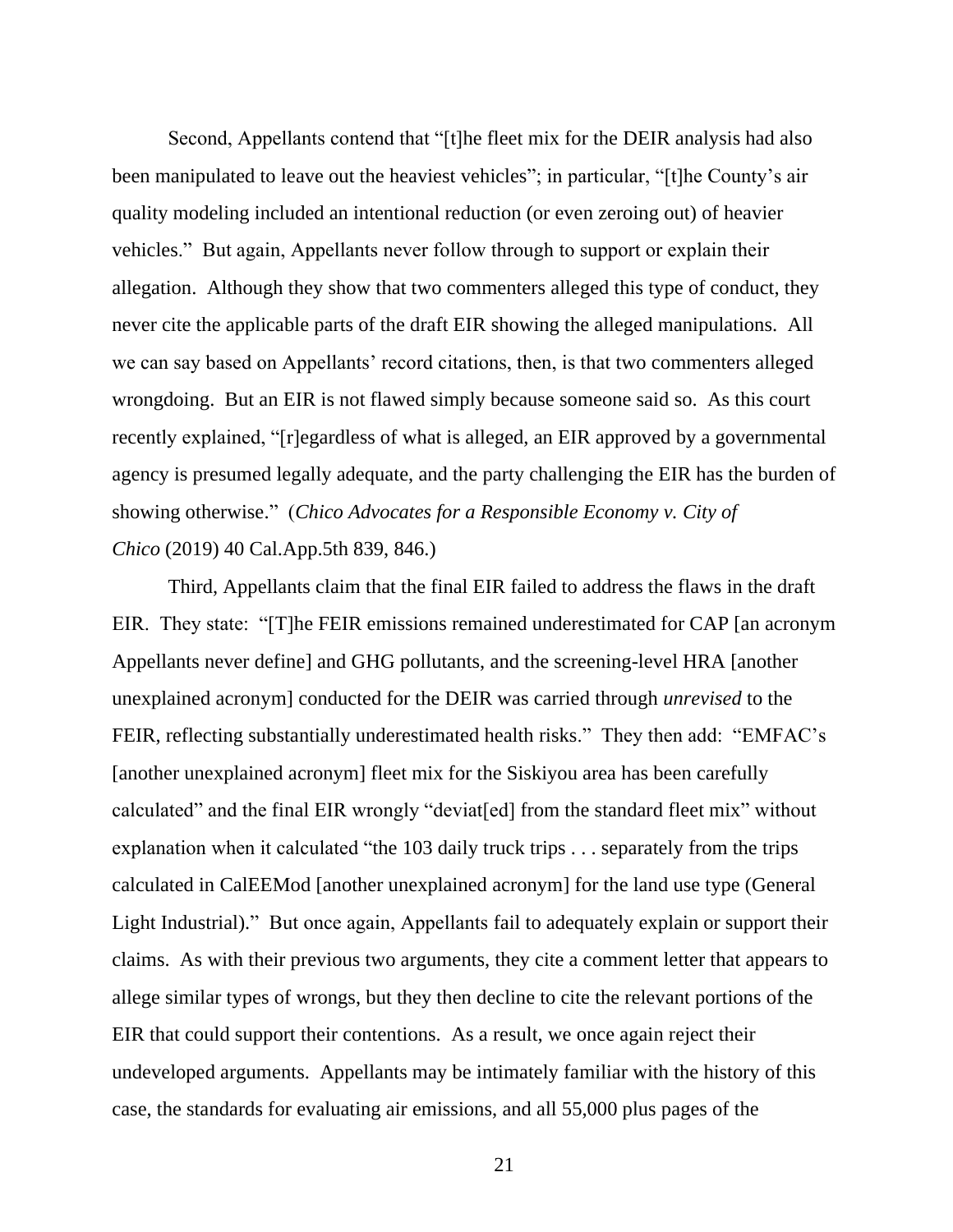administrative record. But we are not. We thus require the parties before us to supply reasoned explanations for their arguments and to cite the applicable parts of the record. We also appreciate, though we do not necessarily require, when the parties explain the acronyms that they use. Appellants, however, have fallen short in all these respects.

Fourth, Appellants challenge the County's analysis of mobile-source emissions from project operations. Appellants assert that the County relied on a numerical threshold of significance in the draft EIR for mobile-source emissions, but then, when the final EIR revealed greater emissions than initially estimated, it abandoned its initial threshold of significance and instead said that no threshold existed. They then contend that the County's approach was unlawful in two respects: First, the County wrongly abandoned the threshold of significance in its draft EIR; and second, the County inappropriately attempted to analyze impacts from mobile-source emissions without using any threshold of significance. We reject both arguments.

Starting with Appellants' first contention, we reject their claim that the draft EIR established a numerical threshold of significance for mobile-source emissions. Appellants argue otherwise based on a table in the draft EIR that discussed emissions from stationary, mobile, and area sources. The table was divided into two parts, with stationary sources on the top and mobile and area sources on the bottom. It estimated, for each of these three sources, the amount of emissions for certain types of pollutants and, for stationary sources, also stated the applicable thresholds of significance for the listed pollutants. For example, the table stated that the project would emit about 274 pounds per day of carbon dioxide from stationary sources and that the threshold of significance for carbon dioxide from stationary sources is 2,500 pounds per day. In Appellants' view, however, this table established the applicable thresholds of significance for more than just stationary sources; it also established the applicable thresholds for mobile and area sources.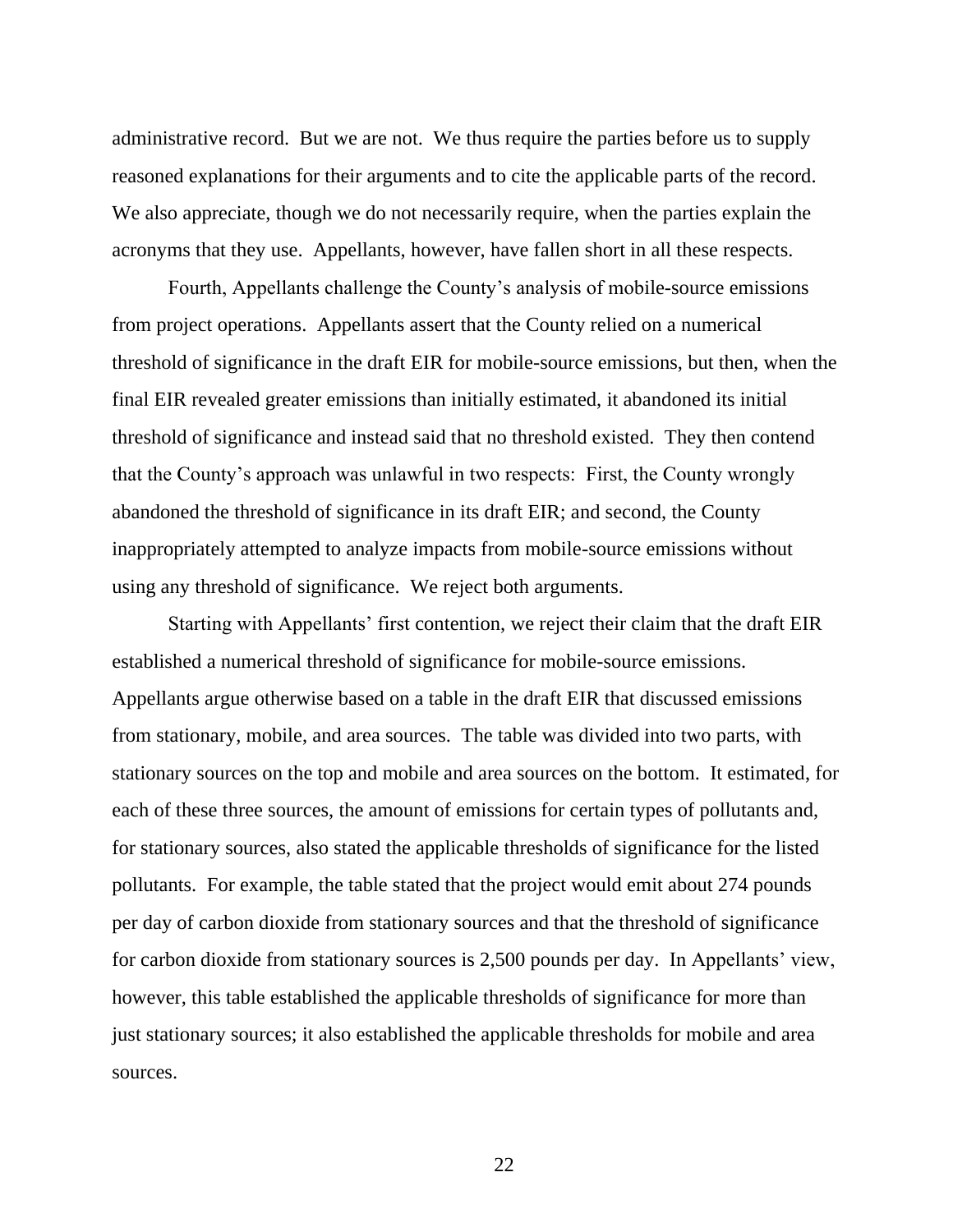We find differently. The table, again, was divided into two sections, with stationary source listed on the top and mobile and area sources listed on the bottom. But it only described the applicable thresholds of significance in the top section dealing with stationary sources. It noted no threshold of significance in the bottom section dealing with mobile and area sources. Other parts of the draft EIR, consistent with the table, stated that "[s]tationary source emissions of [criteria air pollutants] are considered significant if they exceed the thresholds presented in [the table]." But the draft EIR said nothing comparable about mobile-source emissions. "[T]o further clarify the applicability of the thresholds" in the table to stationary sources only, the final EIR "separate[ed] the emissions from stationary sources and mobile and area sources into two separate tables." Considering this record, we reject Appellants' claim that the referenced table established numerical thresholds of significance for mobile-source emissions.

We also reject Appellants' separate contention that the County inappropriately analyzed impacts from mobile-source emissions without using any threshold of significance. The County, in its discussion of its thresholds for determining the significance of impacts to air quality, stated that impacts to air quality would be considered significant if the project would, among other things, "[c]onflict with or obstruct implementation of the applicable air quality plan" or "[v]iolate any air quality standard or contribute substantially to an existing or projected air quality violation." The County then, applying these thresholds to the project, found that impacts from mobilesource emissions would be insignificant because they "would not conflict with any policies of the [local air district], violate any air quality standard, or contribute substantially to an existing or projected air quality violation." Appellants may not like the County's chosen thresholds for evaluating air quality impacts in this regard, but they cannot claim that the County applied no standard at all.

Lastly, Appellants assert that the County should have redone its health risk assessment—which assessed potential impacts from toxic air contaminants—after the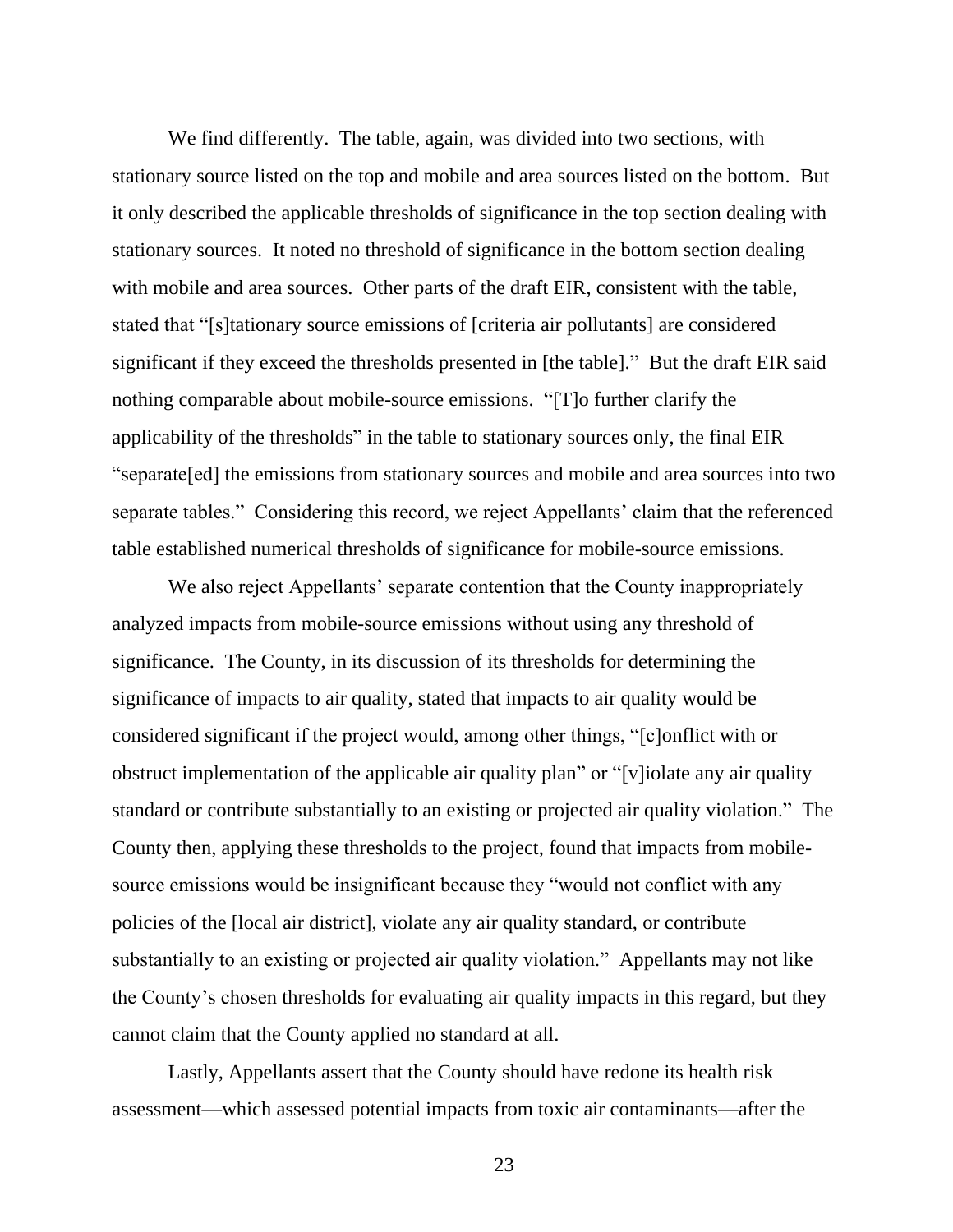final EIR revealed an increase in air emissions. They offer two reasons in support. First, they note, the health risk assessment assumed that the project would involve 100 daily trips for "heavy-heavy duty" trucks, but the final EIR estimated a greater number of daily trips for lighter trucks and thus a greater amount of emissions. In particular, the final EIR showed 103 daily trips for heavy-heavy duty trucks and 47 additional trips for mediumheavy and light-heavy duty trucks. Second, Appellants add, the health risk assessment assumed that about two-thirds of truck traffic would come from the north of the plant and about one-third of truck traffic would come from the south, but the final EIR instead said that all truck traffic would come from the north. Because, Appellants allege, the final EIR showed a greater amount of emissions and a different location for these emissions, the County should have redone its health risk assessment to account for these changes.

We reject Appellants' argument. First, in attempting to show that the increase in estimated emissions in the final EIR warranted a revised health risk assessment, Appellants largely ignore or understate the facts supporting the County's decision not to redo the assessment. Appellants, for example, briefly note that the County's consultant concluded "that *if* the [health risk assessment] were to be re-run, it would still come out below the significance levels." But the consultant actually said that "if the [health risk assessment] were to be re-run [to account for new information], the resulting diesel emissions would be at least 30% lower. . . ." It reasoned that the health risk assessment did not account for a new state rule that "effectively requires that, beginning January 1, 2018, all heavy-duty diesel trucks operating within the State of California be equipped with either factory or retrofit diesel particulate filters." The consultant added that, if the [health risk assessment] were to be re-run to account for the modernization of the trucking fleet over time, rather than "assume that the current fleet makeup remains constant for the next 30 years," then the resulting diesel emissions would be even lower over time. For example, emissions of diesel particulate matter from heavy-heavy duty diesel trucks would be "over 85 percent lower than the 2017 rates assumed in the [health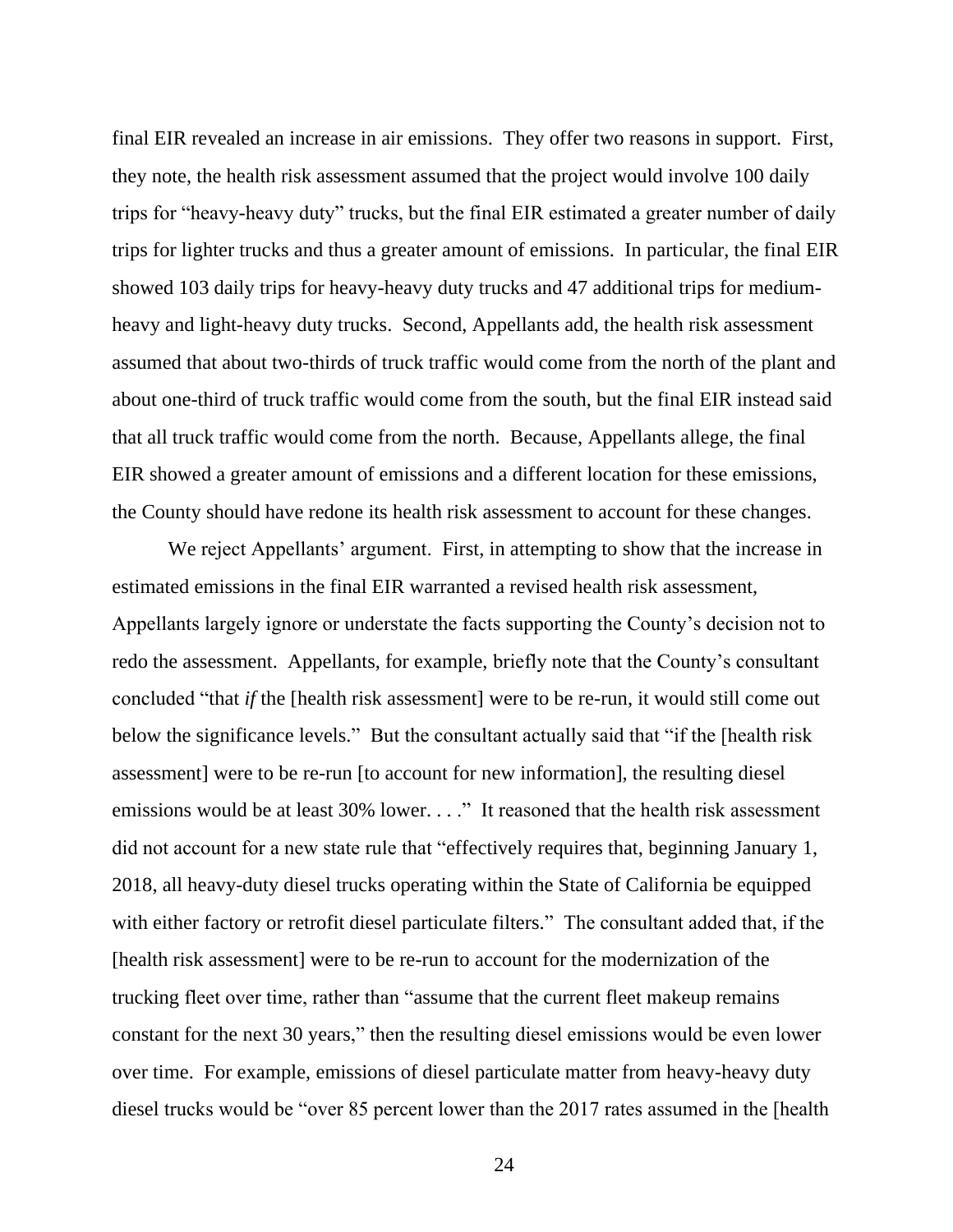risk assessment]." The consultant then explained that this detail is significant because "the health risks calculated in the [health risk assessment] are based on 20-30 years exposure." Largely for these reasons, the consultant concluded that "no additional analysis is necessary."

In response to all this, Appellants are generally silent. They decline to acknowledge, for example, that the health risk assessment did not account for a new state rule requiring "all heavy-duty diesel trucks operating within the State of California be equipped with either factory or retrofit diesel particulate filters." Nor do they acknowledge that the health risk assessment did not account for the modernization of the trucking fleet over time. Nor do they acknowledge the consultant's actual conclusions based on these considerations. Because of Appellants' incomplete and misleading representation of the facts, we find they forfeited their argument that insufficient evidence supported the County's decision not to redo the health risk assessment. (See *Pfeiffer, supra,* 200 Cal.App.4th at p. 1572 [" ' "[A]n appellant challenging an EIR for insufficient evidence must lay out the evidence favorable to the other side and show why it is lacking. Failure to do so is fatal." ' ")

Appellants' second argument concerning the location of emissions falls short too, and for a familiar reason: Appellants fail to support their claim with sufficient citations to the record. Appellants, again, claim that the health risk assessment improperly assumed that one-third of truck traffic would come from the south of the plant, even though all truck traffic would actually come from the north. But to support this claim, they cite to nothing in the health risk assessment. They instead cite to 14 pages in the record, most of which (11 pages) consists of a commenter's resume, part of which (3 pages) consists of the commenter's comments, and none of which supports Appellants' position. We reject their unsupported claim as a result.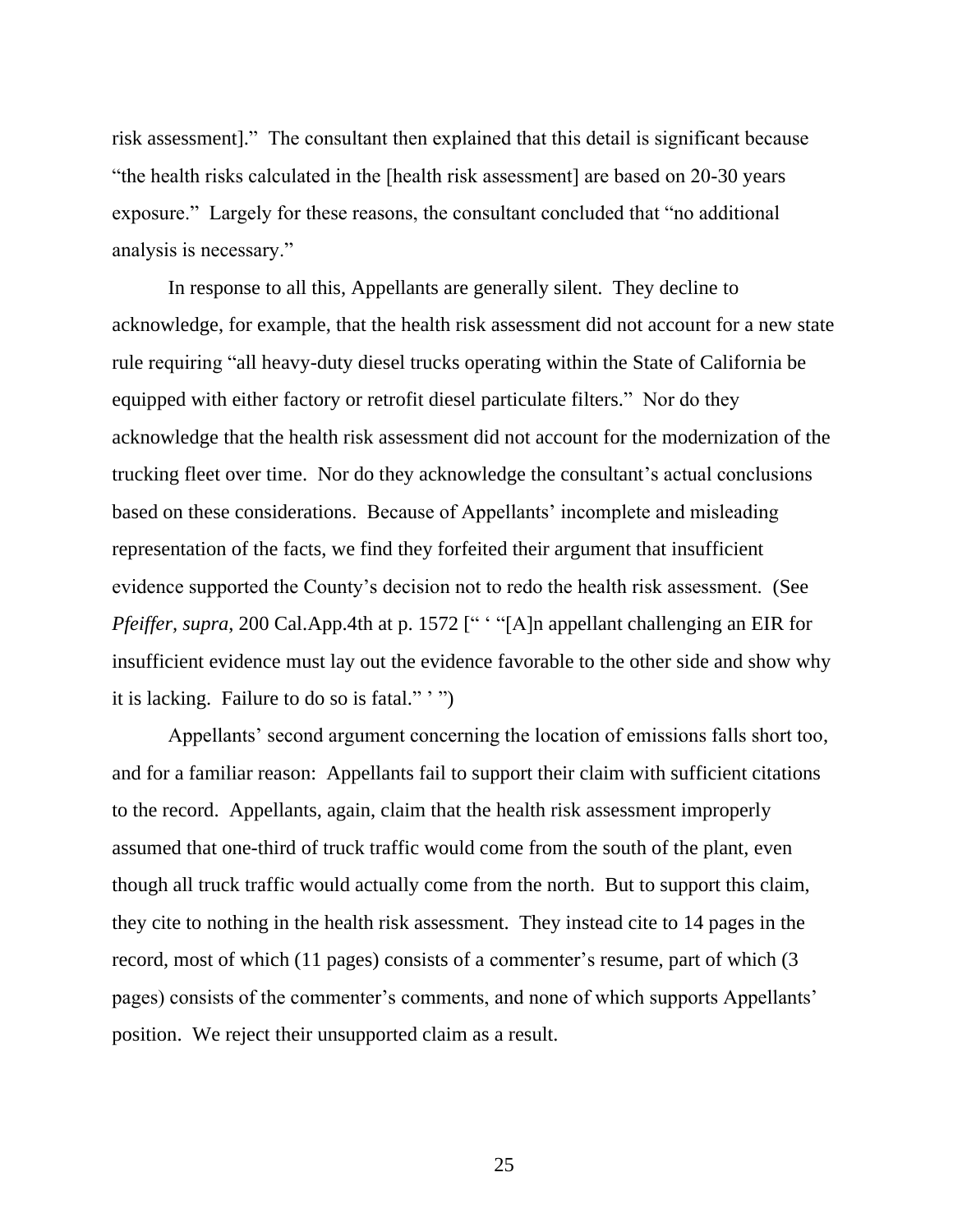## *C. Climate Change*

Appellants next, for a variety of reasons, challenge the EIR's discussion and mitigation of climate change impacts.

Their first claim concerns CEQA's recirculation requirements. CEQA requires a lead agency to recirculate an EIR for public review when "significant new information" is added to the EIR after the draft EIR has been released to the public for review and before certification. (Pub. Resources Code, § 21092.1.) An EIR includes "significant new information" if, among other things, it (1) reveals "[a] new significant environmental impact [that] would result from the project," (2) reveals "[a] substantial increase in the severity of an environmental impact [that] would result unless mitigation measures are adopted that reduce the impact to a level of insignificance," or (3) shows that "[t]he draft EIR was so fundamentally and basically inadequate and conclusory in nature that meaningful public review and comment were precluded." (CEQA Guidelines, § 15088.5, subd.  $(a)$ .)

In this case, the County initially estimated in its draft EIR that the project would result in greenhouse gas emissions of 35,486 metric tons of carbon dioxide equivalent (MTCO2e) per year. Because this amount would exceed the County's established threshold of significance of  $10,000$  MTCO<sub>2</sub>e per year, the County concluded that the proposed project's emissions would result in a significant impact. In its final EIR, the County continued to conclude that the proposed project's emissions would result in a significant impact. But it estimated a far higher level of emissions:  $61,281$  MTCO<sub>2</sub>e per year. The County, however, found that this was not significant new information that required recirculation. It reasoned that because the draft EIR already found that project emissions would be significant and unavoidable even with mitigation, the final EIR's upward revision in greenhouse gas emissions did not change the EIR's ultimate conclusions.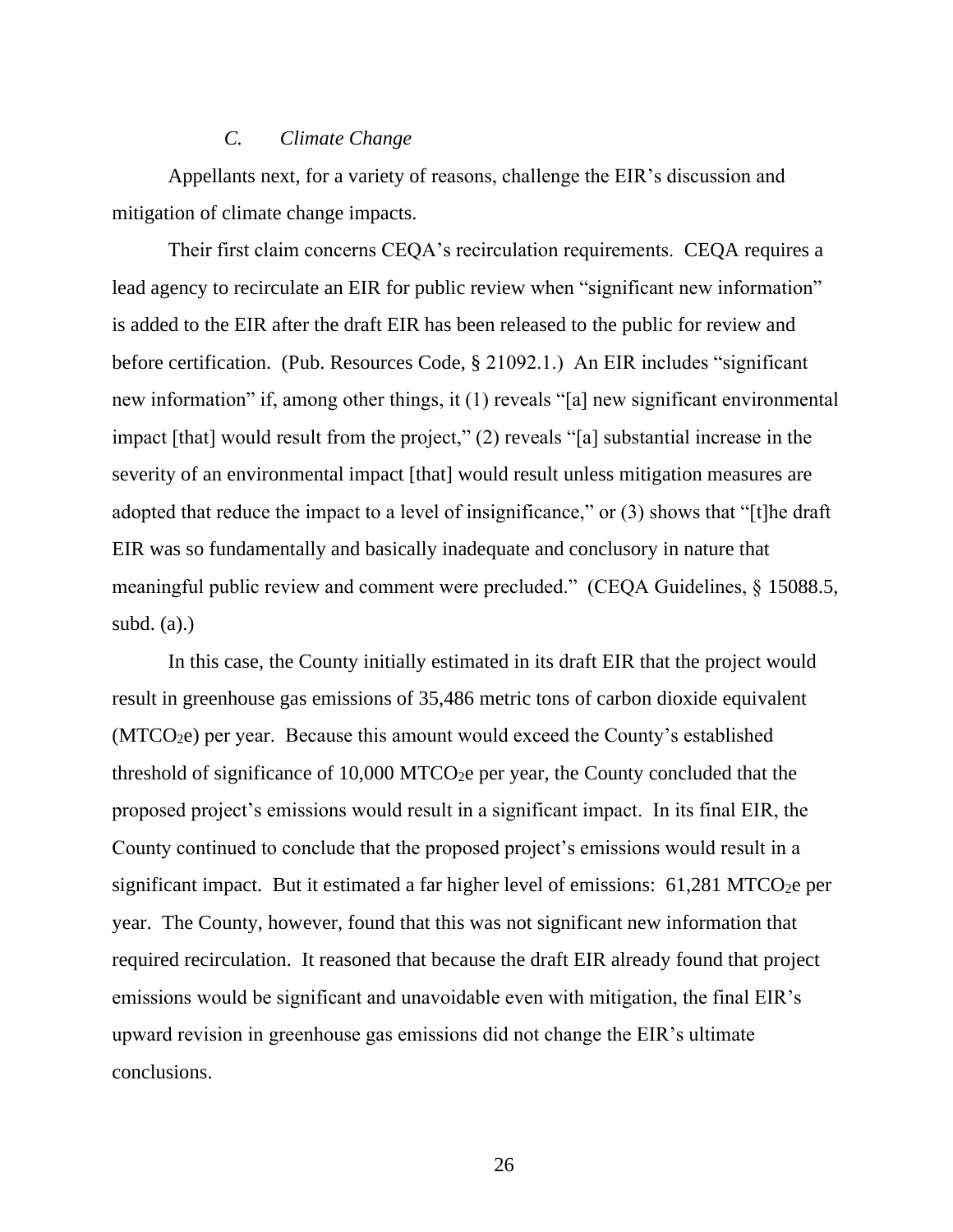Appellants contend, and we agree, that the County could not decline to recirculate the EIR under these circumstances. A lead agency could not say that greenhouse gas emissions in excess of  $10,000$  MTCO<sub>2</sub>e per year are significant, but then, at the same time, conclude that greenhouse gas emissions over  $25,000$  MTCO<sub>2</sub>e per year are insignificant. Yet that is what the County did here. It said that greenhouse gas emissions in excess of  $10,000$  MTCO<sub>2</sub>e per year would result in a significant impact. But it then concluded that an increase in estimated greenhouse gas emissions of  $25,795$  MTCO<sub>2</sub>e per year (the difference between 61,281 and 35,486) was an insignificant detail. Considering the County's own standard for determining significance, however, we hold that this finding is not supported by substantial evidence. (See *Vineyard Area Citizens for Responsible Growth, Inc. v. City of Rancho Cordova* (2007) 40 Cal.4th 412, 448 [county's decision not to recirculate was not supported by substantial evidence]; see also *Cleveland Nat. Forest Foundation, supra*, 3 Cal.5th at p. 514 ["an EIR's designation of a particular adverse environmental effect as 'significant' does not excuse the EIR's failure to reasonably describe the nature and magnitude of the adverse effect."].)

The County, its board of supervisors, and Crystal Geyser (collectively, Respondents) counter that the County's approach was appropriate because the EIR's ultimate conclusions were left unchanged—greenhouse gas emissions would remain significant and unavoidable. But that is hardly any justification at all on the facts before us. On that logic, a lead agency could conclude in a draft EIR that a project would result in the loss of one endangered animal, and that this loss would be significant and unavoidable; but it could then, in the final EIR, conclude that it is insignificant that the project would actually result in the extinction of the entire species. No matter, Respondents suggest, that the loss is magnitudes greater than disclosed in the draft EIR; it is enough that the loss remains significant and unavoidable in both the draft EIR and the final EIR. That type of approach, however, wrongly deprives the public of a meaningful opportunity to comment on a project's substantial environmental impacts. (*Laurel*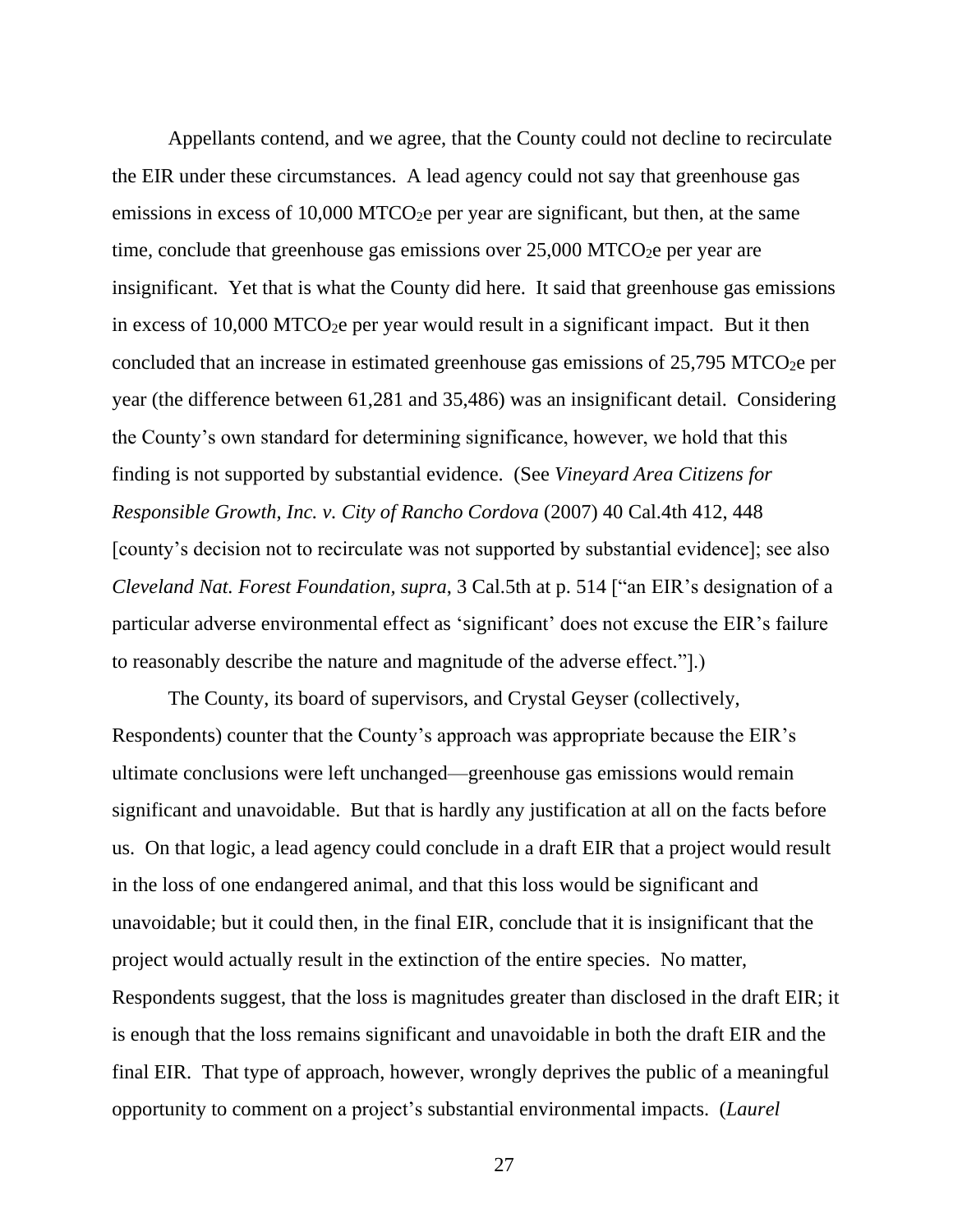*Heights Improvement Assn. v. Regents of University of California* (1993) 6 Cal.4th 1112, 1120 [recirculation is "required when the information added to the EIR changes the EIR in a way that deprives the public of a meaningful opportunity to comment upon a substantial adverse environmental effect of the project"].) It also fails to acknowledge the internal inconsistency in the lead agency finding that the loss of a single endangered animal is significant in its draft EIR, but then finding that the loss of many more endangered animals is insignificant in its final EIR. The County's decision making here suffers from these same types of fatal defects.**<sup>3</sup>**

Second, Appellants contend that the County potentially understated the amount of greenhouse gas emissions resulting from the project. Their argument concerns the County's decision not to account for the greenhouse gas emissions associated with the production of unblown bottles (called performs), which Crystal Geyser will purchase and then use for making finished bottles.

According to the County, it had no need to account for these emissions because the production of preforms would be an indirect and uncertain consequence of the project. (See *Save the Plastic Bag Coalition v. City of Manhattan Beach* (2011) 52 Cal.4th 155, 175 [a lead agency need not consider "an indirect and uncertain consequence" of a project]; but see CEQA Guidelines, § 15064, subd. (d) [a lead agency must consider "reasonably foreseeable indirect physical changes in the environment which may be caused by the project"....) Its reasoning was twofold. First, it stated, the demand for (and thus production of) preforms would remain the same with or without the project because, without the project, competing beverage suppliers would increase their

**<sup>3</sup>** At oral argument, Respondents appeared to accept that the increase in the emissions estimate was not an "insignificant detail." But because the EIR's ultimate conclusions were left unchanged—emissions would remain significant and unavoidable—they maintained that recirculation was still unnecessary. For the reasons covered, however, we find this argument unpersuasive.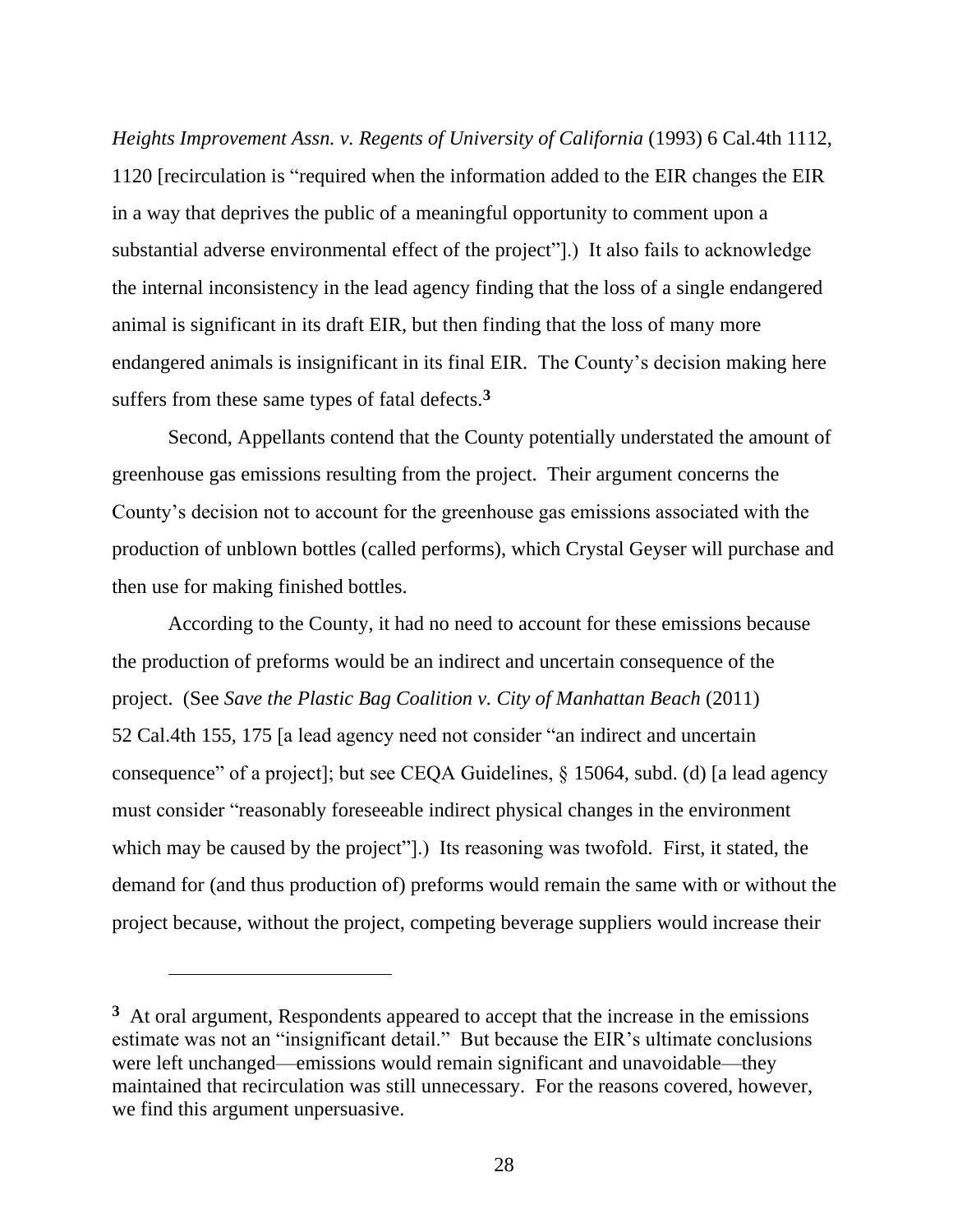own demand for preforms to "provide the necessary supply to meet the market demand for beverage products." Second, it added, although the production of preforms could change with the project if the project stimulated demand by producing enough bottled drinks to cause a significant drop in prices, that would not happen here. It reasoned that Crystal Geyser could not possibly supply enough bottled drinks, relative to the total supply of bottled drinks, to significantly impact market prices.

Challenging the County's decision, Appellants argue that the County could reasonably calculate the emissions associated with these preforms because it had estimates of "the number of bottles [Crystal Geyser] will use each year" and estimates about "the amount of  $CO<sub>2</sub>$  that is generated by the production of preforms." They then assert that "the County may not avoid the analysis of the known cumulative, global impacts associated with the identifiable number of preforms the Project will consume each year."

But in the course of making their argument, Appellants never discuss or even acknowledge the County's actual reasoning for declining to consider these emissions which was not that it lacked information about the number of preforms that the project would use or the emissions associated with preform production, but that it was uncertain whether the production of preforms with the project would be greater than without the project. Again, the County reasoned that Crystal Geyser's competitors would have an incentive to produce more bottled drinks, and thus would likely purchase more preforms, if Crystal Geyser did not proceed with the project. Apart from ignoring the County's actual reasoning, Appellants also fail to point to any evidence supporting a necessary premise of their position. As part of their argument, they implicitly assume that each preform that Crystal Geyser purchases for the project would necessarily be a preform that would not otherwise have been produced. But because they cite nothing in the record to support this assumption, Appellants appear to rely on nothing more than speculation. For these reasons, we reject Appellants' largely unsupported and little explained claim.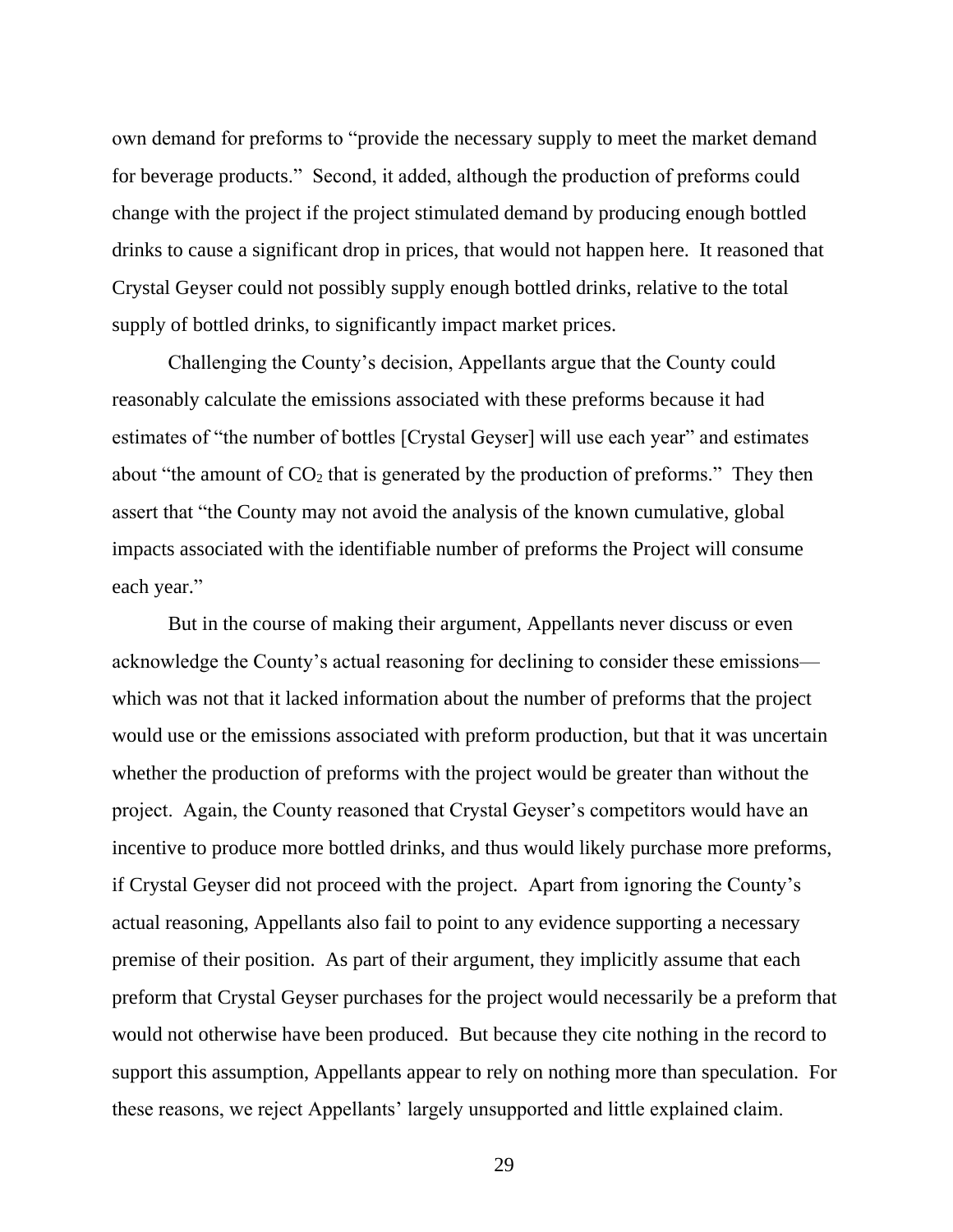Third, Appellants claim that the County wrongly assumed, without supportive evidence, that the project's heating, ventilation, and air conditioning (HVAC) system would run "two hours a day, 160 days annually." Appellants suggest that the HVAC system would likely be used more than the County estimated and then argue that the County must evaluate the greenhouse gas emissions from this additional use. But although true that the County initially assumed that the HVAC system would run only two hours a day for a period of six months, it ultimately assumed that the project's HVAC system would run "18 hours each day for a period [of] 6 months." It also explained that use of the HVAC system should be relatively limited because "the plant will include significant insulation" and be "Leadership in Energy and Environmental Design (LEED) certified." Considering these revisions, which Appellants declined to disclose, we reject their challenge to a stale set of facts.

Fourth, for several reasons, Appellants challenge the EIR's mitigation measures for the project's greenhouse gas emissions. First, they argue that the County should have reevaluated its mitigation measures when the final EIR revealed a significant increase in estimated emissions. The record, however, shows that the County both reevaluated and revised its mitigation measures in the final EIR. In any event, we find that Appellants' claim is premature at this point. Because we find the County will need to allow further public review of the EIR's discussion of greenhouse gas emissions, the County may very well be required to further reevaluate its mitigation measures in response to public comments.

Appellants also argue that the EIR's mitigation measures are not enforceable, focusing on two requirements in particular. First, they claim that part of mitigation measure 4.6-1 requires only the "possibility" of installing solar arrays, which is not meaningful mitigation. But nothing in that measure discusses solar arrays. Nor does it even use the word "possibility"—at least not on the pages Appellants cite. Second, Appellants claim that another part of this same measure requires only "a plan to establish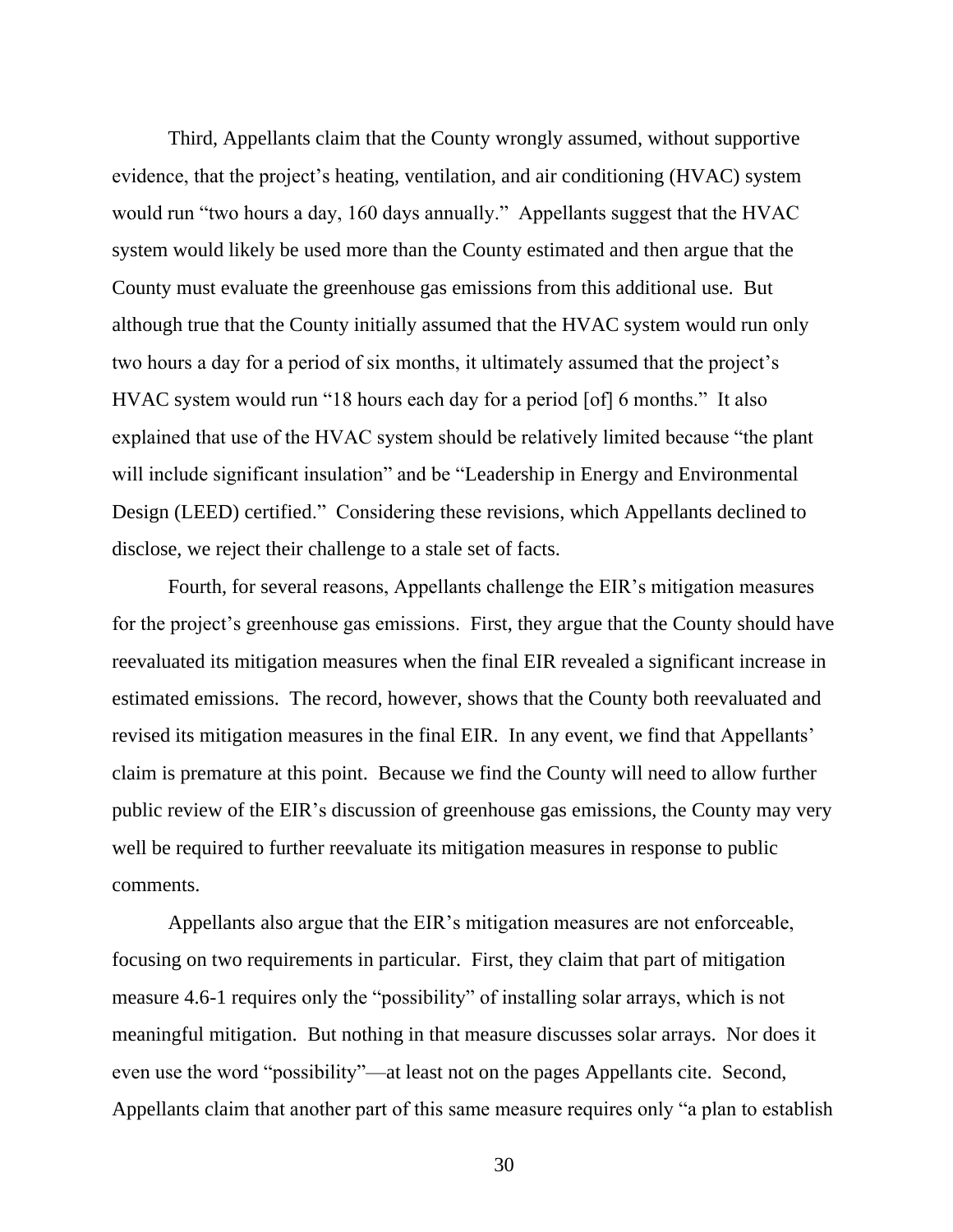carpooling for employees," which they argue is insufficient. But again, Appellants misrepresent the record. The mitigation measure states that Crystal Geyser "shall establish and administer a carpool or rideshare program" and "shall monitor the success of the of the program for one year and submit an annual report to the County." It adds that "this measure could reduce  $CO<sub>2</sub>e$  emissions by 16.5 MT of  $CO<sub>2</sub>$  annually" with 25 percent employee participation, but states that "[i]f the rideshare or carpool program does not achieve its intended goal, then [Crystal Geyser] shall subsequently purchase the corresponding number of credits from a carbon registry." The measure, then, requires a program anticipated to achieve a quantifiable reduction in greenhouse gas emissions, along with a backstop in case the program proves ineffective. It does not merely require the preparation of "a plan," as Appellants claim.

Appellants further, on the topic of enforcement, assert that "the County has no authority to enforce these mitigation measures outside of the context of [Crystal Geyser's] use of the caretaker's residence." But rather than explain this argument, Appellants direct us to look to an unspecified part of their argument "above." Reviewing Appellants' arguments "above," we understand their point to be this: Although the EIR's mitigation measures "are enforceable 'as a condition of exercise of the permit' " for the caretaker's residence, because Crystal Geyser "has no real need for the caretaker's residence, and the structure[] is not habitable as a residence, . . . 'exercising' that permit is irrelevant." Appellants, in other words, appear to believe that the County will only be able enforce the EIR's mitigation measures if Crystal Geyser decides to exercise its permit for the caretaker's residence—and that will never happen because Crystal Geyser "has no real need for the caretaker's residence, and the structure[] is not habitable as a residence."

But apart from neglecting to provide any legal authority for this conclusion, Appellants also decline to offer any evidentiary support for their claim, stating instead that the support for their claim is "noted" elsewhere in their brief. But in the end, all we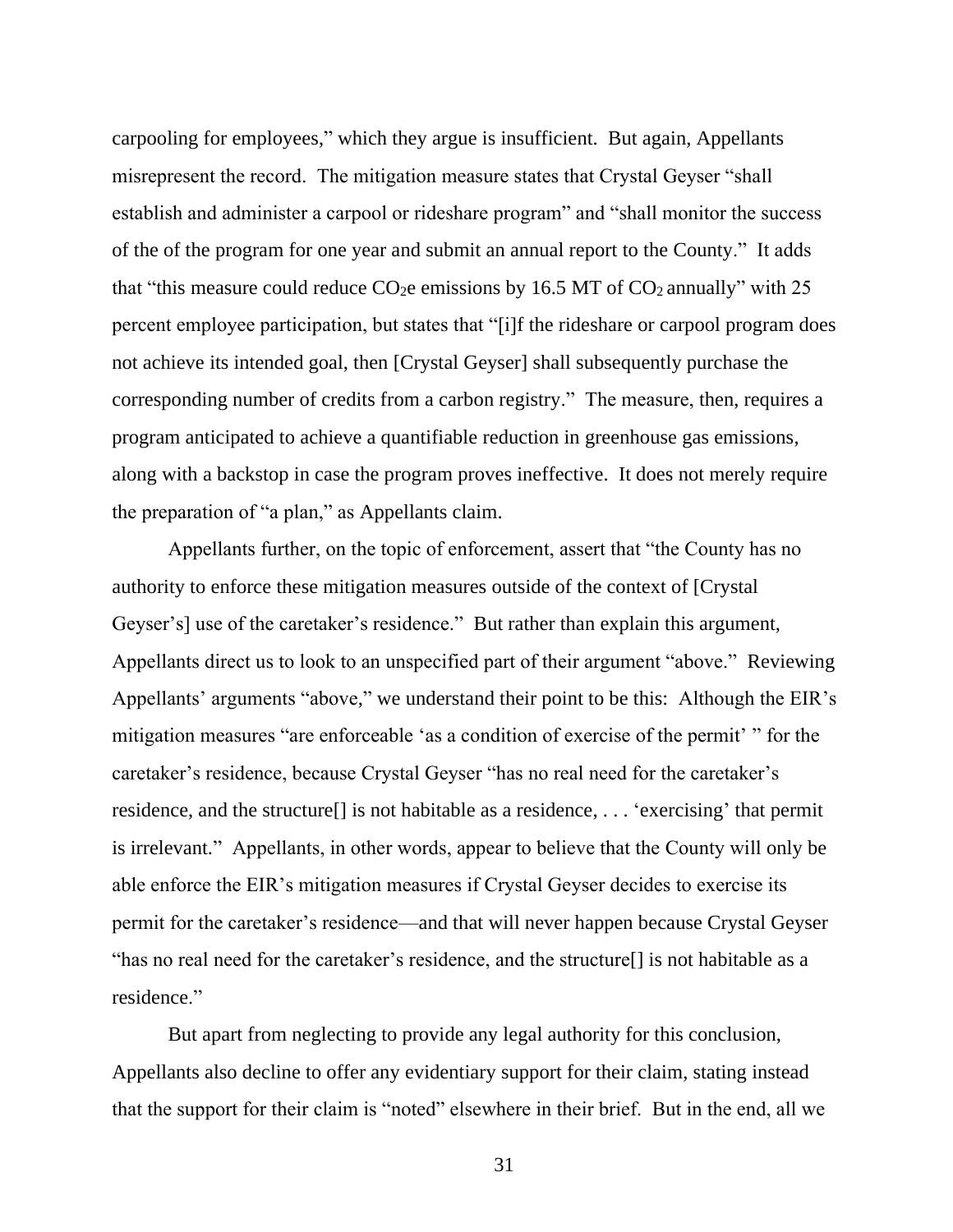can find is Appellants' statement that children are not allowed to inhabit the caretaker's residence. And although that is true—one of the mitigation measures states that only employees over the age of 18 may occupy the caretaker's residence—it does not show, as Appellants claim, that Crystal Geyser "has no real need for the caretaker's residence, and the structure[] is not habitable as a residence."

Lastly, Appellants suggest that the County should have considered and adopted "other feasible measures" after it declined to require solar arrays. But the County did consider and adopt other feasible mitigation measures, including a measure requiring a carpool program, as discussed, and another measure requiring the purchase of carbon offset credits. We thus reject this claim too.

#### *D. Noise Impacts*

Appellants next challenge the EIR's discussion of noise impacts.

They first assert that the County wrongly relied on standards developed by the Federal Interagency Committee on Noise (FICON). In support, they point to a letter from their noise consultant, who stated that "FICON thresholds . . . are out-of-date and inappropriate for industrial noise sources" and "have been superseded . . . by incremental thresholds developed by the Federal Transit Administration (FTA) for transportation noise sources." The consultant appeared to reason that FICON standards "are out-of-date and inappropriate" because the FTA standards "are more stringent."

But as the County explained in response, although the FTA standards may be more stringent, nothing in CEQA requires lead agencies to use the most stringent standards in existence when evaluating impacts. And as the County further indicated, although different experts may disagree about the best methodology for evaluating noise impacts—with the County's consultant, in this case, preferring the FICON standards and Appellants' consultant preferring the FTA standards—pointing out a " '[d]isagreement among experts does not make an EIR inadequate.' [Citation.]" (*Laurel Heights Improvement Assn. v. Regents of University of California* (1988) 47 Cal.3d 376, 409; see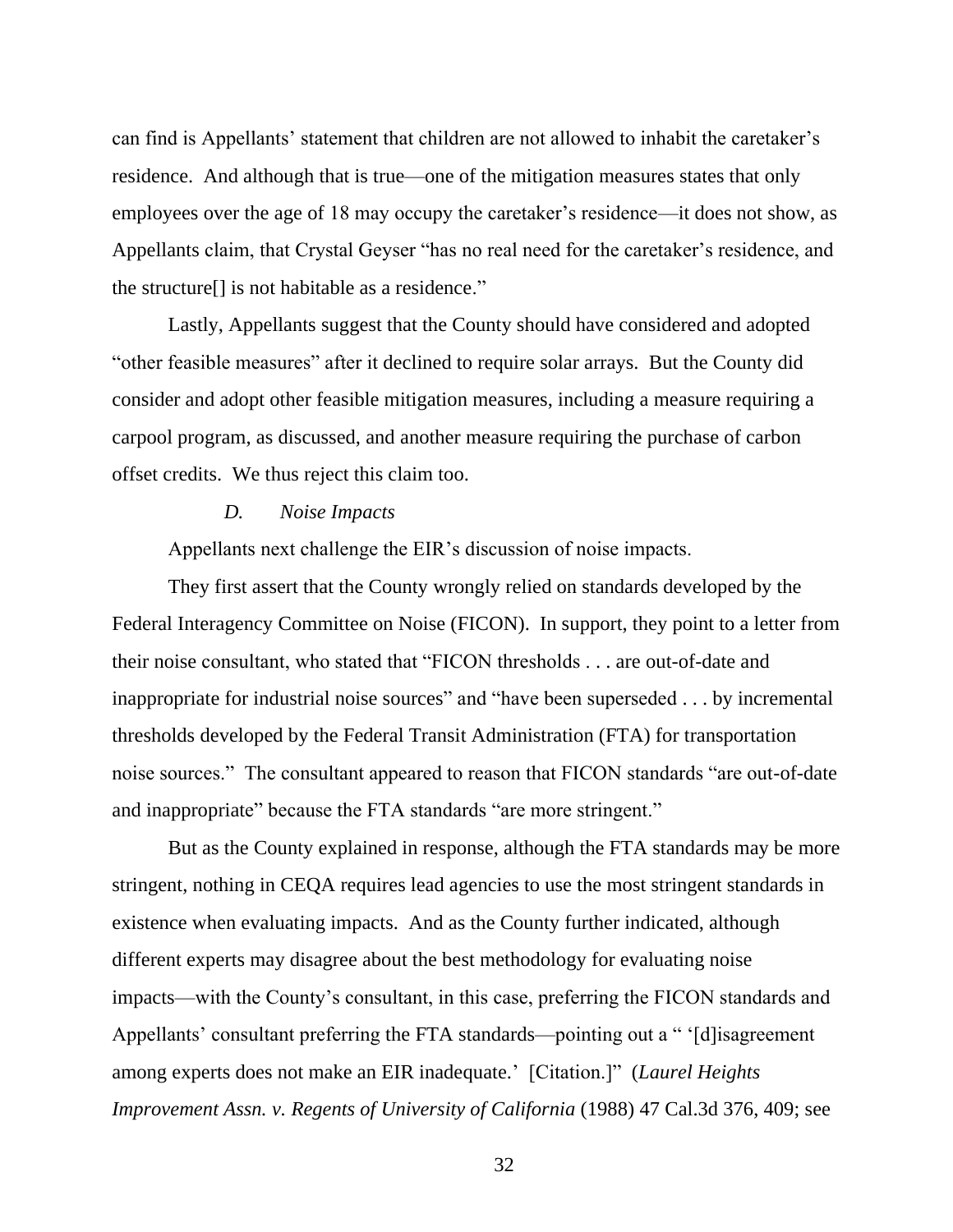also *North Coast Rivers Alliance v. Marin Municipal Water Dist. Bd. of Directors* (2013) 216 Cal.App.4th 614, 642 [" 'that different methods of gathering and compiling statistics could have been employed[] is not determinative in a substantial evidence review' "].)

Second, Appellants contend that although the County should have applied the FTA standards when evaluating noise impacts, it actually would have acted inappropriately had it done so. They reason: "[A] noise expert pointed out to the County in comments on the FEIR that neither the FTA nor the FICAN thresholds are applicable to industrial noise sources. Noise from industrial sources is *not* 'broadband in nature.' It has a completely different frequency spectrum than background levels that in most cases are dominated by transportation sources." In support of this claim, they point to a part of the EIR noting that one commenter said, "Noise from industrial sources is not 'broadband in nature.' " But even it is true that "[n]oise from industrial sources is not 'broadband in nature,' " Appellants cite nothing in the record showing the relevance of that detail to their claim. We reject their undeveloped argument as a result. (*Badie, supra*, 67 Cal.App.4th at pp. 784-785.)

Third, Appellants claim that to be less than significant for CEQA purposes, project noise levels must be "inaudible to its residential neighbors throughout the day, especially during nighttime hours." In support, they cite a part of the EIR noting that one commenter said, "Any audible increase, or noise increase perceived as annoying, should be considered a significant noise impact." But nothing in CEQA requires a lead agency to adopt a noise threshold of "[a]ny audible increase" simply because one commenter suggested it. (*King & Gardiner Farms, LLC v. County of Kern* (2020) 45 Cal.App.5th 814, 884 [" 'The lead agency has substantial discretion in determining the appropriate threshold of significance to evaluate the severity of a particular impact.' "].)

Fourth, Appellants suggest that the County could not rely on "City and County noise thresholds as a standard of significance for the Project." They reason that this follows from *Berkeley Keep Jets Over the Bay Committee v. Board of Port*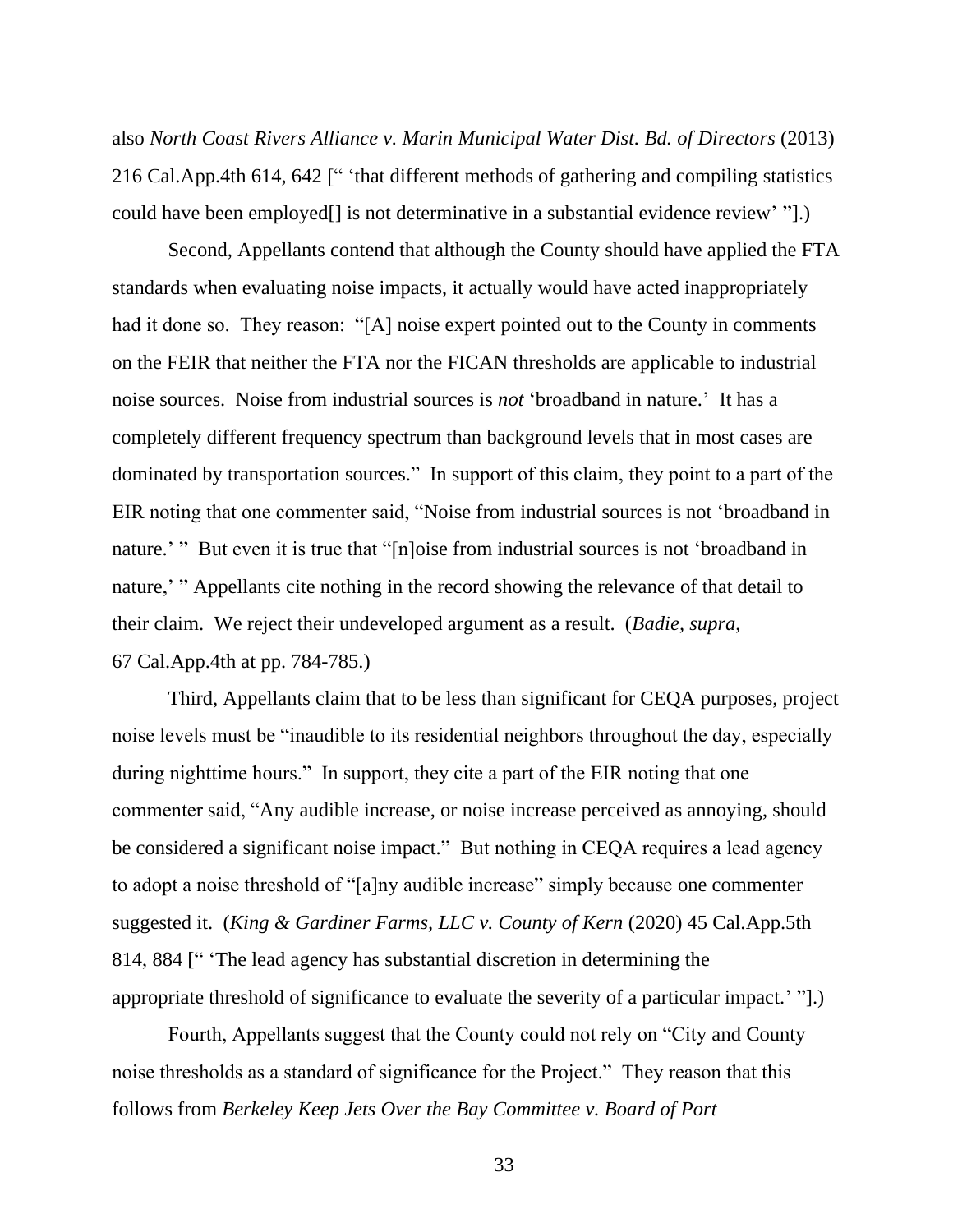*Com'rs* (2001) 91 Cal.App.4th 1344 and *East Sacramento Partnerships for a Livable City v. City of Sacramento* (2016) 5 Cal.App.5th 281. But neither of these cases bars lead agencies from looking to local ordinances, as the County did here, when evaluating noise impacts. They simply, as relevant here, stand for the proposition that "a threshold of significance cannot be applied in a way that would foreclose the consideration of other substantial evidence tending to show the environmental effect to which the threshold relates might be significant." (*Id*. at p. 303; see also *Berkeley Keep Jets Over the Bay Committee, supra*, 91 Cal.App.4th at p. 1380 [CEQA did not define "significant noise impacts simply in terms of whether a project would violate applicable local, state, or federal noise standards"].)

Fifth, Appellants claim that "the County apparently charged its noise experts to figure out a way" to undermine CEQA. In support, citing one of their consultants, they assert: "[T]he County arbitrarily omitted analysis of vibrational noise and decided not to analyze the combined impact of traffic and industrial noise from plant operations." They also claim: "The Revised Noise Analysis picks and chooses between the noise levels predicted by the FHWA [an unexplained acronym] Model and the ambient noise measurements in order to eliminate the significant and unavoidable traffic noise impacts that were contained in the Draft EIR." But Appellants never follow through to cite any part of the EIR to support their allegations of impropriety. We reject their unsubstantiated claim as a result.

Finally, Appellants assert that the County's "responses to comments dismissed concerns about exceedance of noise standards, claiming that a 1-4 dB exceedance is minor." They then argue that this was improper, reasoning that "[e]ven a 1 dB increase in 24-hour levels represents a potentially significant impact to local sensitive receptors that may require mitigation." But in making their argument about the County's "responses," Appellants never cite to the County's actual responses. They cite instead a draft document attached to an internal County email. One County employee emailed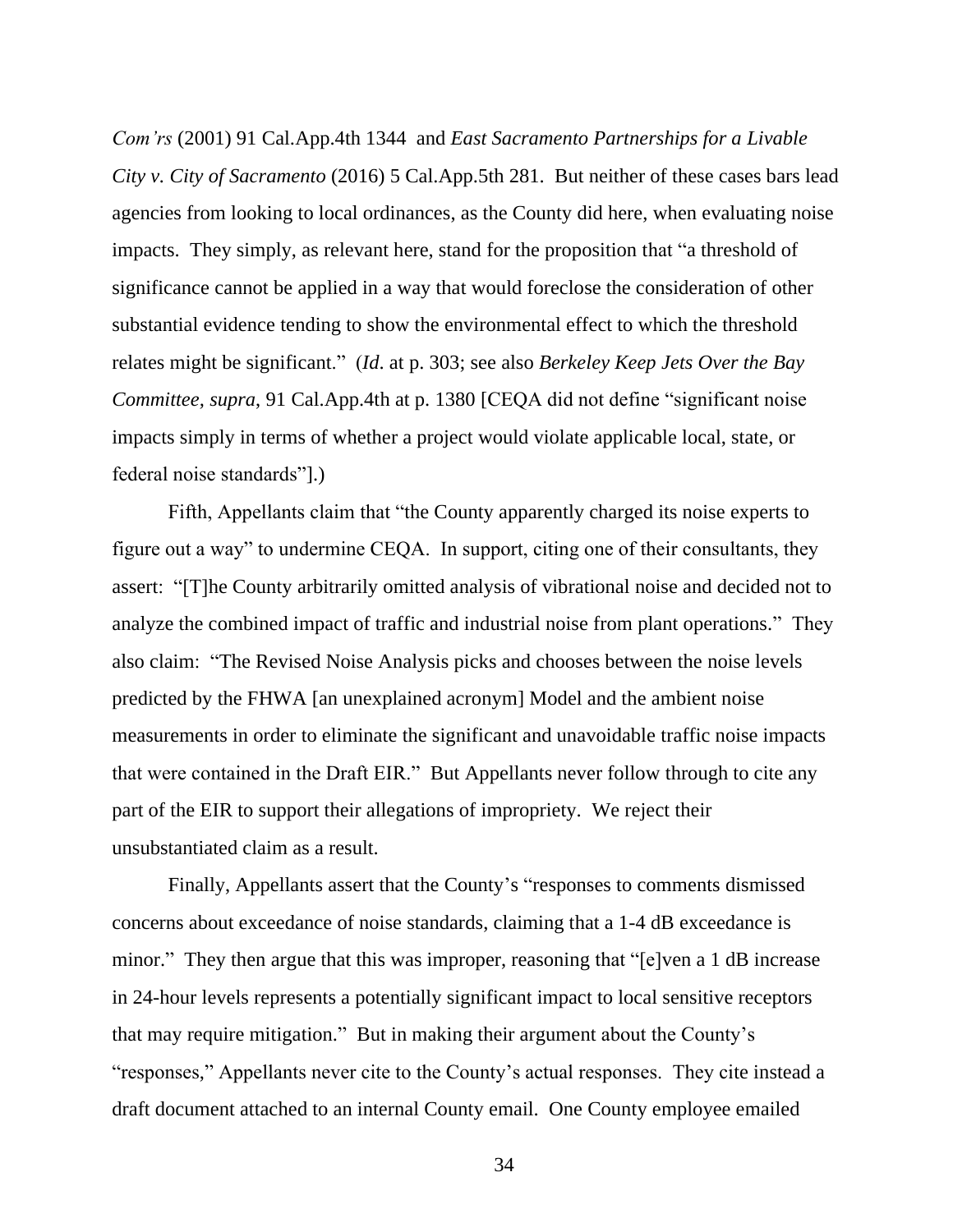another and said, "Let's discuss the printing again, etc.," and attached several documents. One of those documents was the County's sound consultant's "draft responses" to comments—which is the only document that Appellants cite to as evidence of the County's responses. Because Appellants never cite the County's actual responses to comments, but instead cite only this draft document emailed between County employees, we cannot accept their characterization of the County's responses and thus must reject their argument based on this unsupported characterization.

## *E. Hydrology*

Lastly, in terms of impacts, Appellants challenge the County's discussion of hydrology impacts for a variety of reasons.

Appellants first argue that the County used an improper threshold of significance for evaluating hydrology impacts. The County set forth nine different thresholds of significance for hydrology and water quality impacts. One of these thresholds, as relevant here, stated that impacts to hydrology would be considered significant if the project would "substantially deplete groundwater supplies or interfere substantially with groundwater recharge such that there would be a net deficit in aquifer volume or a lowering of the local groundwater table." In Appellants' telling, "[b]y using this standard, the County was able to accept the analysis based upon outdated models, ignore the standards of significance the Tribe attributed to the Resource, and avoid having to do any actual studies on the impacts of the proposed pumping at DEX-6 and the nearby domestic wells." Appellants add that, in using this standard, the County applied a standard "that did not analyze the water extraction increase 'in light of existing conditions' " and "did not take into account the complexity of the groundwater system and the fact that the aquifer is a Tribal Cultural Resource and that there are many local residents relying upon it for domestic water."

But Appellants never explain why all this follows from the County's chosen standard for evaluating impacts. They never explain, for example, why the County's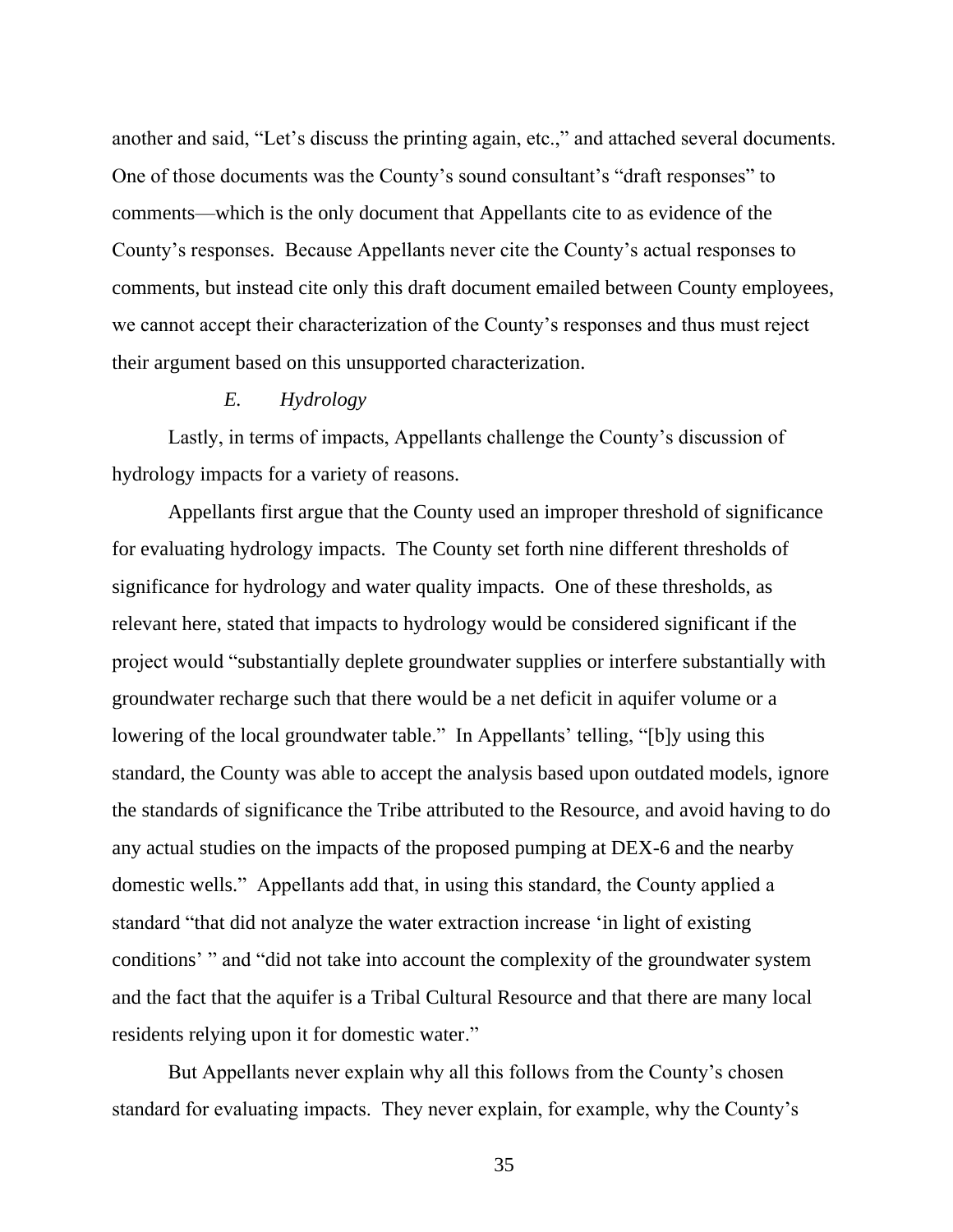evaluation of groundwater impacts based in part on whether the project would "substantially deplete groundwater supplies" allowed the County to rely on "outdated models" and "avoid having to do any actual studies." Nor do they bother to explain the standards that the Tribe allegedly "attributed to the Resource." Nor do they show, as they allege, that the underlying aquifer is a "Tribal Cultural Resource." We reject their unexplained argument as a result. (*Badie, supra*, 67 Cal.App.4th at pp. 784-785.)

Second, Appellants contend that the County failed to consider whether project pumping of groundwater would cause short- or long-term damages to groundwater levels at nearby wells. But although they may disagree with the County's conclusions and methods, they cannot accurately claim that the County altogether failed to consider these issues. The County's hydrogeology expert, to start, provided historical data showing "static water levels" (i.e., non-pumping water levels) at DEX-6 from 2004 through 2013—which covered the last seven years that Dannon operated the well and the bottling facility. The first data point during this period, from 2004, showed a water level just under 3,577 feet. Over the next seven years during Dannon's operations, the vast majority of data points showed water levels between 3,576 and 3,577 feet. Only a few data points showed water levels below 3,576 feet—and even then, they showed levels only slightly below 3,576 feet.

The expert noted that, while this data shows limited drawdown at DEX-6 during Dannon's operation of the facility, nearby wells would have experienced even less of a drawdown during this period. It explained that "the pumping well [DEX-6] is the center of the cone of depression and as a result all other water level drawdowns at wells located at any distance radially outward from that pumping well will be less than that in the pumping well." Considering this type of information "collected over many years," the County found that "it is possible to make confident and accurate estimates of the effects of the proposed pumping on groundwater levels," as the proposed pumping would be at "rates comparable" to past rates.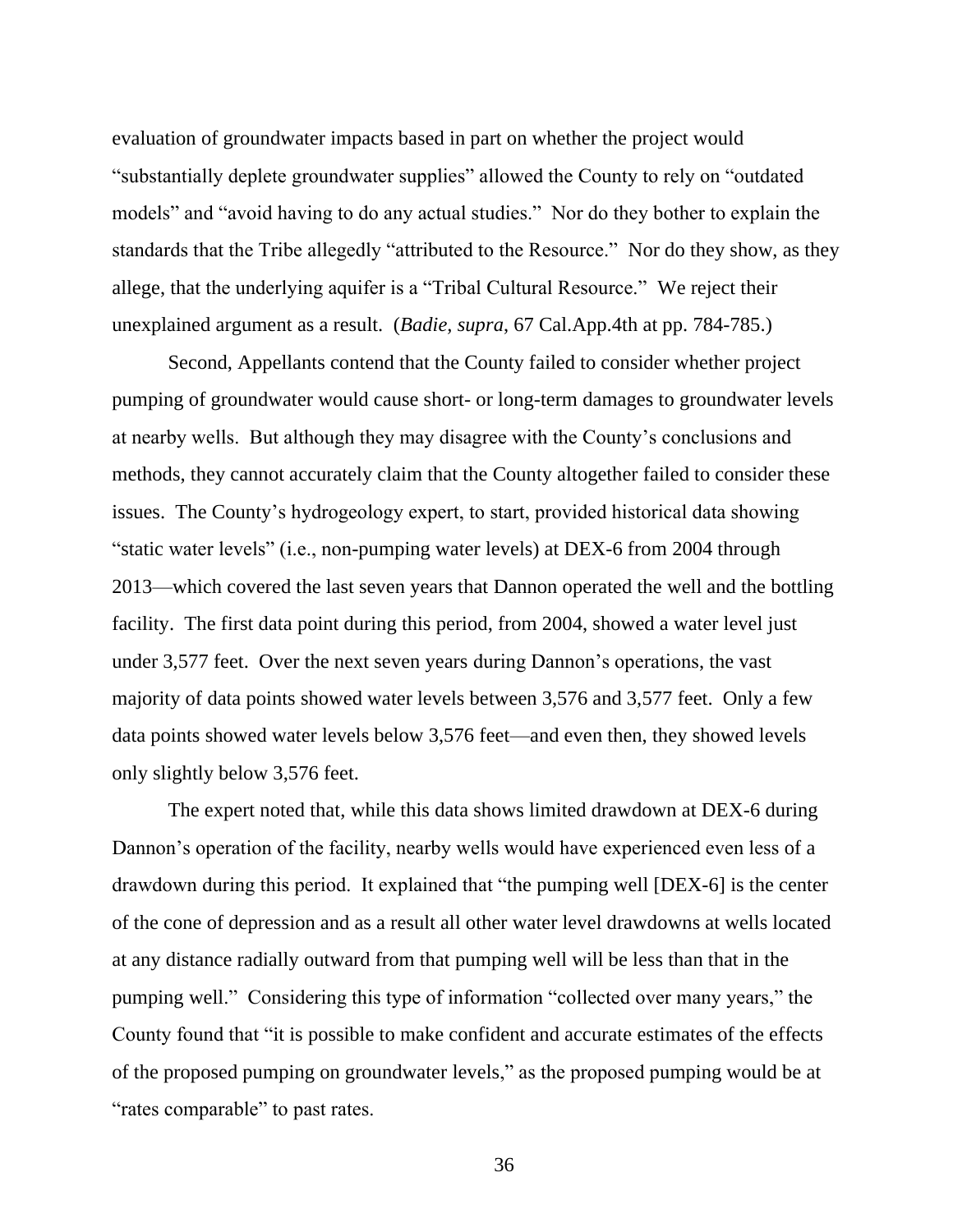Apart from reviewing this historical data, the County's expert also estimated the effect of Crystal Geyser's proposed pumping on water levels using a program called PUMPIT. The expert assumed in the program that the project would extract an average of 150 gpm for 365 days straight, which aligned with the EIR's statement that the project would use about "150 gpm on a monthly average basis with two production lines." Under those conditions, the expert estimated that several nearby residential wells would experience a "maximum" drawdown between 0.16 and 0.45 feet. The expert added that "drawdown impacts in nearby wells induced by pumping of wells under real-world conditions tend to be significantly less than those which have been theoretically[ ]calculated using the same model software."

Considering the County's review of historic groundwater data and its expert's modeling of the impacts from future use, we cannot find, as Appellants allege, that the County failed to consider whether "pumping at DEX-6 on the Project site causes short and/or long-term damage to groundwater levels at the many nearby off-site residential wells, City wells, and proposed City wells." Again, Appellants may not like the County's conclusions and methods, but they cannot claim that the County simply declined to consider short-and long-term impacts to groundwater levels.

Third, Appellants challenge the model that the County's expert used to evaluate potential groundwater drawdown. In their view, the expert's model was "obsolete and oversimplified." Although they never explain why they believe the model obsolete, they argue that the model was oversimplified because of "the lack of knowledge about the upper and lower aquifers." But in the course of making this argument, Appellants never describe the information that is allegedly lacking. Nor do they explain why the lack of this unspecified information undermined the accuracy of the expert's estimates. We reject their unexplained argument as a result. (*Badie, supra*, 67 Cal.App.4th at pp. 784- 785.)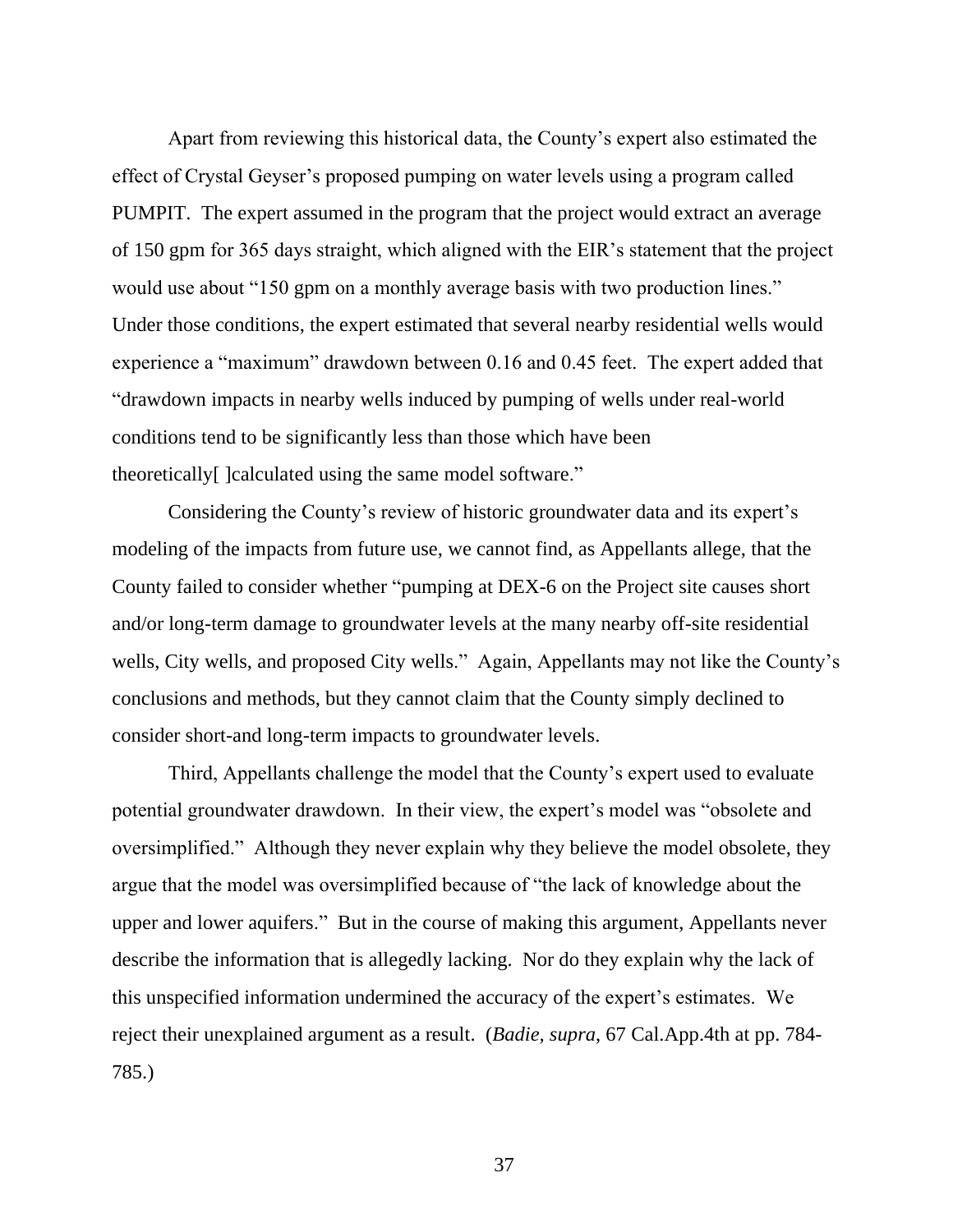Fourth, Appellants suggest that the County's EIR is inadequate because no one "test[ed] at all to determine what the impacts will be to neighboring wells." But the County's expert did perform testing to determine the impacts to neighboring wells. After the expert estimated groundwater drawdown using the PUMPIT program, it further conducted a pump test at one of the two project wells. Again, the project would involve the use of two wells—one that would be used for bottling drinks (DEX-6), and another that would be used for domestic operations (the domestic well). In the pump test, the expert found it best to focus on the domestic well because, unlike DEX-6, which only extracts groundwater from the deeper aquifer system, the domestic well extracts groundwater both from the deeper aquifer system and "a 'shallower' aquifer system." As part of the pump test, the expert first measured the baseline water levels at seven nearby wells on Crystal Geyser's property. Next, the expert pumped about 247 gpm minute from the domestic well for three days straight. Finally, the expert monitored water recovery. Following the pump test, the expert observed drawdowns of 0.6 feet at the domestic well and between 0.07 and 0.3 feet at the seven nearby wells. Considering this testing, we reject Appellants claim that no one "test[ed] at all to determine what the impacts will be to neighboring wells."

Fifth, Appellants claim that the County wrongly ignored several local residents who alleged that their wells were impacted during Dannon's operation of the plant between 2001 and 2010. In Appellants' telling, the County characterized these comments as anecdotal and then moved on. But that is not an accurate characterization. The County acknowledged that some commenters claimed their pumps "burned out" or wells went dry during prior plant operations. But, for several reasons, the County explained that these assertions did not require further environmental review. First, it explained that "no well failures were reported to the County" during this period and that none of the commenters could provide, among other things, "documentation to show when such events might have occurred." For these reasons, the County found it impossible to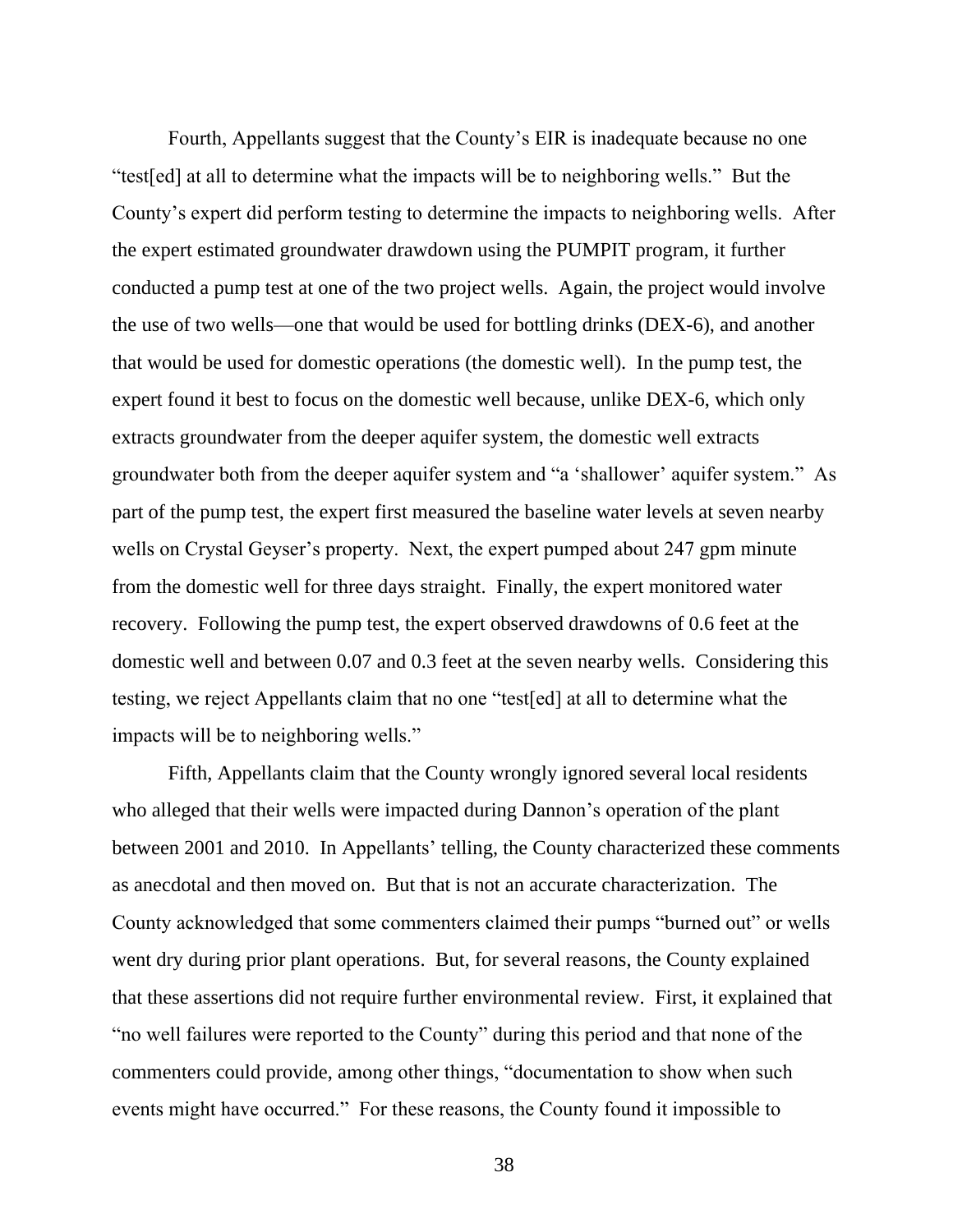independently evaluate the commenters' claims. Second, the County stated that " '[b]urned out pumps' is an issue with deep pumping levels" and may occur for "mechanical reasons" that have nothing to do with water levels. Third, it stated that although a well could go dry because of low water levels, "[t]here is no evidence of any long-term or continuous decline in water levels during actual pumping of the wells for the Plant between 2001 and 2010." Finally, considering its expert's pump test and modeling of potential impacts during operation of the bottling plant, the County stated that the plant "would result in drawdowns of less than one foot in the immediate vicinity of DEX-6 and the Domestic Well, with potential drawdowns decreasing as the distance from the pumped well increased." Considering the County's extensive response, which Appellants entirely ignore, we cannot say, as Appellants allege, that the County simply "ignore[d]" the concerns of local residents.

Sixth, Appellants suggest that the County's expert offered a misleading assurance "that the groundwater extractions at the plant would not draw down nearby wells." According to Appellants, the County's expert made this assurance when explaining why well monitoring was unnecessary; but because the expert later clarified that this conclusion relied on several assumptions, "there is no guarantee at all that the prediction is correct." Appellants focus, in particular, on the expert's statement that it assumed that "the fractures in the volcanic rocks at the Domestic Well remain open, extensive and continuous in the subsurface area beneath the region; the elevations of the perforated intervals in the wells being considered are the same; and the same stratigraphic horizons in the Domestic Well have been perforated in the other wells in the region."

Appellants, however, misrepresent the record and ignore critical details. The County's expert never said that the plant "would not draw down nearby wells," as Appellants claim. It instead, at the one-page Appellants cite, said that use of the domestic well would draw down nearby wells by "less than 0.6 ft." And although the expert qualified this statement, saying it was premised on certain assumptions, Appellants have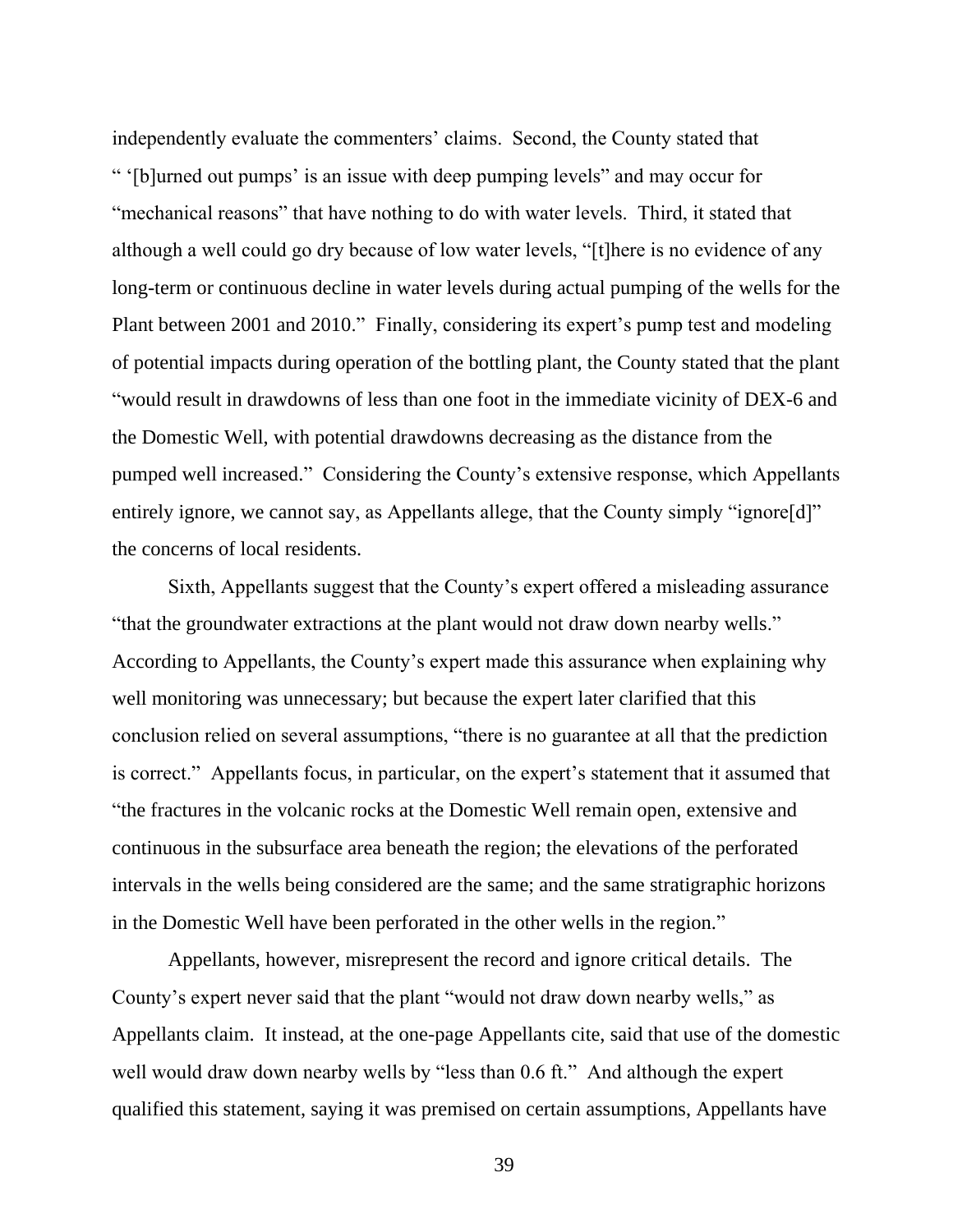not shown that these assumptions were unreasonable. To start, two of the expert's three assumptions appear to be conservative assumptions that potentially overstated the likely level of drawdown. The expert, again, assumed that the perforated interval elevations and the perforated stratigraphic horizons are the same in the domestic well and the nearby wells. But the expert also explained elsewhere that wells with "screened/perforated interval elevations" similar to the domestic well would generally experience greater drawdown from operation of the domestic well. (See *San Diego Citizenry Group v. County of San Diego* (2013) 219 Cal.App.4th 1, 25 [finding no flaw in an EIR that "relied on conservative assumptions"].)

The expert's third assumption—that "the fractures in the volcanic rocks at the Domestic Well remain open, extensive and continuous in the subsurface area beneath the region"—appears reasonable too. On this point, the County indicated elsewhere in its EIR that the project would not alter the underlying geologic conditions. It explained that because the project "would not substantially affect the water supply available in the aquifer," "[t]his would ensure that affects to the underlying sediment and rock would not be substantially affected by the extraction of groundwater for the Proposed Project." And although the County acknowledged that the bottling facility is located adjacent to an active volcano and that a future eruption could certainly impact geologic conditions, it stated that Mount Shasta "is not expected to erupt for another 300 to 1,000 years." Considering the evidence in support of the expert's assumptions, which Appellants fully ignore, we see no reason to conclude that these assumptions were unreasonable. (See CEQA Guidelines, § 15384, subd. (b) ["Substantial evidence shall include," among other things, "reasonable assumptions predicated upon facts."].)

Seventh, Appellants assert that the County's expert stated that the County need not monitor neighboring wells because "monitoring wells is 'fraught with both logistical and even legal issues.' " They then claim that "[t]his is not a valid reason to abandon the effort of gathering the necessary data to determine impacts." But Appellants neither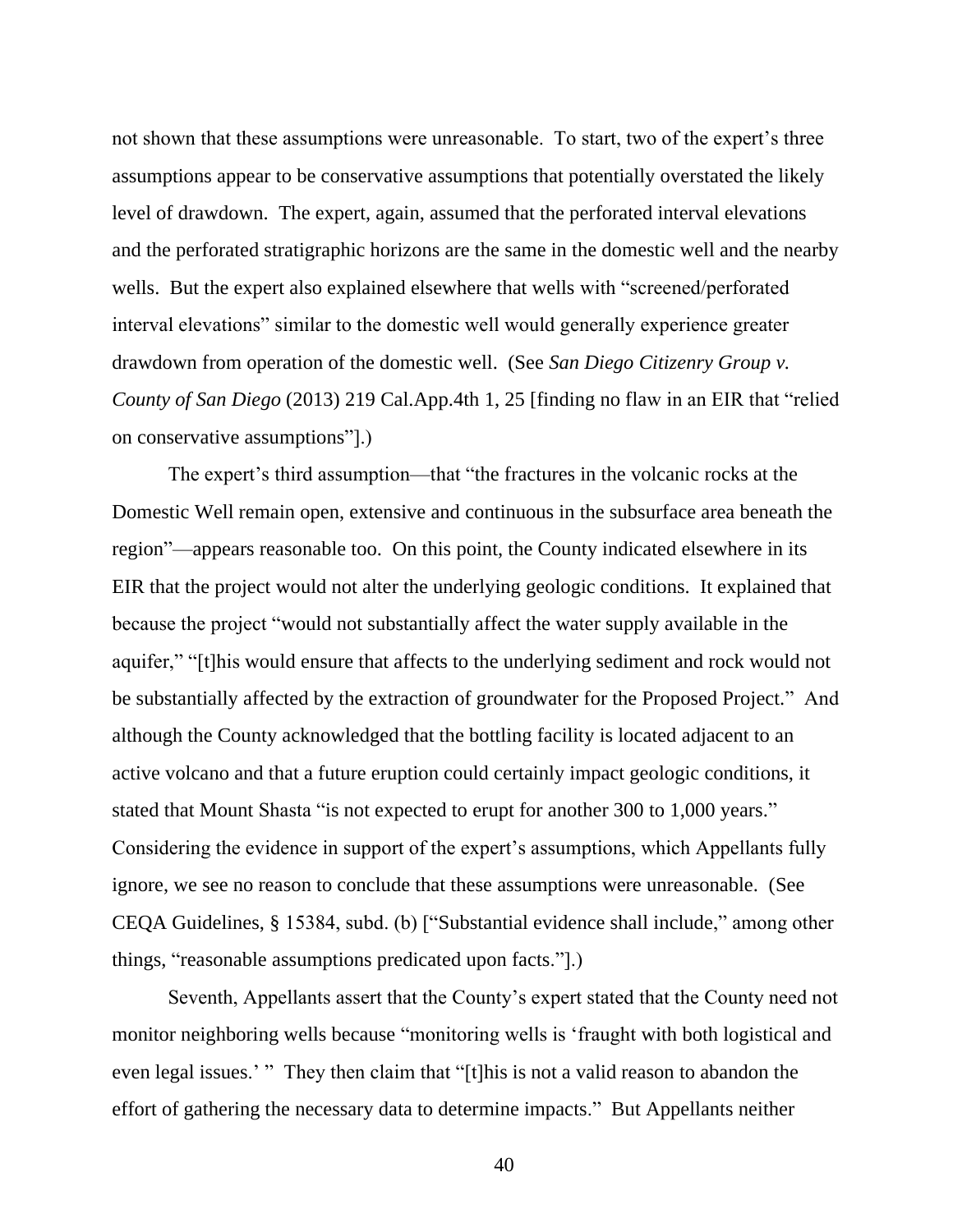explain why this is so nor cite supportive authority, which is reason enough to reject their argument. (See *Badie, supra*, 67 Cal.App.4th at pp. 784-785.) Appellants also never acknowledge the whole of the expert's reasoning. True, the expert said that "monitoring is fraught with both logistical and even legal issues," including "lack of access to the well sites," "need for the wells to be shut down for extended time periods," "liability associated with the modification of those private wells and the frequent site visits by geologic personnel to obtain the data," among other things. But the expert also found that there was already a "network of existing groundwater monitoring wells" and that this network "is considered to be adequate to obtain the necessary data to monitor and evaluate long-term changes in water levels."

Finally, Appellants challenge the relevancy of the expert's pump test for two reasons. They first argue that the test was flawed because "neither the pumped well nor the observation wells are the same (or even close to) the wells of interest, which are DEX-6 . . . and residential wells to the east."

But the County reasonably addressed this type of concern in the EIR. In declining to perform a similar pump test on DEX-6, the County explained that "[l]ong-term groundwater level monitoring data collected from DEX-6 and nearby wells, including monitoring during the 10-year period of previous pumping operations by [Dannon], provides more substantial evidence regarding the effects to groundwater levels from pumping DEX-6 than a short-term pump test would achieve." The County added that its expert conducted "[a]nalytical modeling . . . to determine potential impacts from the pumping of DEX-6 and the Domestic Well on nearby residential wells" and that this modeling did not show significant impacts on nearby residential wells. Considering these responses and the record before us, we do not find that the County violated CEQA simply because it declined to run a pump test on DEX-6. As the County itself explained, "CEQA does not require a lead agency to conduct every test or perform all research, study, and experimentation recommended or demanded by commenters." (See CEQA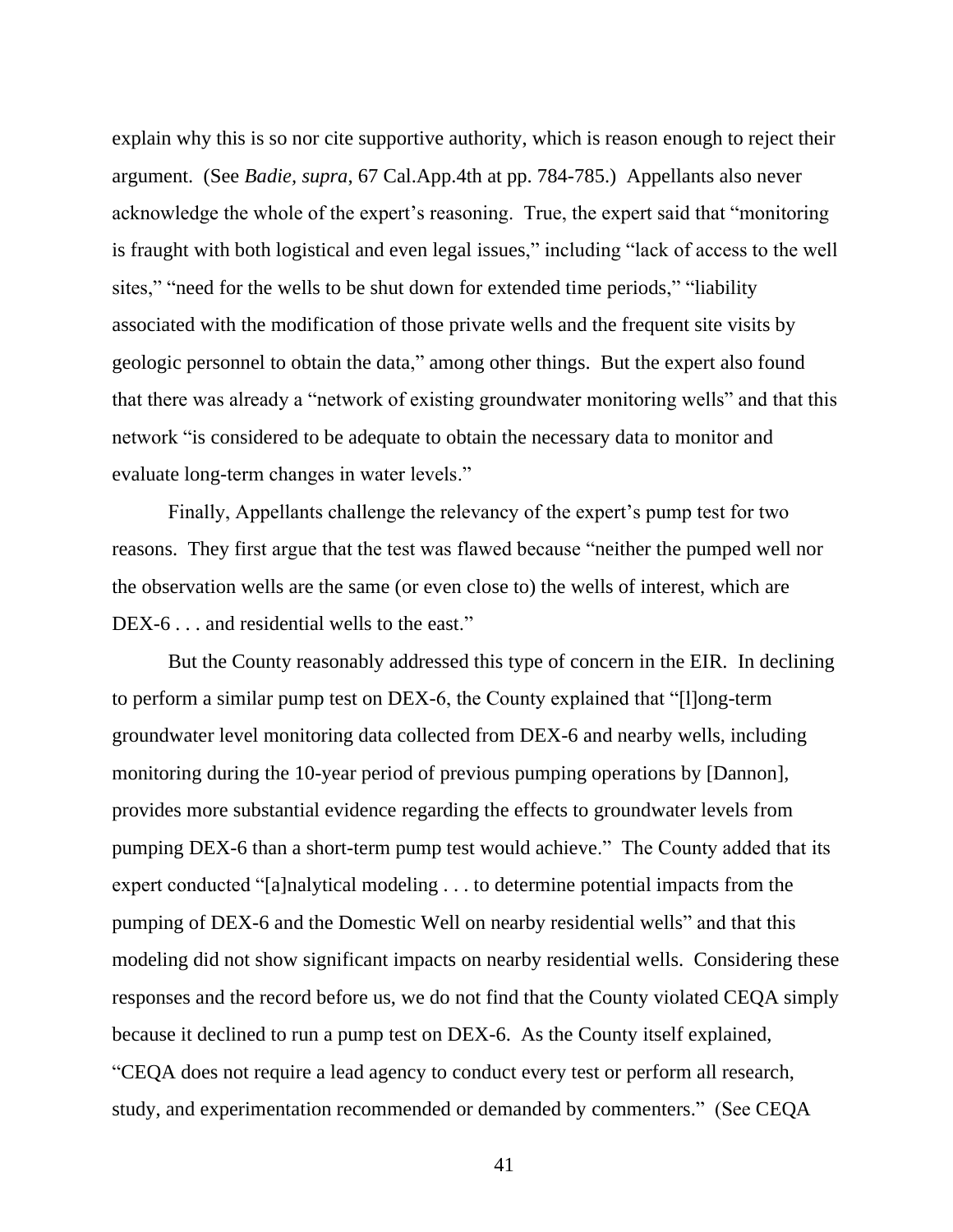Guidelines, § 15204(a); see also *Cadiz Land Co., Inc. v. Rail Cycle, L.P.* (2000) 83 Cal.App.4th 74, 102 ["the County was not required to exhaust all suggested testing before EIR certification [citation], particularly since there was expert opinion indicating that further investigation was not necessary"].)

Appellants also allege that the pump test was flawed because it was too short only three days. They reason that the record shows "no factual basis" for selecting this time period and that "the overly brief 3-day period precluded a serious examination of 4 out of 7 of the wells" that were monitored during the pump test.

But although it is true that the expert ultimately found the data from four wells useless, Appellants have not shown that this was because the pump test was too short in duration. And although true that the pump test was only three days, the County's expert explained why it believed it sufficient to conclude that "the impact to the local groundwater resources by the pumping of the Domestic Well will not be significant." First, the expert explained that the test involved a far higher average rate of pumping than would be expected under the proposed project. Under the test, again, the expert extracted 247 gpm from the domestic well; but under the proposed project, Crystal Geyser would only extract an average of 16 gpm from this well. During the three days of the pump test, then, the expert extracted more groundwater from the domestic well than Crystal Geyser would likely extract over a 45-day period.<sup>4</sup> Second, the expert found it significant that the test involved continuous pumping, while the proposed project would likely require only intermittent pumping. In particular, the expert stated that "the pump will likely be cycling on and off during the day as the demand is needed" and, as a result, "when the

**<sup>4</sup>** The expert extracted about 1,067,040 gallons of water during the test (247 gpm x 60 minutes x 24 hours x 3 days =  $1,067,040$  gallons). Under the proposed use of the domestic well, Crystal Geyser would reach that amount in about 46 days (16 gpm x 60 minutes x 24 hours x 46 days =  $1,059,840$  gallons).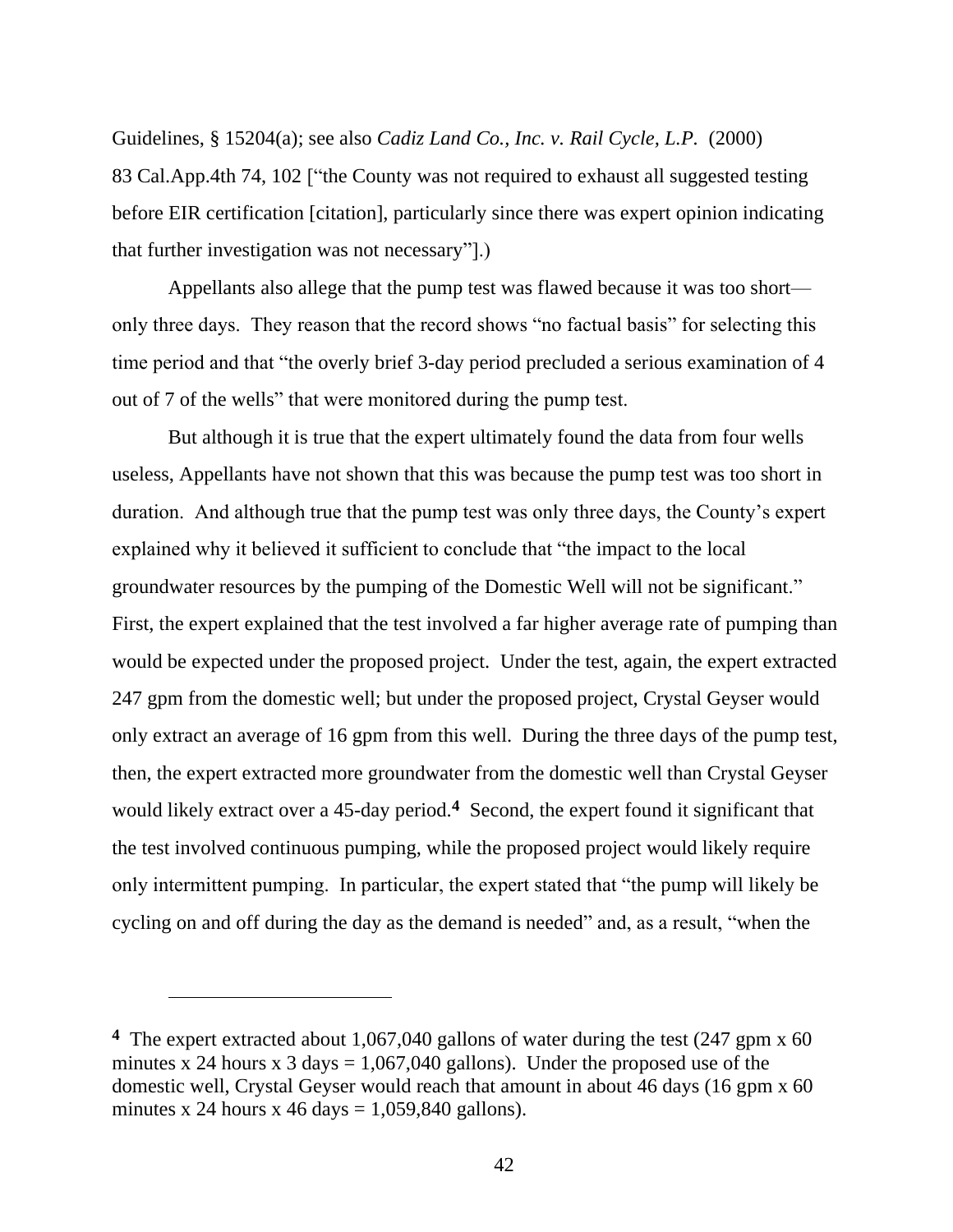pump is shut down, then the [static water levels] will have the ability to recover within a short time period." "Under these conditions," the expert concluded, "the impact to the local groundwater resources by the pumping of the Domestic Well will not be significant." Considering these expert findings, which Appellants never discuss or even acknowledge, we decline to find that the length of the pump test alone rendered the EIR inadequate.

## *V. Consistency with the County and City General Plans*

Finally, we turn to Appellants' contention that the project is inconsistent with the County's and the City's general plans.

Under California law, each county and city must "adopt a comprehensive, longterm general plan" for its "physical development" and "of any land outside its boundaries which in the planning agency's judgment bears relation to its planning." (Gov. Code, § 65300.) Each county and city must then ensure that local development projects are consistent with its general plan—which means that the project, " ' "considering all its aspects, [must] further the objectives and policies of the general plan and not obstruct their attainment." ' [Citations.]" (*Orange Citizens for Parks & Recreation v. Superior Court* (2016) 2 Cal.5th 141, 153.)

According to Appellants, the project here would be inconsistent with the County's and the City's general plans. They reason that the draft EIR "found that the Project would result in noise impacts to at least one residence that conflicts with the General Plan noise standards." We reject their argument. Considering the one page in the record that they cite, Appellants appear to base their argument on the EIR's statement that, "according to the standards for determining a substantial increase in the ambient noise environment presented in Table 4.10-7, the Proposed Project would result in a substantial increase in ambient traffic noise levels along Mt. Shasta Boulevard from Ski Village Drive to Nixon Drive and CGWC Drive. The nearest sensitive receptor to CGWC Drive is located approximately 400 feet from the roadway centerline, resulting in low ambient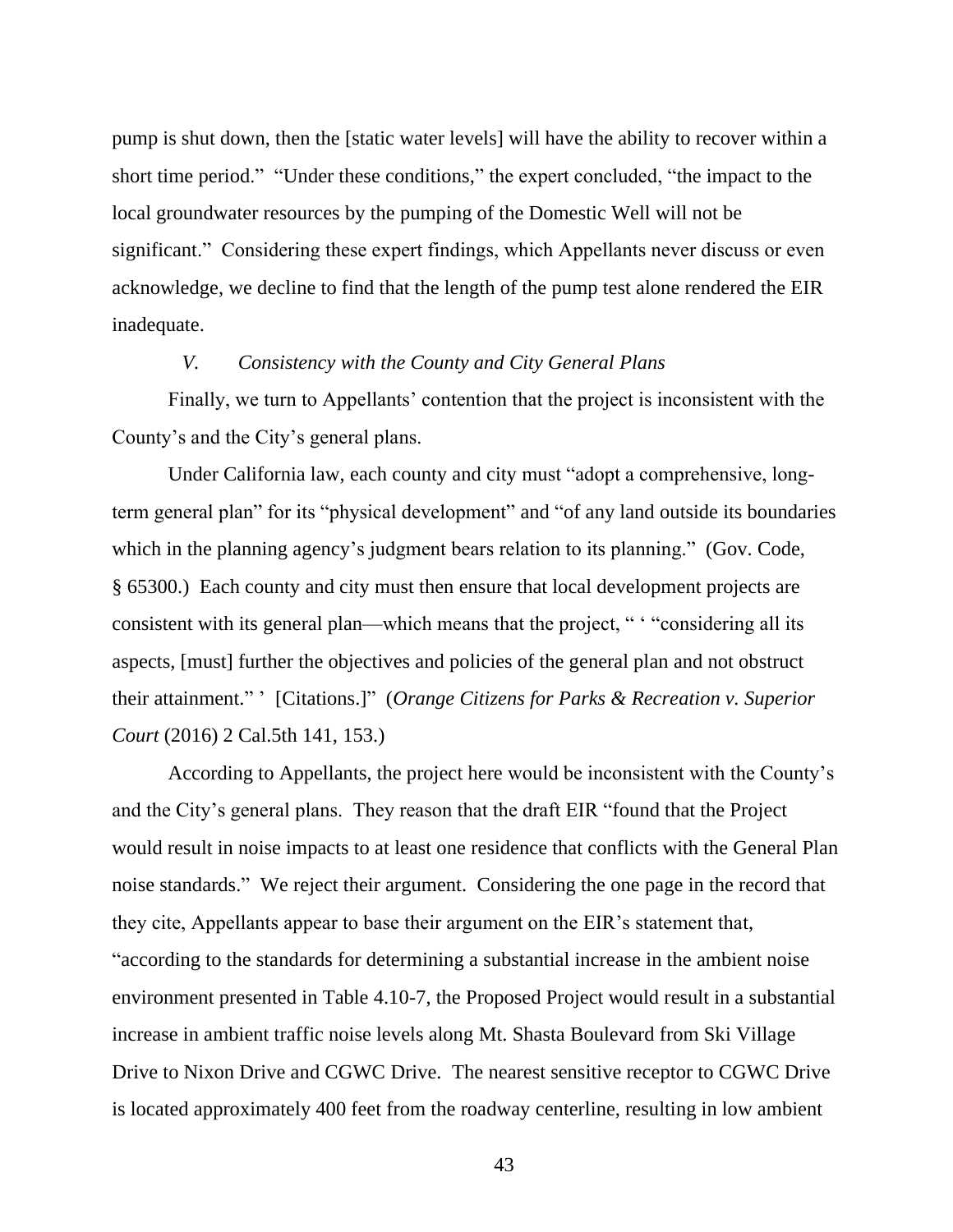traffic noise levels at the sensitive receptor." But the standards "presented in Table 4.10- 7" are the FICON standards, not the standards in the County's and the City's general plans. Appellants, then, have at most shown that the EIR identified a substantial increase in noise under the FICON standards, not a conflict with the applicable general plans.

## DISPOSITION

The judgment is reversed. The trial court is instructed to enter, consistent with this opinion, a new judgment granting the petition for writ of mandate and specifying those actions the County must take to comply with CEQA. Those actions include the need to (1) revise the statement of the project objectives, (2) revise the alternatives analysis in light of this new statement, and (3) recirculate the EIR's discussion of greenhouse gas emissions to allow comment on the new emission estimates. Appellants are entitled to recover their costs on appeal. (Cal. Rules of Court, rule 8.278(a).)

> $\vert s \vert$ , , BLEASE, Acting P. J.

We concur:

 $\langle s \rangle$ ROBIE, J.

 $\langle s \rangle$ HULL, J.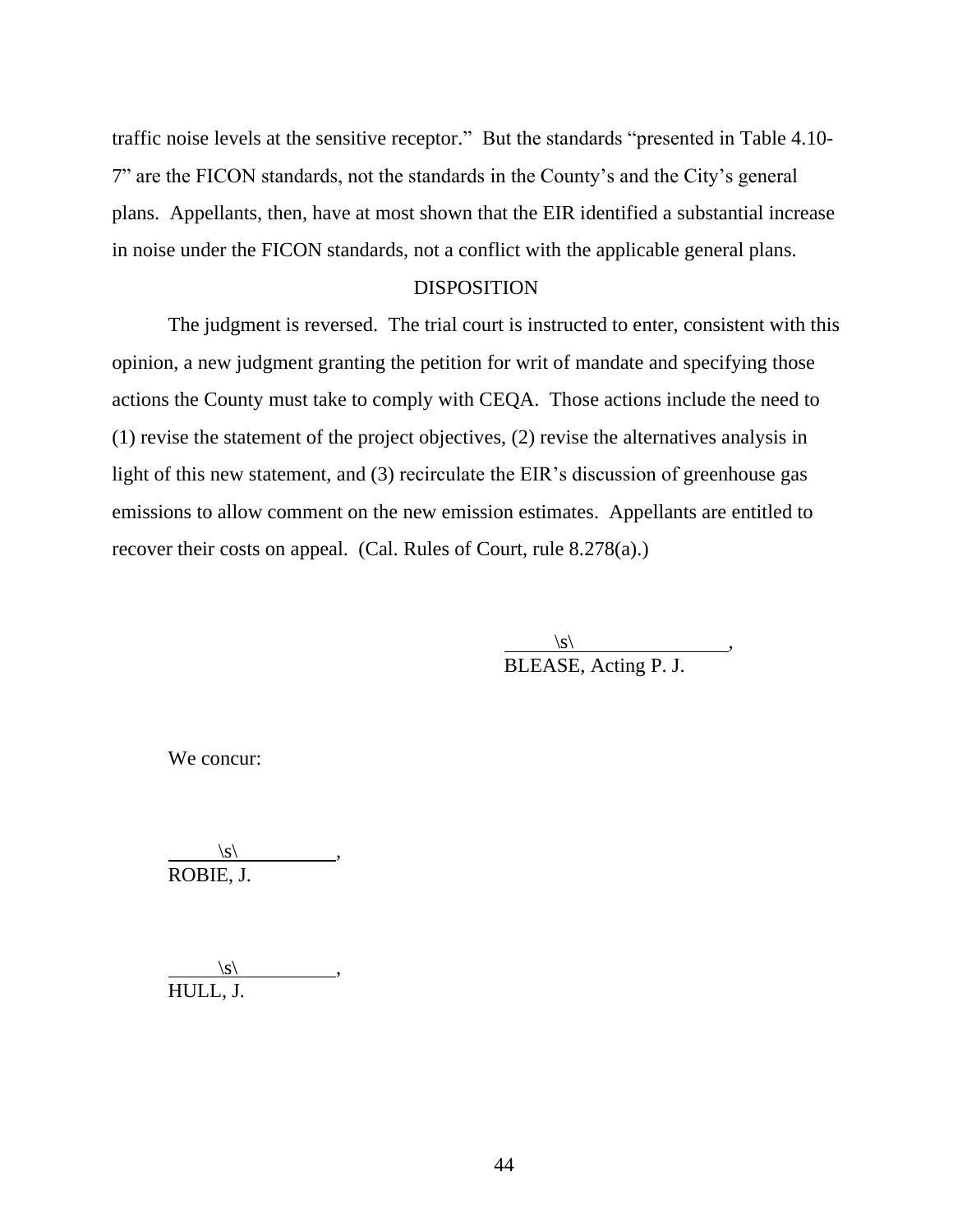## CERTIFIED FOR PARTIAL PUBLICATION**\***

# IN THE COURT OF APPEAL OF THE STATE OF CALIFORNIA THIRD APPELLATE DISTRICT

(Siskiyou)

----

## WE ADVOCATE THROUGH ENVIRONMENTAL REVIEW et al.,

Plaintiffs and Appellants,

v.

COUNTY OF SISKIYOU et al.,

Defendants and Respondents;

CRYSTAL GEYSER WATER COMPANY,

Real Party in Interest and Respondent.

C090840

(Super. Ct. No. SCCVCVPT201841)

ORDER CERTIFYING OPINION FOR PARTIAL PUBLICATION

## THE COURT:

The opinion in the above-entitled matter filed April 20, 2022, was not certified for publication in the Official Reports. For good cause it appears now that the opinion should be published in the Official Reports and it is so ordered

**<sup>\*</sup>** Pursuant to California Rules of Court, rules 8.1105 and 8.1110, this opinion is certified for publication with the exception of Parts II, IV. A., B., D. E., and V of the Discussion.